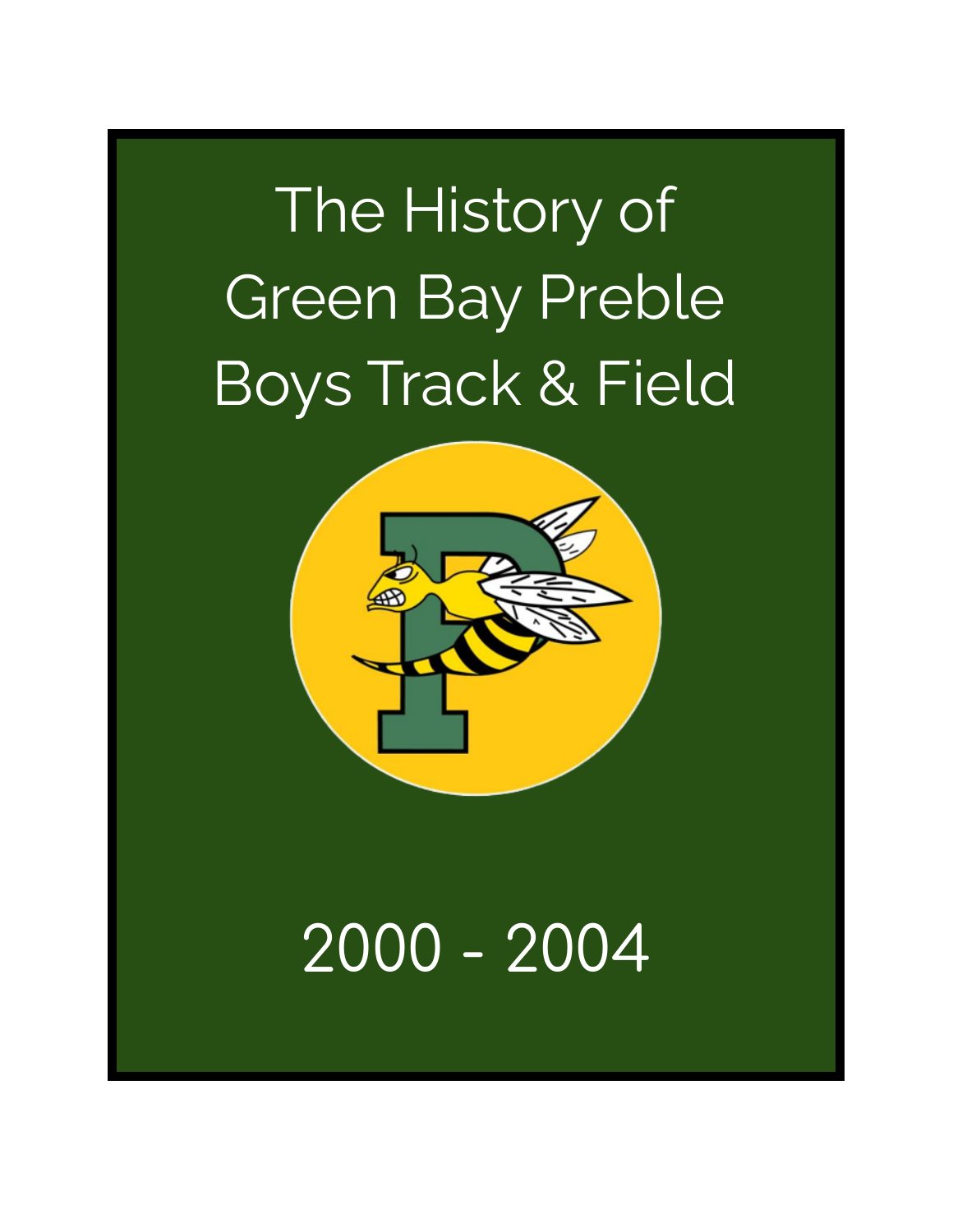## <span id="page-1-0"></span>**Table of Contents**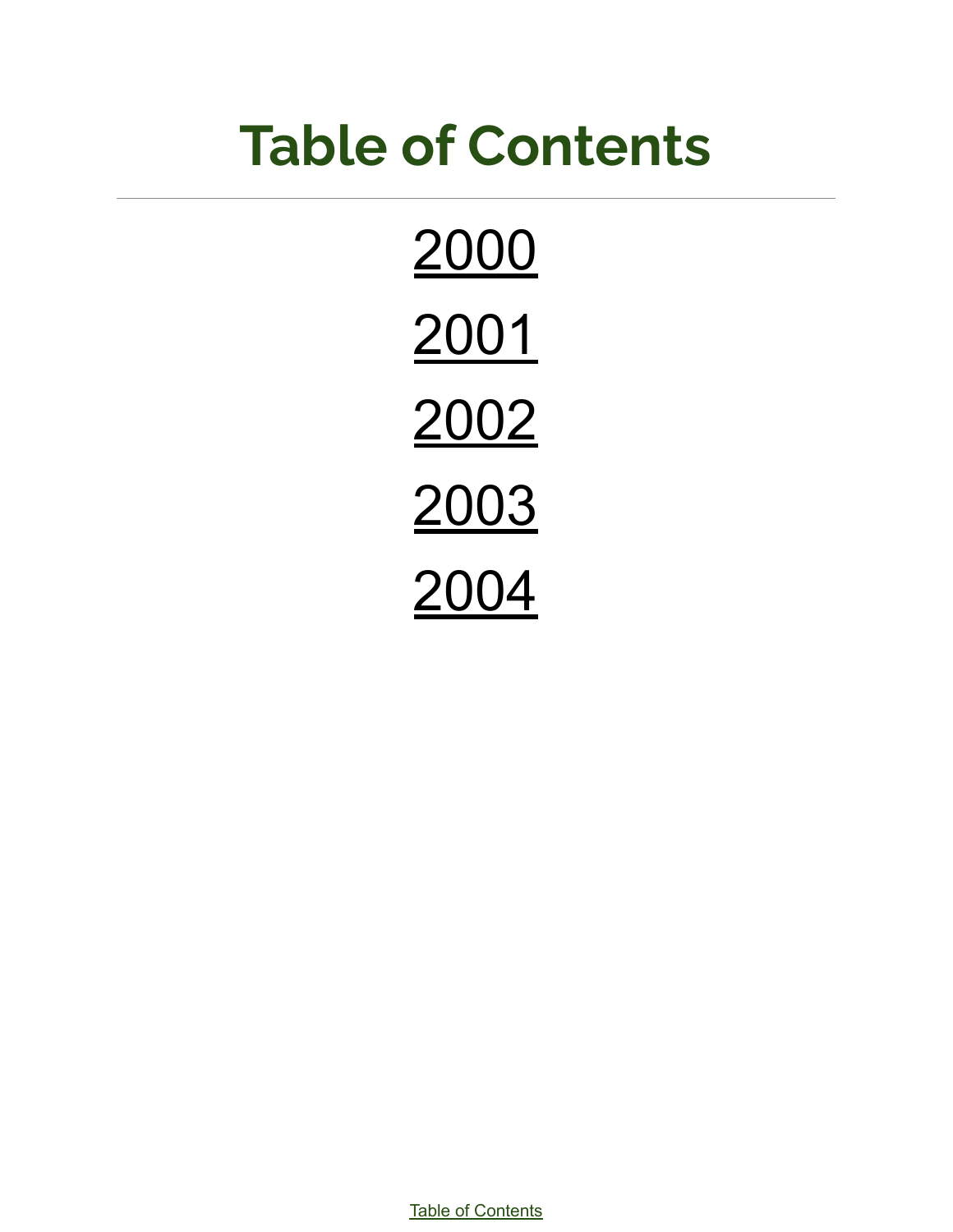<span id="page-2-0"></span>

#### Coaching Staff

#### **Head Coach** Pat Prochnow

**Assistant Coaches** Jack Drankoff, Kevin Kirchman, Paul Donart Mike VandenAvond, Dave Seebart

#### Season Results

#### **Indoor**

| <b>City Meet</b><br>1st Place                                                                                                                                   | Oshkosh Titan<br>4th Place          | <b>Neenah Invite</b><br>1st Place | <b>FRVC Conference Indoor</b><br>1st Place |
|-----------------------------------------------------------------------------------------------------------------------------------------------------------------|-------------------------------------|-----------------------------------|--------------------------------------------|
|                                                                                                                                                                 |                                     | <b>Outdoor</b>                    |                                            |
| <b>Preble/East Relays</b><br><b>Slinger Relays</b><br><b>Plymouth Relays</b><br><b>Appleton East Invite</b><br>1st Place<br>1st Place<br>1st Place<br>1st Place |                                     |                                   |                                            |
| <b>City Meet</b><br>1st Place                                                                                                                                   | <b>FRVC Conference</b><br>1st Place | <b>Brown County</b><br>1st Place  | <b>FRVC Conference Relays</b><br>1st Place |
| <b>WIAA Tournament</b>                                                                                                                                          |                                     |                                   |                                            |
| <b>WIAA Sectional</b><br><b>WIAA Regional</b><br><b>WIAA State Meet</b><br>1st Place<br>1st Place<br>13 Points                                                  |                                     |                                   |                                            |

Table of [Contents](#page-1-0)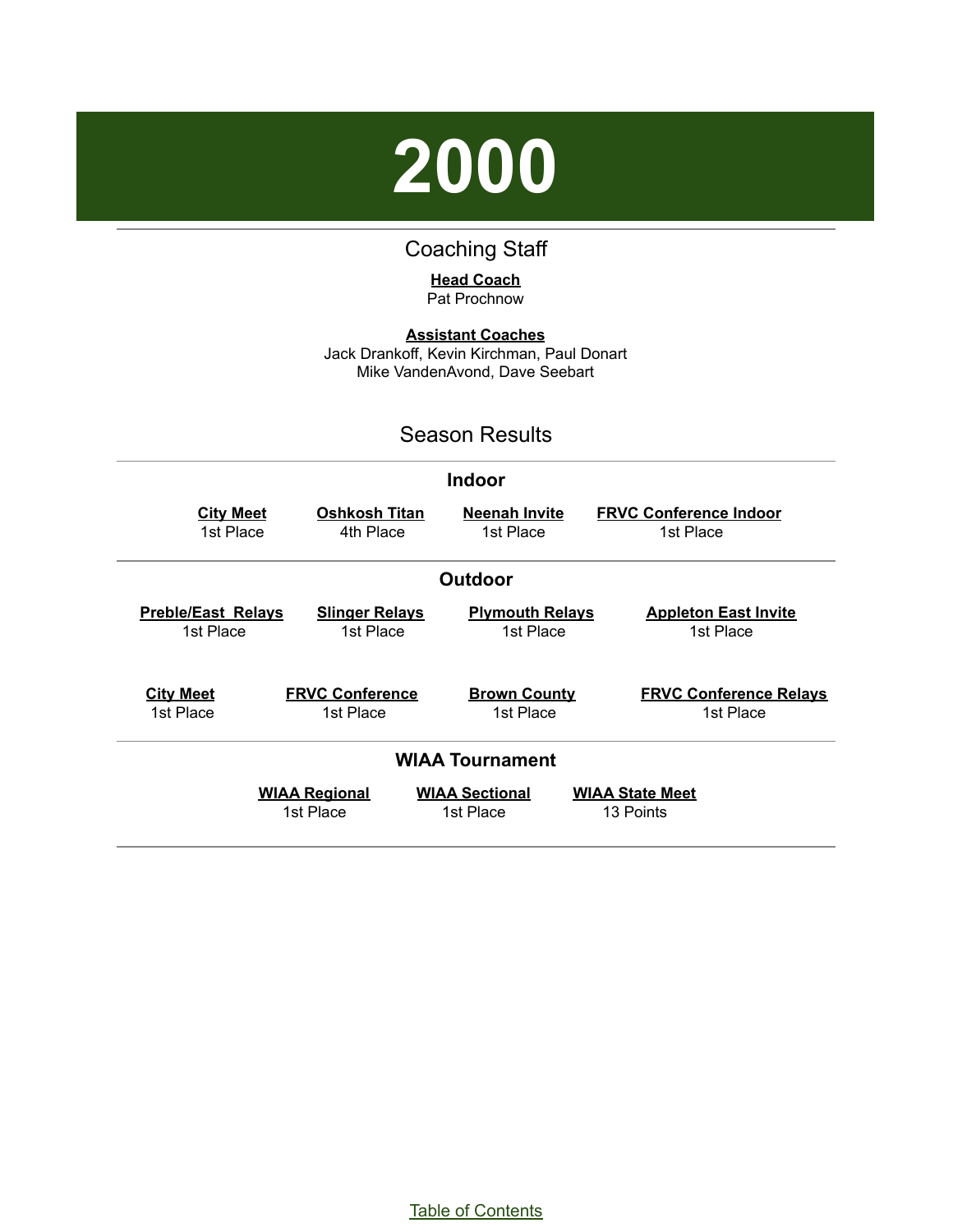#### Season Highlights

The Preble Track and Field Team had an outstanding season winning every regular season meet entered except the Titan Indoor Invitational. In the WIAA Tournament series they won the Regional and Sectional and finished with 13 points in the State Meet.

Individually the team was let by Mike Pierrard who finished 3rd in the 100 and 5th in the 200 and anchored the 4x400 Meter Relay to a 6th Place finish at the State Meet. Other members of the 4x100 Meter Relay Team was Jason Mattern, Tim Pinchart, and Brian Matzke. Other state qualifiers were Nick Deprez in the 110 Meter High Hurdles and 300 Meter Intermediate Hurdles, Gregg Mathu in the Discus and Kent Hutchinson in the Triple Jump. Other top contributors were Brian Janeshek (Hurdles and Relays), Zak Schott (Discus), JJ Chaudoir (Hurdles and Relays), Dave Reidinger (Relays), Adam Frisque (Pole Vault), Jason Whitmire (Pole Vault), Lee Hoople (Relays), Chris Strebel (Relays), and Casey Bins (Distance).

#### Records Set

| Indoor  | Mike Pierrard - 45 Meter Dash (5.5)<br>Nick Deprez - 45 Meter High Hurdles (6.8)<br>Nick Deprez - 176 Meter Intermediate Hurdles (24.8)                                                                                  |
|---------|--------------------------------------------------------------------------------------------------------------------------------------------------------------------------------------------------------------------------|
| Outdoor | Mike Pierrard - 100 Meter Dash (10.92)<br>Mike Pierrard - 200 Meter Dash (22.31)<br>Jason Mattern, Tim Pinchart, Brian Matzke, Pierrard - 400 Meter Relay (43.30)<br>Nick Deprez - 300 Meter Intermediate Hurdles (39.9) |
| Relays  | Adam Hermsen, Kurt VandenHeuvel, Hutchinson, Flegal - High Jump Relay (23'4"0)<br>Aaron Mitchell, Ryan Prochnow, Jason Mattern, Zak Schott - Discus (566' 7")<br>Nick Deprez - 300 Meter Intermediate Hurdles (39.9)     |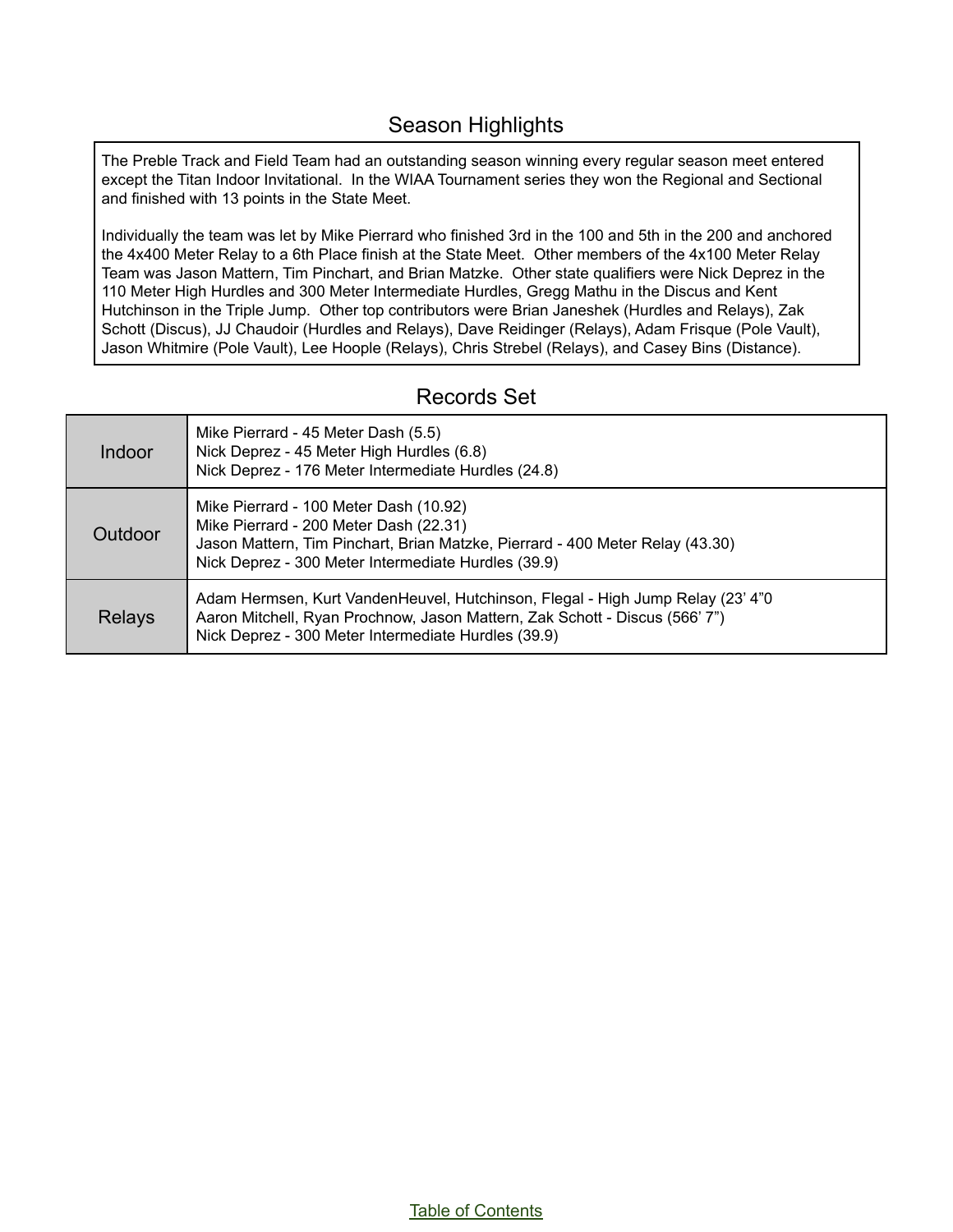#### City Meet - Indoor

1st Indoor Meet at Preble

| <b>1st Place</b>                                                                                                                                                                                                                                                                                                                                                                                                                                                            | 2nd Place                                                                                                                                                                                                                                                                     | 3rd Place                                                                                                                                                 |
|-----------------------------------------------------------------------------------------------------------------------------------------------------------------------------------------------------------------------------------------------------------------------------------------------------------------------------------------------------------------------------------------------------------------------------------------------------------------------------|-------------------------------------------------------------------------------------------------------------------------------------------------------------------------------------------------------------------------------------------------------------------------------|-----------------------------------------------------------------------------------------------------------------------------------------------------------|
| >3200 Relay - Reidinger, Nick, Estel,<br><b>Bins</b><br>>Nick Deprez - 45 H Hurdles<br>>Mike Pierrard - 45 Dash<br>>Mark Frisque - Pole Vault<br>>Kent Hutchinson - Triple Jump<br>>Tim Pinchart - Long Jump<br>>Mark Hagge - 1600 Run<br>>4 Lap Relay - Pierrard, Mattern,<br>Pinchart, Matzke<br>>Adam Hermsen - High Jump<br>>Nick Deprez - 176 I Hurdles<br>>Casey Bins - 800 Run<br>>Mike Pierrard - 200 Dash<br>>1600 Relay - Deprez, Strebel,<br>Reidinger, Janeshek | >Zak Schott - Shot Put<br>>Brian Janeshek - 45 H Hurdles<br>>Jason Whitmire - Pole Vault<br>>Tim Pinchart - Triple Jump<br>>Kent Hutchinson - Long Jump<br>>Ben Zamzow - 1600 Run<br>>Kent Hutchinson - High Jump<br>>Chris Strebel - 400 Dash<br>>Jonathon Conrad - 3200 Run | >JJ Chaudoir - 45 H Hurdles<br>>Mark Frisque - Triple Jump<br>>Dave Riedinger - Long Jump<br>>Brian Janeshek - 176   Hurdles<br>>Jason Mattern - 200 Dash |

| 4th Place                                                                                                                                                          | <b>5th Place</b>                                   |
|--------------------------------------------------------------------------------------------------------------------------------------------------------------------|----------------------------------------------------|
| >Gregg Mathu - Shot Put<br>>Jason Mattern - 45 Dash<br>>Ken Larscheid - 1600 Run<br>>JJ Chaudoir - 176 I Hurdles<br>>Shaun Nick - 800 Run<br>>Tim Joynt - 3200 Run | >Lee Hoople - 200 Dash<br>>Ryan Umentum - 3200 Run |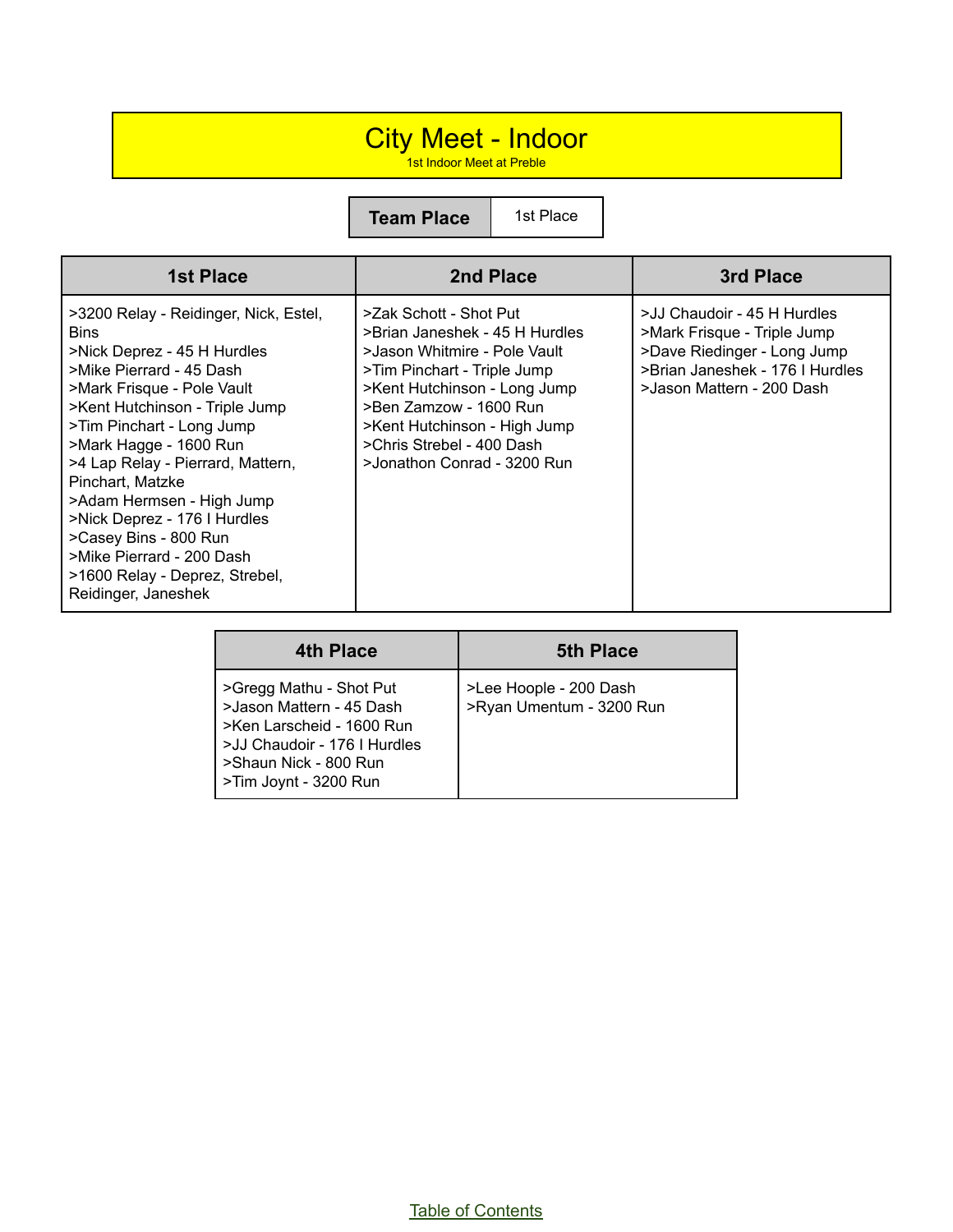#### Oshkosh Titan - Indoor

**Team Place** 4th Pla

| ۸ | w<br>I | ×<br>۰,<br>۰, |  |
|---|--------|---------------|--|
|   |        |               |  |

| 2nd Place                | 3rd Place                                                                                                       |
|--------------------------|-----------------------------------------------------------------------------------------------------------------|
| >Mike Pierrard - 55 Dash | >Nick Deprez - 55 H Hurdles<br>>800 Relay - Pierrard, Mattern, Pinchart, Matzke<br>>Kent Hutchinson - High Jump |

| 4th Place                                                                          | <b>5th Place</b>            |
|------------------------------------------------------------------------------------|-----------------------------|
| >1600 Relay - Deprey, Strebel, Reidinger, Janeshek<br>>Jason Whitmire - Pole Vault | STim Pinchart - Triple Jump |

#### Neenah - Indoor

**Team Place** | 1st Place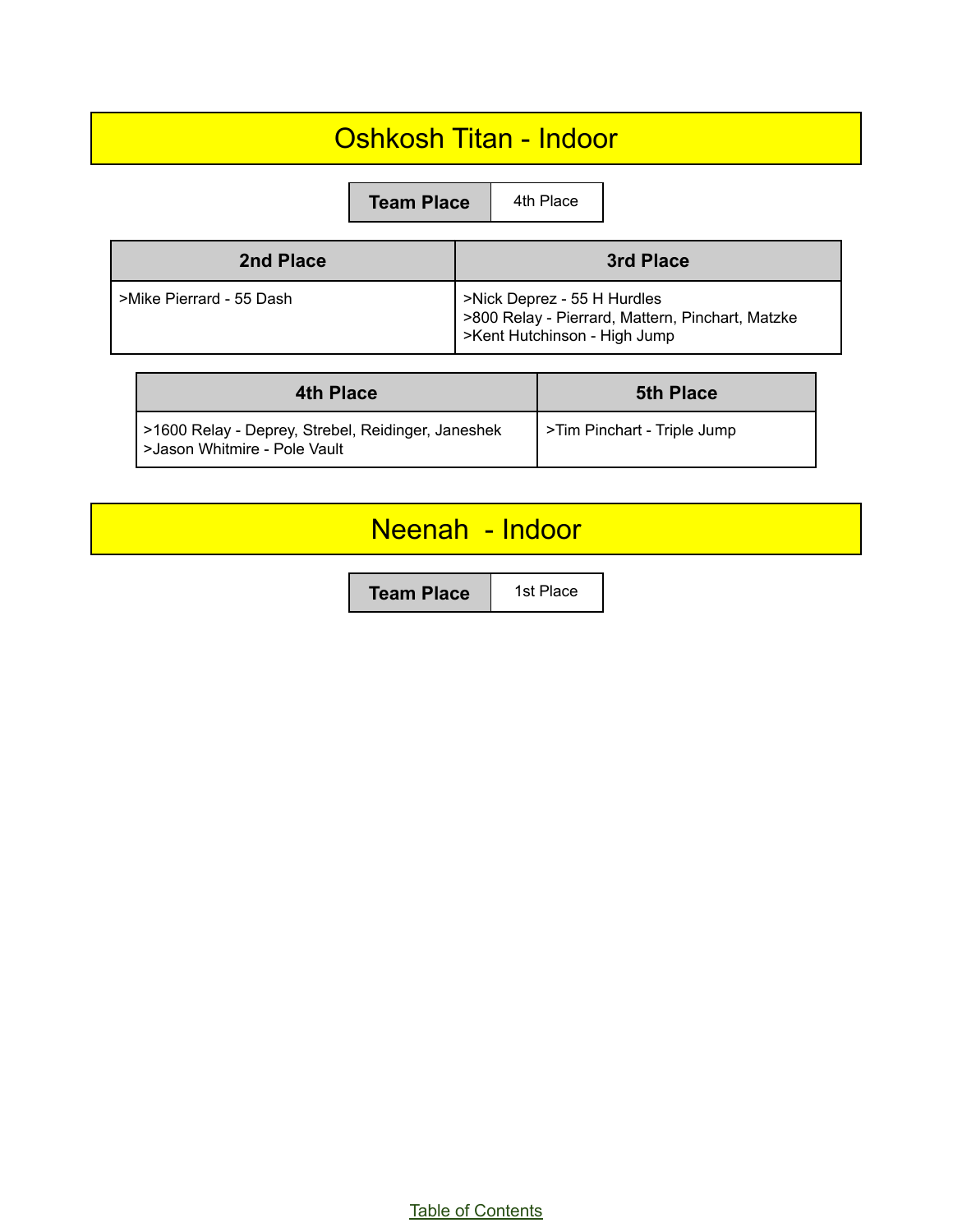## FRVC Conference - Indoor

**Team Place** | 1st Place

| 1st Place                                                                                                                                                                                                                                      | 2nd Place                                                                                                            | 3rd Place                                                                             |
|------------------------------------------------------------------------------------------------------------------------------------------------------------------------------------------------------------------------------------------------|----------------------------------------------------------------------------------------------------------------------|---------------------------------------------------------------------------------------|
| >Tim Pinchart - Long Jump<br>>3200 Relay - Nick, Estel, Metsa, Bins<br>>Mike Pierrard - 55 Dash<br>>Mark Frisque - Pole Vault<br>>4 Lap Relay - Pierrard, Mattern,<br>Pinchart, Matzke<br>>1600 Relay - Deprez, Strebel,<br>Chaudoir, Janeshek | >Nick Deprez - 55 H Hurdles<br>>Jason Whitmire - Pole Vault<br>>Mark Hagge - 1600 Run<br>>Jonathon Conrad - 3200 Run | >Brian Janeshek - 55 H Hurdles<br>>Weston Flegal - High Jump<br>>Casey Bins - 800 Run |

| <b>4th Place</b>                                     | <b>5th Place</b>                                    |
|------------------------------------------------------|-----------------------------------------------------|
| >Adam Hermsen - High Jump<br>>Nick Deprez - 400 Dash | >Zak Schott - Shot Put<br>>Chris Strebel - 400 Dash |

## Preble / East Relays - Outdoor

**Team Place** 1st

| 1st Place                                                                                                                                                                                                                                                                                                                                                                                                                                                                                                         | 2nd Place                                                                                                                                                                                                     |
|-------------------------------------------------------------------------------------------------------------------------------------------------------------------------------------------------------------------------------------------------------------------------------------------------------------------------------------------------------------------------------------------------------------------------------------------------------------------------------------------------------------------|---------------------------------------------------------------------------------------------------------------------------------------------------------------------------------------------------------------|
| >High Jump Relay - Hermsen, VAndenHeuvel, Hutchinson, Flegal<br>>440 H Hurdle Relay - Janeshek, Deprez, Chaudoir, Wavrunek<br>>6400 Relay - Conrad, Delvaux, Metsa, Ihlenfeldt<br>>Long Jump Relay - Herms, Flegal, Reidinger, Pinchart<br>>Discus Relay - Mitchell, Prochnow, Mathu, Schott<br>>Triple Jump Relay - Flegal, Janeshek, Pinchart, Frisque<br>>400 Relay - Mattern, Matzke, Pinchart, Pierrard<br>>800 Relay - Mattern, Matzke, Jacobs, Pierrard<br>>Pole Vault Relay - Frisque, Whitmire, Pinchart | >Distance Medley Relay - Nick Strebel, Bins, Hagge<br>>900 I Hurdle Relay - Janeshek, Deprez, Chaudoir<br>>3200 Relay - Hagge, Nick, Larscheid, Conrad<br>>1600 Medley Relay - Reidinger, Smalls, Bins, Jones |

#### **3rd Place**

>Shot Put Relay - Mathu, Schott, Prochnow >1600 Relay - Reidinger, Smalls, Bins, Jones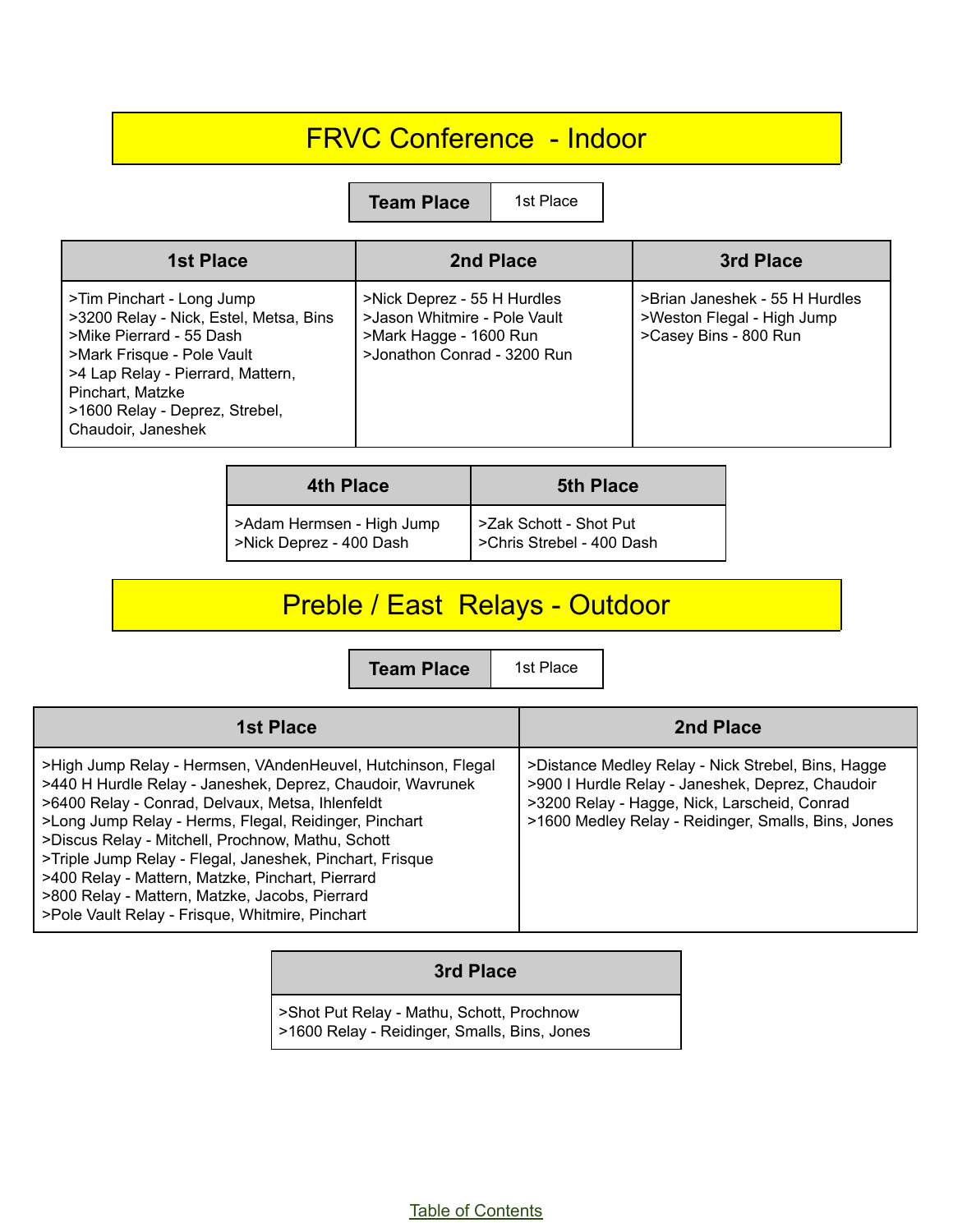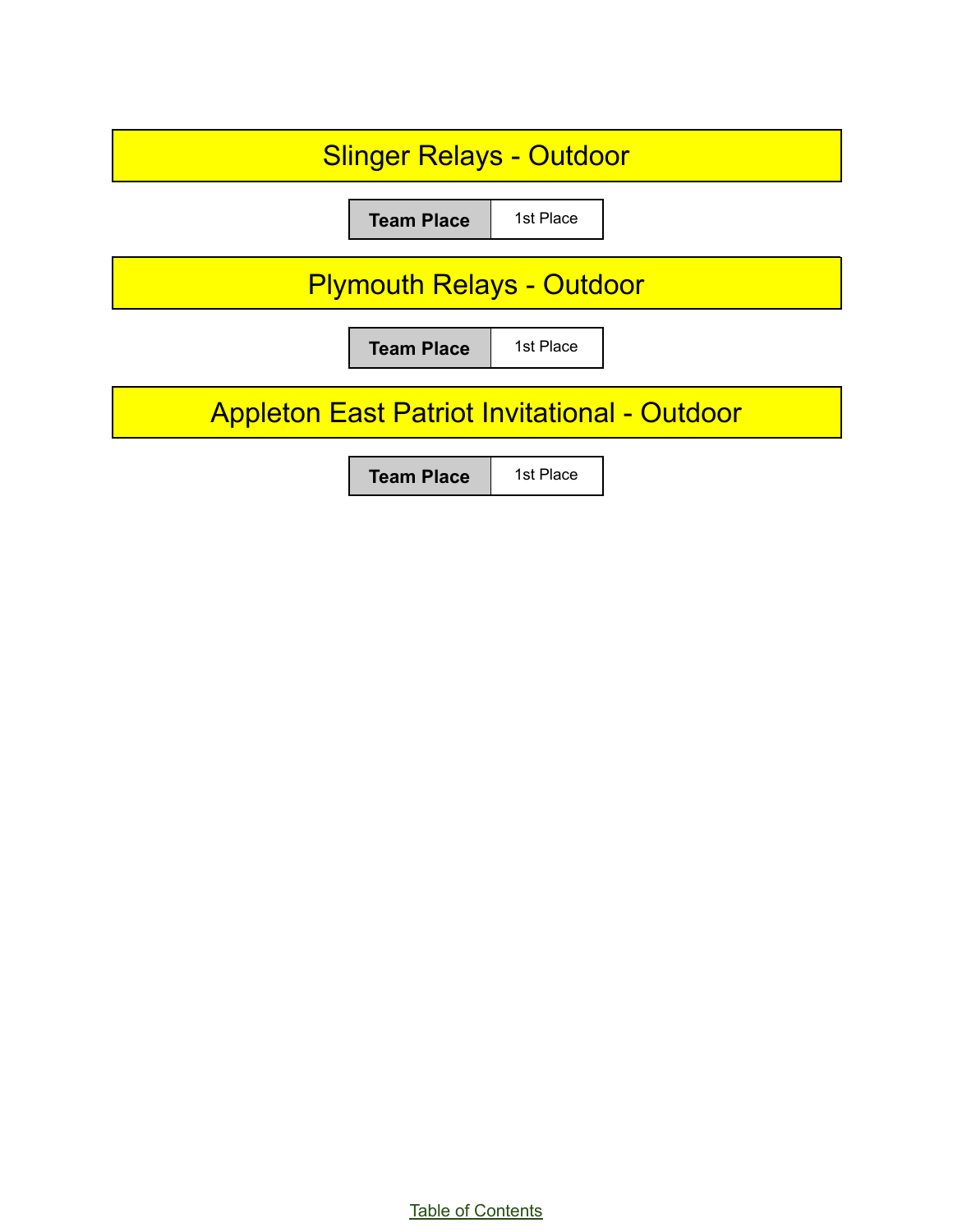## Green Bay City Meet - Outdoor

**Team Place** | 1st Place

| <b>1st Place</b>                                                                                                                                                                                                 | 2nd Place                                                                                                                                                                                                                                                                                                                     | 3rd Place                                                                                                                                                  |
|------------------------------------------------------------------------------------------------------------------------------------------------------------------------------------------------------------------|-------------------------------------------------------------------------------------------------------------------------------------------------------------------------------------------------------------------------------------------------------------------------------------------------------------------------------|------------------------------------------------------------------------------------------------------------------------------------------------------------|
| >3200 Relay - Hagge, Estel, Nick, Bins<br>>Mike Pierrard - 100 Dash<br>>400 Relay - Mattern, Matzke, Pinchart,<br>Pierrard<br>>Tim Pinchart - Long Jump<br>>Kent Hutchinson - High Jump<br>>Gregg Mathu - Discus | >Nick Deprez - 110 H Hurdles<br>>800 Relay - Finnel, Roskoms,<br>Prochnow, Seebart<br>>Nick Deprez - 300 I Hurdles<br>>Mike Pierrard - 200 Dash<br>>1600 Relay - Deprez, Strebel,<br>Reidinger, Janeshek<br>>Kent Hutchinson - Triple Jump<br>>Ryan Prochnow - Shot Put<br>>Zak Schott - Discus<br>>Mark Frisque - Pole Vault | >Brian Janeshek - 110 H Hurdles<br>>Brian Janeshek - 300 I Hurdles<br>>Dave Reidinger - Long Jump<br>>Tim Pinchart - Triple Jump<br>>Zak Schott - Shot Put |

| 4th Place                                                                                                                                                                                                                                                                                     | <b>5th Place</b>                                                                                                   |
|-----------------------------------------------------------------------------------------------------------------------------------------------------------------------------------------------------------------------------------------------------------------------------------------------|--------------------------------------------------------------------------------------------------------------------|
| >JJ Chaudoir - 110 H Hurdles<br>>Mark Hagge - 1600 Run<br>>Chris Strebel - 400 Dash<br>>Casey Bins - 800 Run<br>>Jason Mattern - 200 Dash<br>>Brian Janeshek - Triple Jump<br>>Adam Hermsen - High Jump<br>>Gregg Mathu - Shot Put<br>>Ryan Prochnow - Discus<br>>Jason Whitmire - Pole Vault | >Jason Mattern - 100 Dash<br>>Ben Zamzow - 1600 Run<br>>JJ Chaudoir - 300 I Hurdles<br>>Jonathon Conrad - 3200 Run |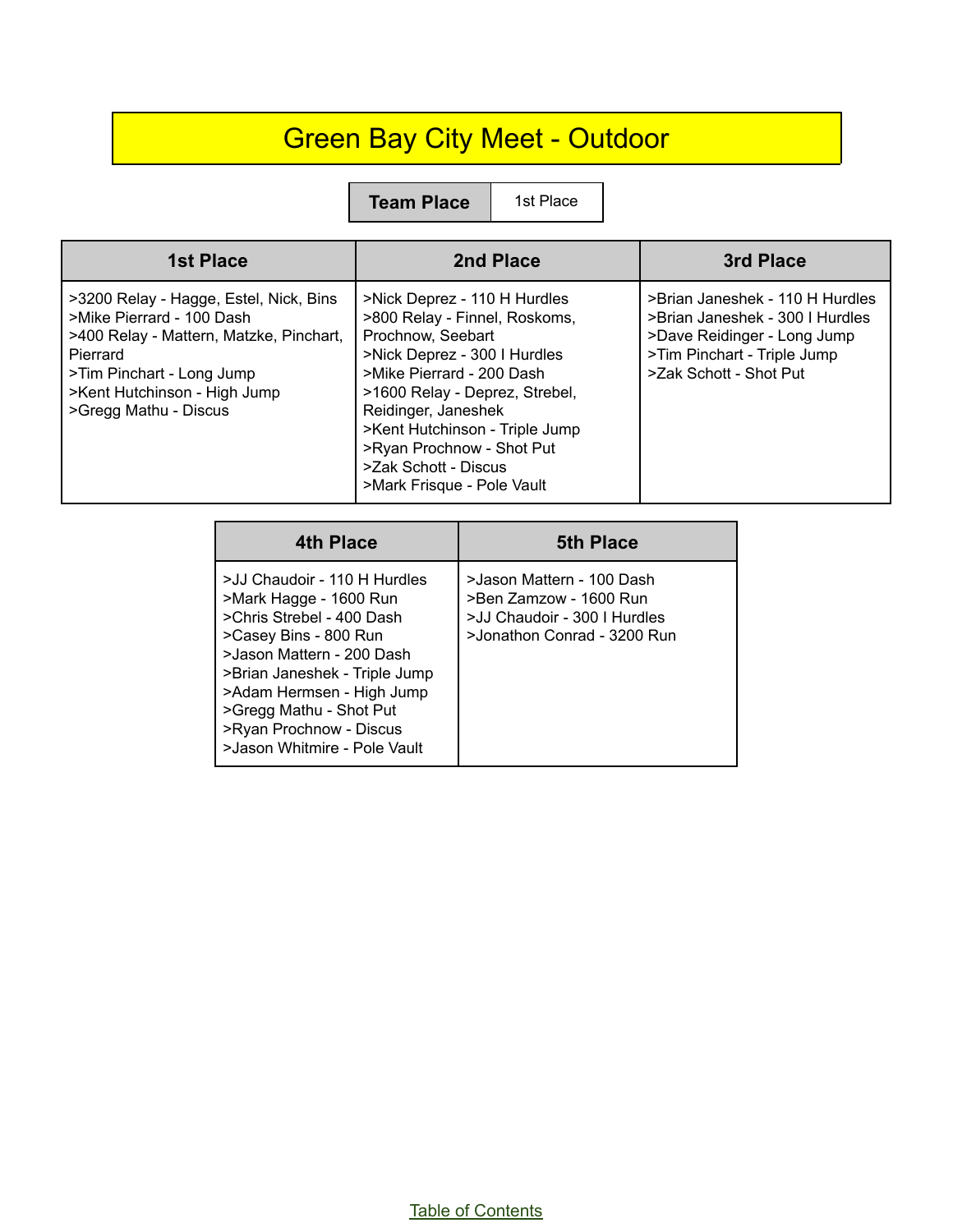#### FRVC Conference Meet - Outdoor

**Team Place** | 1st Place

| 1st Place                                                                                                                                                                                                                                                                                                                                                                      | 2nd Place                                                                                                                                                             | 3rd Place                                                                                                                                                                             |
|--------------------------------------------------------------------------------------------------------------------------------------------------------------------------------------------------------------------------------------------------------------------------------------------------------------------------------------------------------------------------------|-----------------------------------------------------------------------------------------------------------------------------------------------------------------------|---------------------------------------------------------------------------------------------------------------------------------------------------------------------------------------|
| >Kent Hutchinson - High Jump<br>>Kent Hutchinson - Long Jump<br>>Nick Deprez - 110 H Hurdles<br>>Mike Pierrard - 100 Dash<br>>800 Relay - Hoople, Jacobs, Matzke,<br>Mattern<br>>400 Relay - Mattern, Matzke, Pinchart,<br>Pierrard<br>>Gregg Mathu - Discus<br>>Mike Pierrard - 200 Dash<br>>1600 Relay - Deprez, Strebel, Mattern,<br>Janeshek<br>>Mark Frisque - Pole Vault | >3200 Relay - Reidinger, Conrad,<br>Nick, Bins<br>>Tim Pinchart - Long Jump<br>>Zak Schott - Discus<br>>Kent Hutchinson - Triple Jump<br>>Jason Whitmire - Pole Vault | >Brian Janeshek - 110 H Hurdles<br>>Nick Deprez - 300 I Hurdles<br>>Tim inchart - Pole Vault<br>>Adam Hermsen - High Jump<br>>Brian Janeshek - 300 I Hurdles<br>>Casey Bins - 800 Run |

#### **5th Place**

>Ryan Prochnow - Shot Put >Mark Hagge - 1600 Run >Tim Pinchart - Triple Jump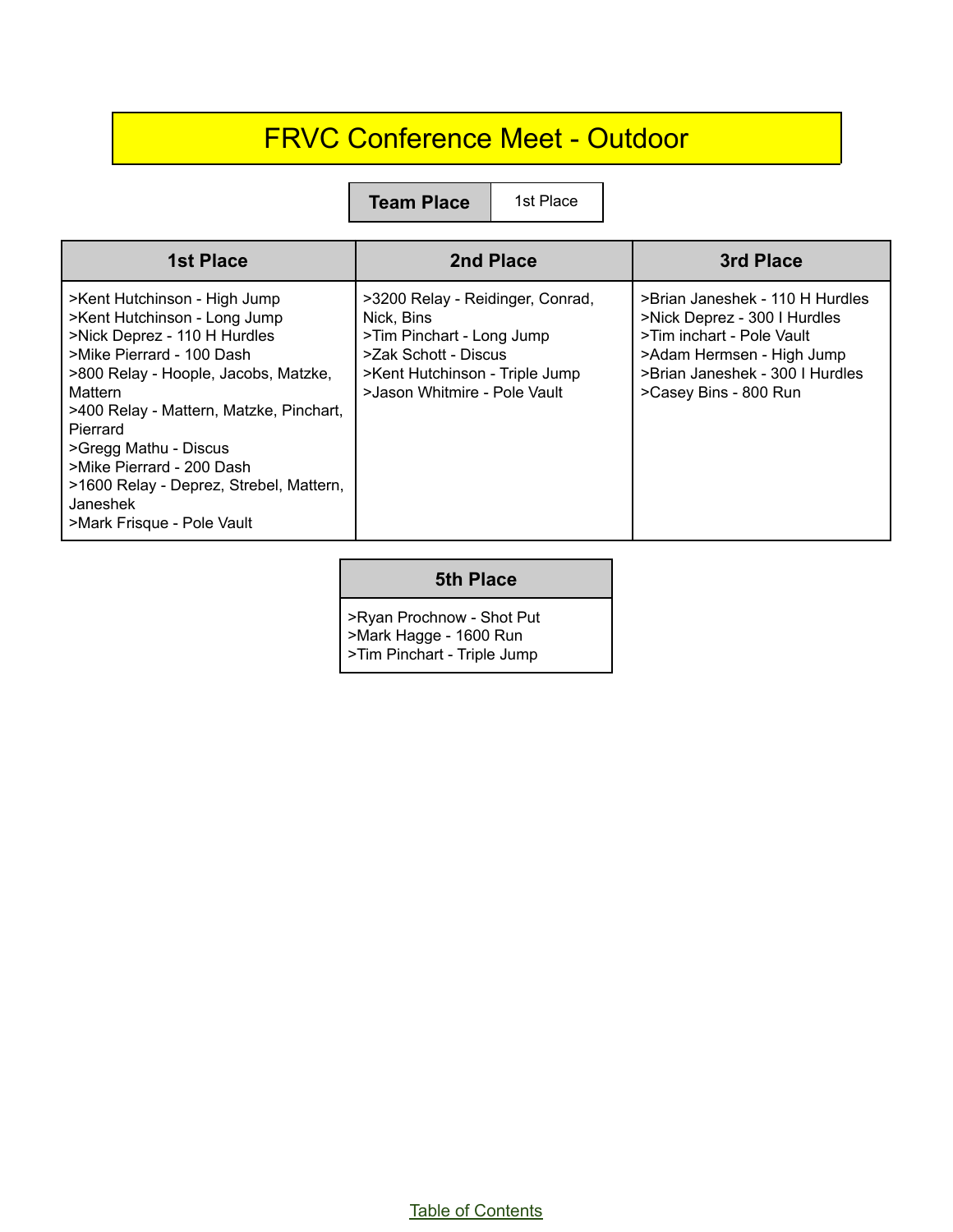## Brown County Meet - Outdoor

**Team Place** | 1st Place

| <b>1st Place</b>                                                                                                                                                                                     | 2nd Place                                                                                                                                                                                                                                                                                                              | 3rd Place                                                                                                                  |
|------------------------------------------------------------------------------------------------------------------------------------------------------------------------------------------------------|------------------------------------------------------------------------------------------------------------------------------------------------------------------------------------------------------------------------------------------------------------------------------------------------------------------------|----------------------------------------------------------------------------------------------------------------------------|
| >Mike Pierrard - 100 Dash<br>>Nick Deprez - 110 H Hurdles<br>>400 Relay - Mattern, Matzke, Pinchart,<br>Pierrard<br>>Gregg Mathu - Discus<br>>Casey Bins - 800 Run<br>>Kent Hutchinson - Triple Jump | >3200 Relay - Reidinger, Conrad,<br>Nick. Bins<br>>Brian Janeshek - 110 H Hurdles<br>>800 Relay - Hoople, Jacobs,<br>Matzke, Mattern<br>>Kent Hutchinson - High Jump<br>>Mike Pierrard - 200 Dash<br>>1600 Relay - Deprez, Strebel,<br>Mattern, Janeshak<br>>Kent Hutchinson - Long Jump<br>>Mark Frisque - Pole Vault | >Justin Metsa - 1600 Run<br>>Brian Janeshek - 300 I Hurdles<br>>Tim Pinchard - Triple Jump<br>>Jason Whitmire - Pole Vault |

| 4th Place                   | <b>5th Place</b>                                                                        |
|-----------------------------|-----------------------------------------------------------------------------------------|
| >Ryan Prochnow - Discus     | >Mark Hagge - 1600 Run                                                                  |
| >Dave Reidinger - Long Jump | >JJ Chaudoir - 300 I Hurdles<br>>Adam Hermsen - High Jump<br>>Tim Pinchart - Pole Vault |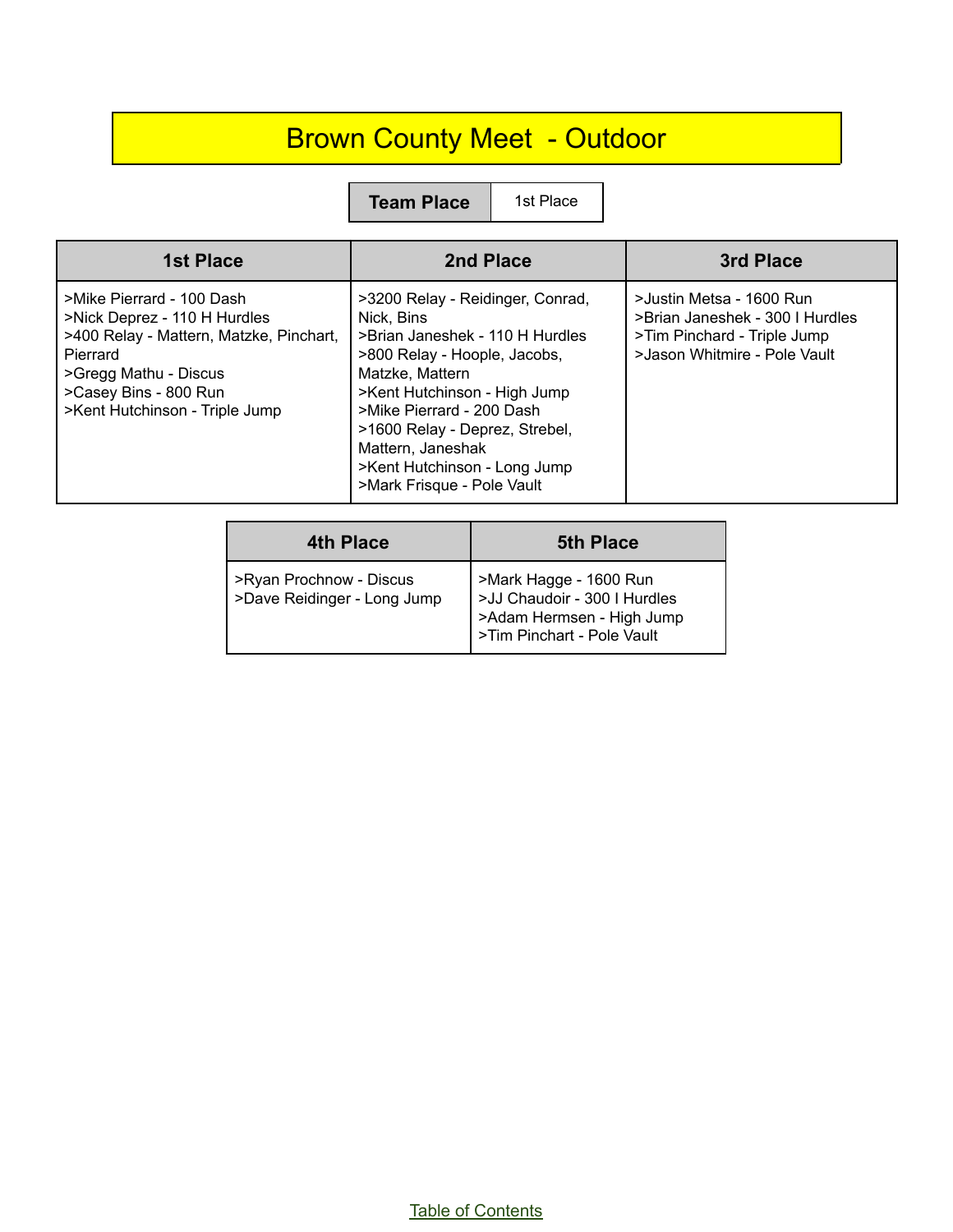## FRVC Conference Relays - Outdoor

| <b>1st Place</b>                                                                                                                                                                                                                                                                                                                                                                                                                                                     | 2nd Place                                                                                                                                                 |
|----------------------------------------------------------------------------------------------------------------------------------------------------------------------------------------------------------------------------------------------------------------------------------------------------------------------------------------------------------------------------------------------------------------------------------------------------------------------|-----------------------------------------------------------------------------------------------------------------------------------------------------------|
| >330 H Hurdle Relay - Deprez, Janeshek, Chaudoir<br>>Long Jump Relay - Hutchinson, Pinchart, Riedinger<br>>High Jump Relay - Hutchinson, Hermsen, Flegal<br>>900 I Hurdle Relay - Depreg, Janeshek, Chaudoir<br>>400 Relay - Mattern, Matzke, Pinchart, Pierrard<br>>Discus Relay - Mathu, Schott, Prochnow<br>>Triple Jump Relay - Hutchinson, Pinchart, Janeshek<br>>3200 Relay - Reidinger, Hagge, Estel, Nick<br>>Pole Vault Relay - Frisque, Whitmire, Pinchart | >Distance Medley Relay - Nick, Strebel, Bins, Hagge<br>>6400 Relay - Delvaux, Zamzow, Ihlenfeldt, Metsa<br>>800 Relay - Mattern, Matzke, Hoople, Pierrard |

| 4th Place                                          | <b>5th Place</b>                               |
|----------------------------------------------------|------------------------------------------------|
| >1600 Medley Relay - Strebel, Jacobs, Hoople, Bins | >1600 Relay - Smalls, Hoffman, Chaudoir, Jones |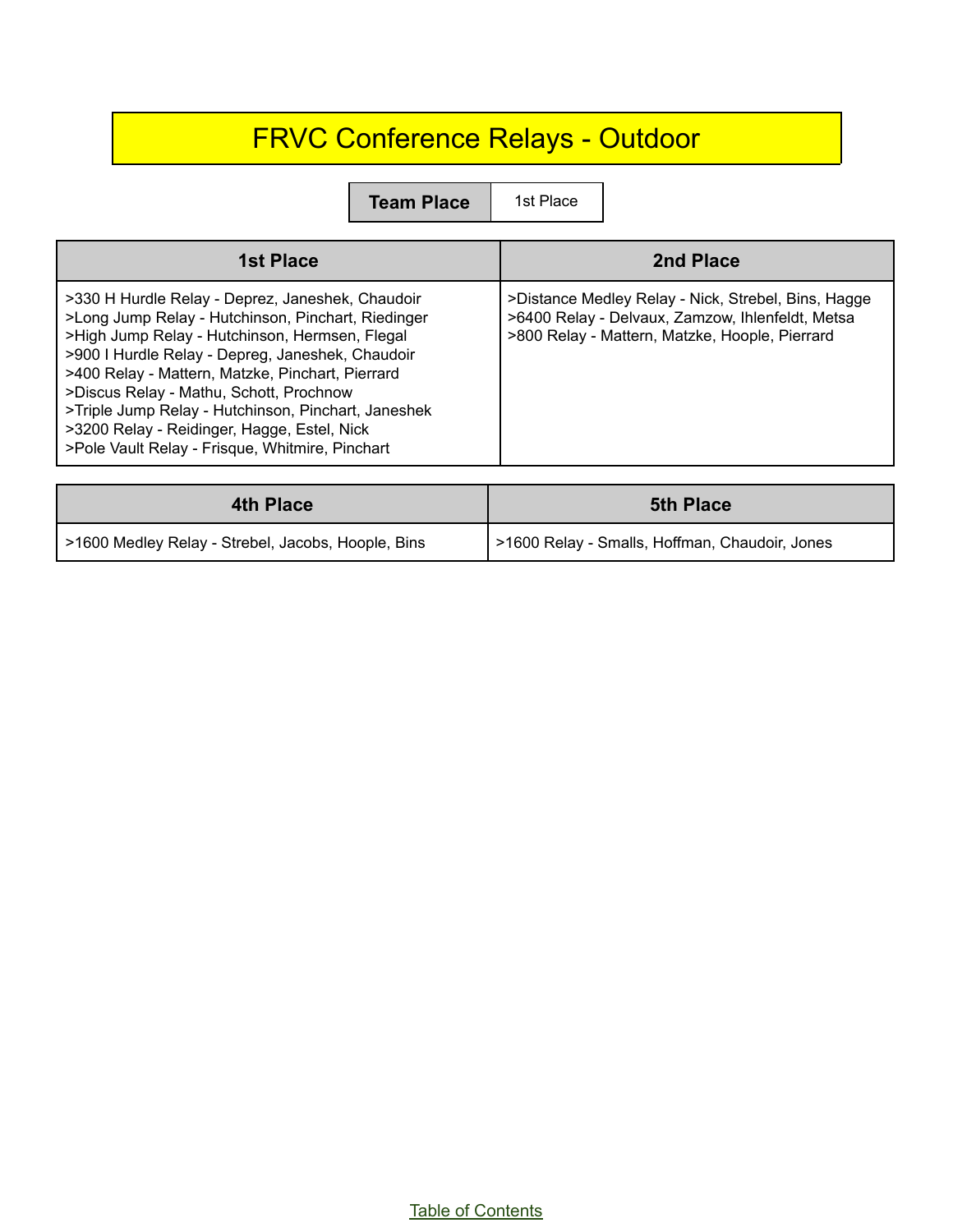#### WIAA Regional

Top 4 qualify for the Sectional Meet

| <b>1st Place</b>                                                                                                                                                                                                 | 2nd Place                                                                                                                                                                | 3rd Place                                                                                                                                                                              |
|------------------------------------------------------------------------------------------------------------------------------------------------------------------------------------------------------------------|--------------------------------------------------------------------------------------------------------------------------------------------------------------------------|----------------------------------------------------------------------------------------------------------------------------------------------------------------------------------------|
| <b>Sectional Qualifier</b>                                                                                                                                                                                       | <b>Sectional Qualifier</b>                                                                                                                                               | <b>Sectional Qualifier</b>                                                                                                                                                             |
| >Nick Deprez - 110 H Hurdles<br>>Mike Pierrard - 100 Dash<br>>Kent Hutchinson - Triple Jump<br>>Adam Frisque - Pole Vault<br>>400 Relay - Mattern, Pinchart, Matzke,<br>Pierrard<br>>Nick Deprez - 300   Hurdles | >3200 Relay - Reidinger, Nick,<br>Conrad, Hagge<br>>Gregg Mathu - Discus<br>>Jason Whitmire - Pole Vault<br>>Brian Janeshek - 300 I Hurdles<br>>Tim Pinchart - Long Jump | >Brian Janeshek - 110 H Hurdles<br>>Kent Hutchinson - High Jump<br>>JJ Chaudoir - 300   Hurdles<br>>Mike Pierrard - 200 Dash<br>>1600 Relay - Janeshek, Mattern,<br>Reidinger, Strebel |

| <b>4th Place</b><br><b>Sectional Qualifier</b>                                                                                                                           | <b>5th Place</b>                                                                                                  |
|--------------------------------------------------------------------------------------------------------------------------------------------------------------------------|-------------------------------------------------------------------------------------------------------------------|
| >Zak Schott - Discus<br>>Tim Pinchart - Triple Jump<br>>Andrew Delvaux - 1600 Run<br>>Tim Pinchart - Pole Vault<br>>Casey Bins - 800 Run<br>>Kent Hutchinson - Long Jump | >Jason Mattern - 100 Dash<br>>Justin Metsa - 1600 Run<br>>Chris Strebel - 400 Dash<br>>Jonathon Conrad - 3200 Run |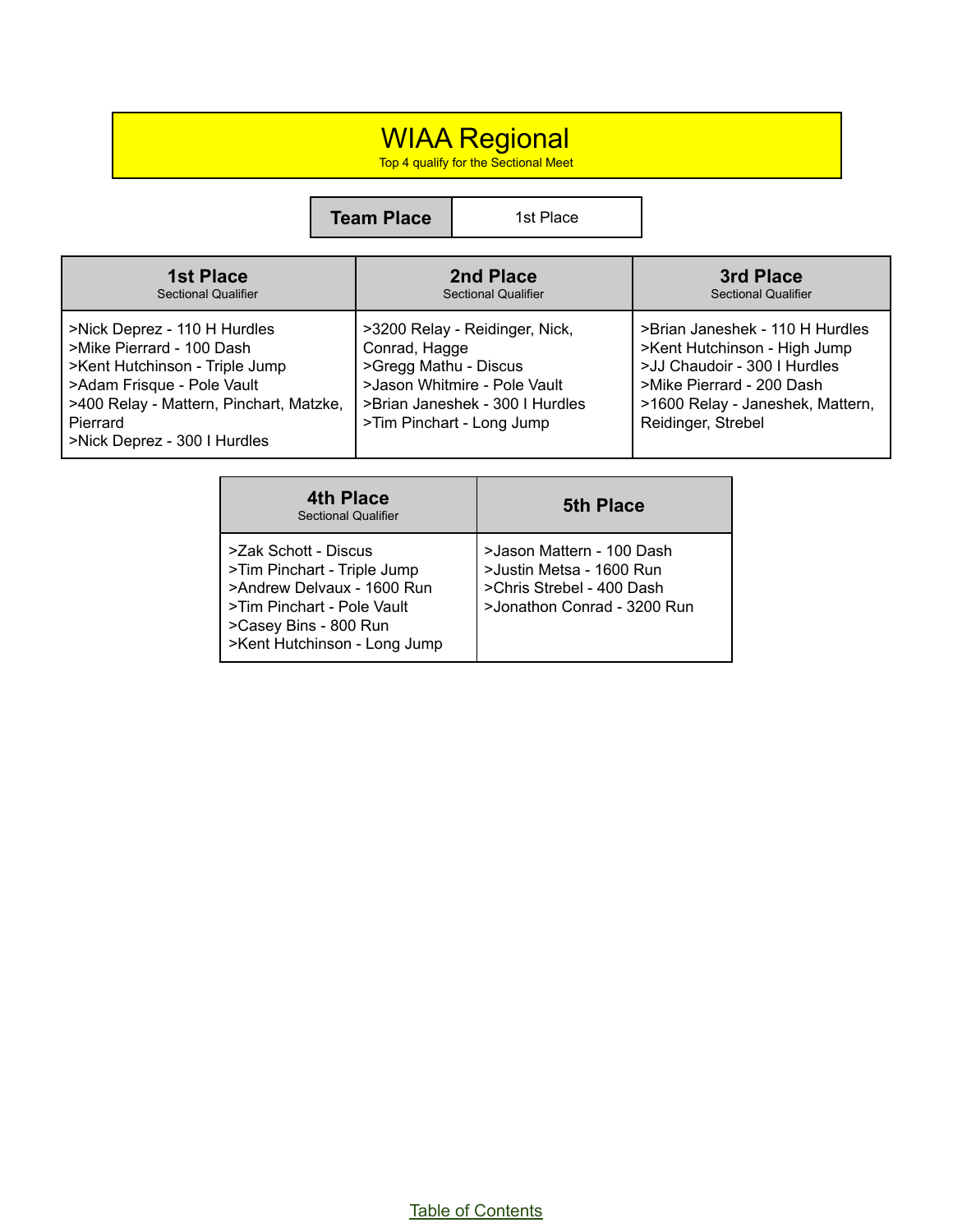#### WIAA Sectional

Top 2 advance to the State Meet

**Team Place** 1st Place

| <b>1st Place</b><br><b>State Meet Qualifier</b>                                                                                                                        | 2nd Place<br><b>State Meet Qualifier</b>                       | 3rd Place                                                                      |
|------------------------------------------------------------------------------------------------------------------------------------------------------------------------|----------------------------------------------------------------|--------------------------------------------------------------------------------|
| >Gregg Mathu - Discus<br>>Nick Deprez - 110 H Hurdles<br>>Mike Pierrard - 100 Dash<br>>400 Relay - Mattern, Pinchart, Matzke,<br>Pierrard<br>>Mike Pierrard - 200 Dash | >Kent Hutchinson - Triple Jump<br>>Nick Deprez - 300   Hurdles | >Zak Schott - Discus<br>>1600 Relay - Janeshek, Mattern,<br>Reidinger, Strebel |

| 4th Place                                                          | <b>5th Place</b>                                                                                                                                |
|--------------------------------------------------------------------|-------------------------------------------------------------------------------------------------------------------------------------------------|
| >Brian Janeshek - 110 H Hurdles<br>>Brian janeshek - 300 I Hurdles | >Kent Hutchinson - High Jump<br>>Kent Hutchinson - Long Jump<br>>3200 Relay - Reidinger, Nick,<br>Conrad, Hagge<br>>JJ Chaudoir - 300 I Hurdles |

#### WIAA State Meet

**Team Place** 13 Points

| 3rd Place                 | <b>5th Place</b>          |
|---------------------------|---------------------------|
| >Mike Pierrard - 100 Dash | >Mike Pierrard - 200 Dash |

| <b>6th Place</b>                                   | <b>Participants</b>                                                                                                     |
|----------------------------------------------------|-------------------------------------------------------------------------------------------------------------------------|
| >400 Relay - Mattern, Pinchart,<br>Mtzke, Pierrard | >Nick Deprez - 110 H Hurdles<br>>Nick Deprez - 300 I Hurdles<br>>Gregg Mathu - Discus<br>>Kent Hutchinson - Triple Jump |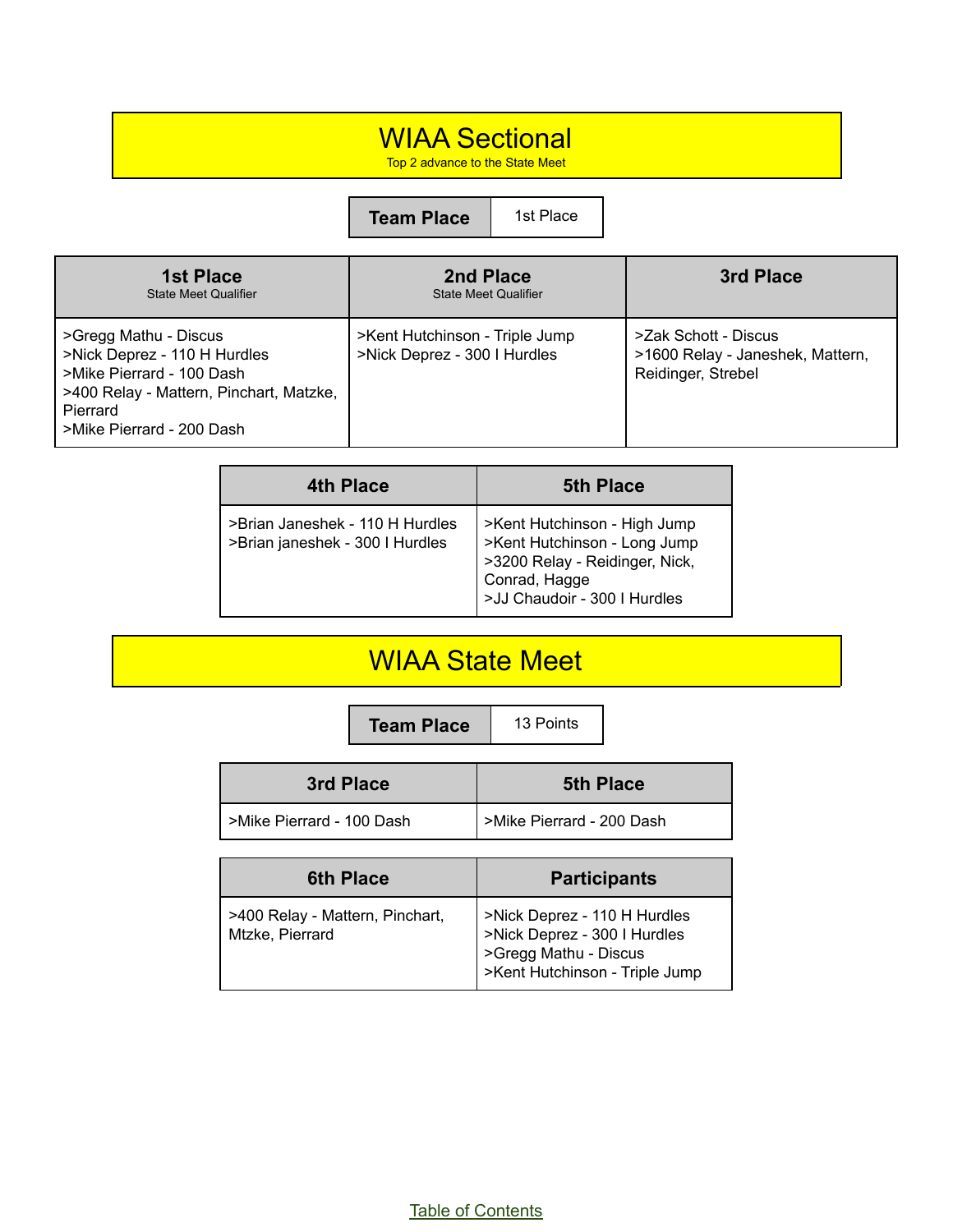# <span id="page-14-0"></span>**2001**

#### Coaching Staff

**Head Coach** Pat Prochnow

**Assistant Coaches** Jack Drankoff, Kevin Kirchman, Paul Donart Dave Seebart, Grant Turner

#### Season Results

#### **Indoor**

|                               | <b>City Meet</b><br>1st Place  | Neenah Indoor<br>1st Place         |                                     | <b>Oshkosh Titan</b><br>1st Place      | <b>FRVC Conference</b><br>1st Place   |                                     |
|-------------------------------|--------------------------------|------------------------------------|-------------------------------------|----------------------------------------|---------------------------------------|-------------------------------------|
|                               |                                |                                    | Outdoor                             |                                        |                                       |                                     |
|                               | Oconomowoc Invite<br>1st Place | <b>Slinger Relays</b><br>1st Place |                                     | <b>Preble/East Relays</b><br>1st Place |                                       | <b>Plymouth Relays</b><br>1st Place |
| <b>City Meet</b><br>1st Place | <b>Appleton East Invite</b>    | 1st Place                          | <b>FRVC Conference</b><br>1st Place |                                        | <b>Brown County Meet</b><br>1st Place | <b>FRVC Relays</b><br>1st Place     |
|                               |                                |                                    | <b>WIAA Tournament</b>              |                                        |                                       |                                     |
|                               |                                | <b>WIAA Regional</b><br>1st Place  | <b>WIAA Sectional</b><br>2nd Place  |                                        | <b>WIAA State Meet</b><br>2 Points    |                                     |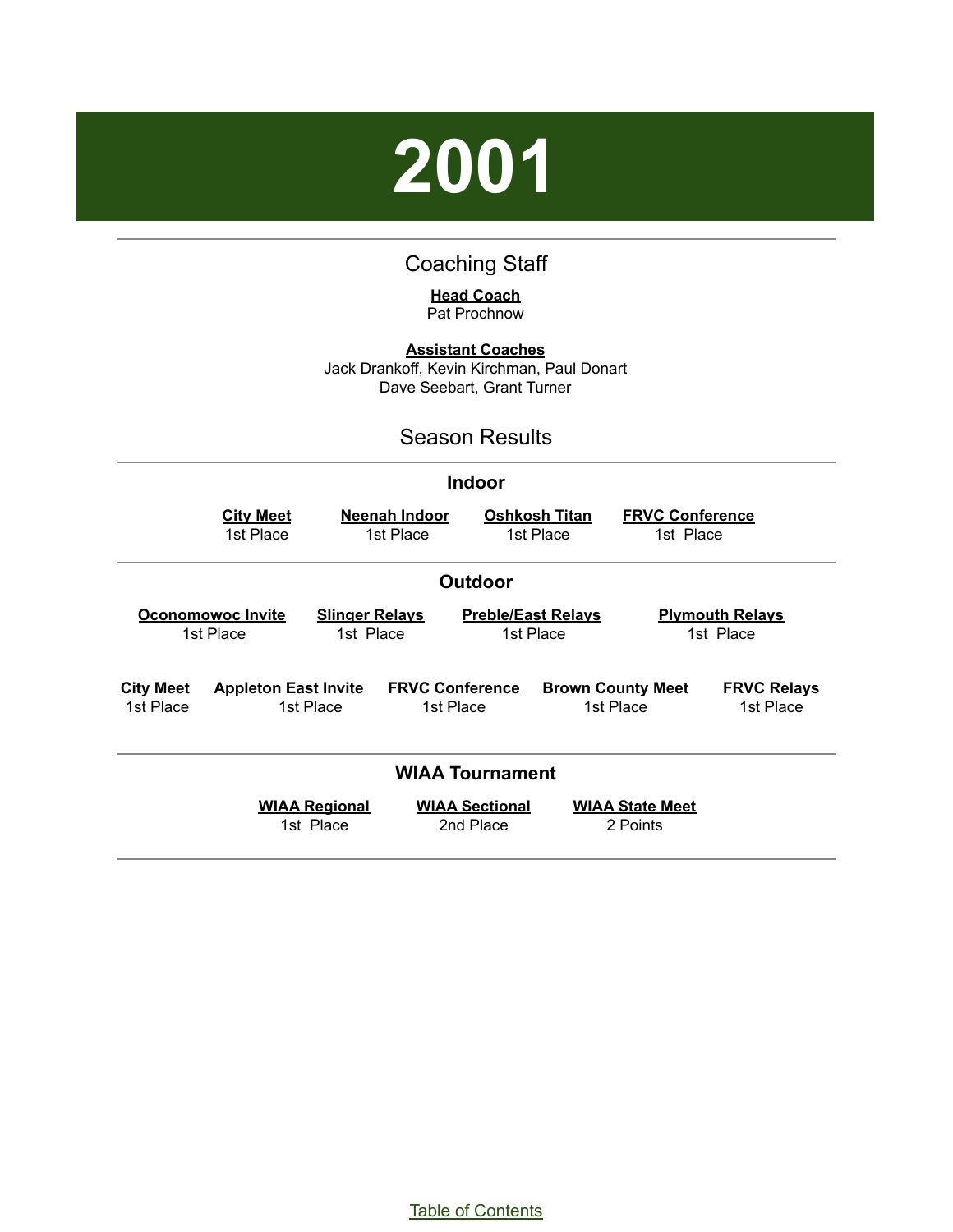#### Season Highlights

The 2001 Preble Men's Track and Field Team had a fantastic season winning every regular season meet they entered. In the WIAA Tournament they won the Regional and finished 2nd at the Sectional Meet.

Individually the Hornets were led by Ryan Prochnow (Shot Put and Discus) who placed 7th at the State Meet in the Shot Put. Andy Jacobs, Kevin Hansen, Pete Seebart, and Mike Pierrard qualified for the finals in the 4x200 Meter Relay and finished 9th.Other top performers were Mike Pierrard (sprints and Relays), Kent Hutchinson (Jumps), Justin Metsa (distance and Relays), Kurt VandenHeuvel (Pole Vault, Hurdles and High Jump), Ross Umentum (distance), Brian Estel (distance), Casey Bins (distance), Jason Ihlenfeldt (distance), Brian Janeshek (hurdles & relays), JJ Chaudoir (Hurdles & relays), Chris Strebel (jumps and relays), Lee Hoople (sprints), Andy Jacobs (sprints & relays), Dan Herms (jumps), and Kevin Hansen (sprints & relays).

School Records set during the season included Mike Pierrard in the 45 Meter Dash indoors. Brian Janeshek set records in the 45 Meter High Hurdles and the 176 Meter Intermediate Hurdles indoors. Outdoors the team of Kurt VandenHeuvel, Weston Flegal, Adam Hermsen, and Kent Hutchinson set the High Jump Relay Record.

| Indoor        | Mike Pierrard - 45 Meter Dash (5.3)<br>Brian Janeshek - 45 Meter High Hurdles (6.8)<br>Brian Janeshek - 176 Meter Intermediate Hurdles (24.1) |
|---------------|-----------------------------------------------------------------------------------------------------------------------------------------------|
| Outdoor       | No Records Set                                                                                                                                |
| <b>Relays</b> | Kurt VandenHeuvel, Weston Flegal, Adam Hermsen, Kent Hutchinson - High Jump<br>Relay (23' 8")                                                 |

#### Records Set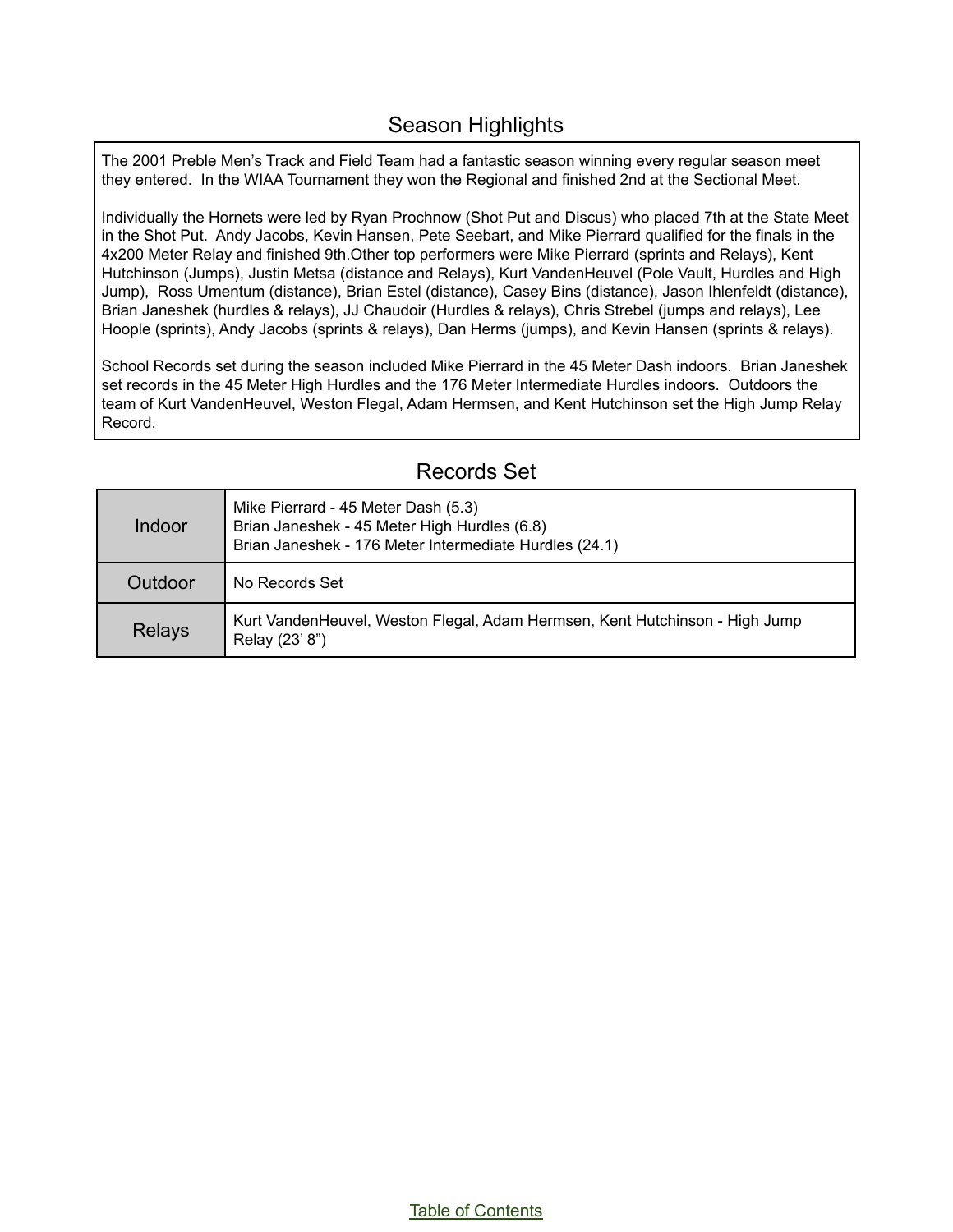## City Meet - Indoor

**Team Place** | 1st Place

| 1st Place                                                                                                                                                                                                                                                                                                                                                                                                                | 2nd Place                                                                                                                                                                                                         |
|--------------------------------------------------------------------------------------------------------------------------------------------------------------------------------------------------------------------------------------------------------------------------------------------------------------------------------------------------------------------------------------------------------------------------|-------------------------------------------------------------------------------------------------------------------------------------------------------------------------------------------------------------------|
| >3200 Relay - Boyle, Delveaux, Reidinger, Estel<br>>Mike Pierrard - 45 Dash<br>>4 Lap Relay - Pierrard, Seebart, Jacobs, Hoople<br>>800 Relay - Jacobs, Hoople, Seebart, Smalls<br>>Casey Bins - 800 Run<br>>Kent Hutchinson - High Jump<br>>Mike Pierrard - 200 Dash<br>>Ross Umentum - 3200 Run<br>>1600 Relay - Hoople, Janeshek, Chaudoir, Strebel<br>>Kent Hutchinson - Long Jump<br>>Kent Hutchinson - Triple Jump | >Brian Janeshek - 45 H Hurdles<br>>Andy Jacobs - 45 Dash<br>>Justin Metsa - 1600 Run<br>>JJ Chaudoir - 176 I Hurdles<br>>Adam Hermsen - High Jump<br>>Jason Ihlenfeldt - 3200 Run<br>>Chris Strebel - Triple Jump |

| 3rd Place                                                                                                                                                                                                 | 4th Place                                                                                                        |
|-----------------------------------------------------------------------------------------------------------------------------------------------------------------------------------------------------------|------------------------------------------------------------------------------------------------------------------|
| >JJ Chaudoir - 45 H Hurdles<br>>Shane Kofler - Shot Put<br>>Jonathon Conrad - 1600 Run<br>>Chris Strebel - 400 Dash<br>>Brian Estel - 800 Run<br>>Kurt VandenHeuvel - Pole Vault<br>>Tim Joynt - 3200 Run | >Billy Boyle - 400 Dash<br>>Andrew Delvaux - 800 Run<br>>Eugene Smalls - 200 Dash<br>>Dave Reidinger - Long Jump |

## Neenah Rocket Invite - Indoor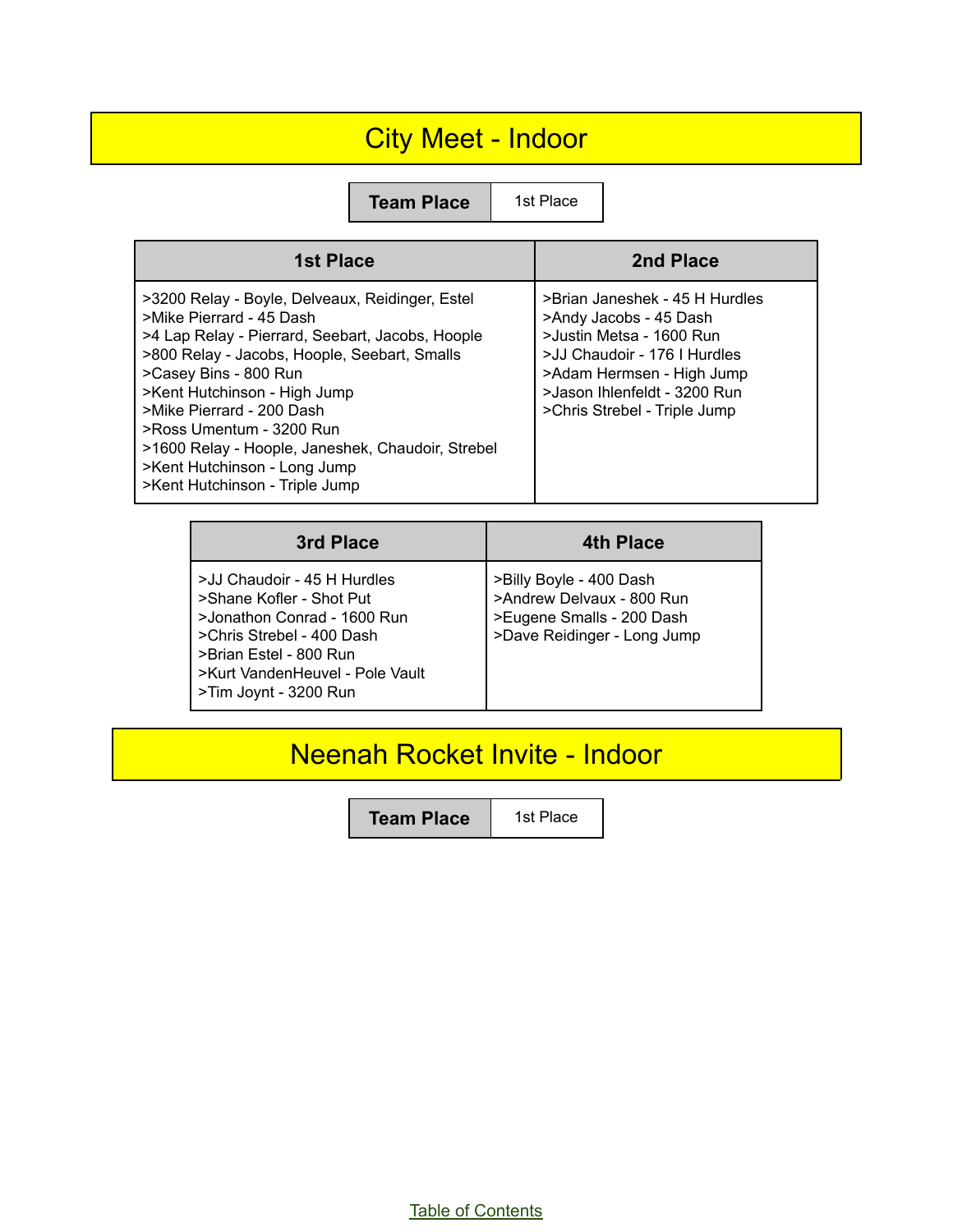#### Oshkosh Titan - Indoor

**Team Place** | 1st Place

| <b>1st Place</b>                                       | 2nd Place                                                                                                          | 3rd Place                 |
|--------------------------------------------------------|--------------------------------------------------------------------------------------------------------------------|---------------------------|
| >Kent Hutchinson - Long Jump<br>>Andy Jacobs - 55 Dash | >800 Relay - Pierrard, Jacobs,<br>Hoople, Hansen<br>>Kent Hutchinson - High Jump<br>>Kent Hutchinson - Triple Jump | >Ryan Prochnow - Shot Put |

| <b>4th Place</b>                                         | <b>5th Place</b>                                                                  |
|----------------------------------------------------------|-----------------------------------------------------------------------------------|
| >Brian Janeshek - 55 H Hurdles<br>>Brian Estel - 800 Run | >1600 Relay - Janeshek, Hoople,<br>Chaudoir, Strebel<br>>Adam Hermsen - High Jump |

## FRVC Conference - Indoor

**Team Place** 1st

| <b>1st Place</b>                                                                                                                                                                                                                                                                             | 2nd Place                                                                                                                                      | 3rd Place                                                                                                                                        |
|----------------------------------------------------------------------------------------------------------------------------------------------------------------------------------------------------------------------------------------------------------------------------------------------|------------------------------------------------------------------------------------------------------------------------------------------------|--------------------------------------------------------------------------------------------------------------------------------------------------|
| >Ryan Prochnow - Shot Put<br>>Kent Hutchinson - High Jump<br>>3200 Relay - Estel, Bins, Boyle,<br><b>Ihlenfeldt</b><br>>Mike Pierrard - 55 Dash<br>>4 Lap Relay - Pierrard, Jacobs, Hoople,<br>Hansen<br>>Jonathon Conrad - 3200 Run<br>>1600 Relay - Janeshek, Chaudoir,<br>Strebel, Hoople | >Kent Hutchinson - Long Jump<br>>Adam Hermsen - High Jump<br>>Justin Metsa - 1600 Run<br>>Mike Pierrard - 200 Dash<br>>Ross Umentum - 3200 Run | >Kurt VandenHeuvel - Pole Vault<br>>Dan Herms - Long Jump<br>>Brian Janeshek - 55 H Hurdles<br>>Andy Jacobs - 55 Dash<br>>Andy Jacobs - 200 Dash |

| 4th Place                                                                             | <b>5th Place</b>                                      |
|---------------------------------------------------------------------------------------|-------------------------------------------------------|
| Shane Kofler - Shot Put<br>  > JJ Chaudoir - 55 H Hurdles<br>l >Brian Estel - 800 Run | Schris Strebel - 400 Dash<br>I > Casey Bins - 800 Run |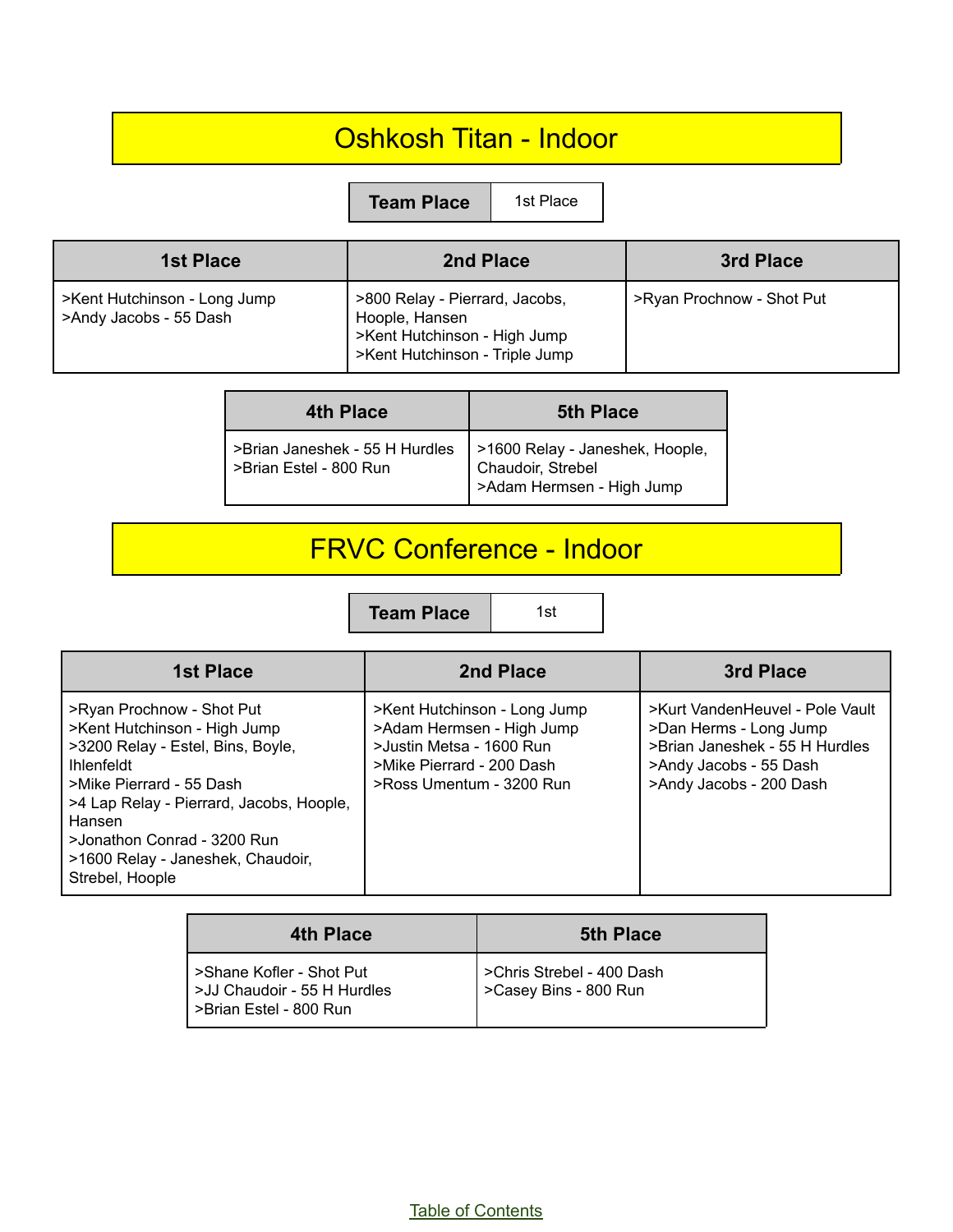| Oconomowoc Invite - Outdoor         |           |
|-------------------------------------|-----------|
| <b>Team Place</b>                   | 1st Place |
| <b>Slinger Relays - Outdoor</b>     |           |
| <b>Team Place</b>                   | 1st Place |
| <b>Preble/East Relays - Outdoor</b> |           |
|                                     | 1st Place |
| <b>Team Place</b>                   |           |
| <b>1st Place</b>                    | 2nd Place |

## Plymouth Relays - Outdoor

**Team Place** 1st Place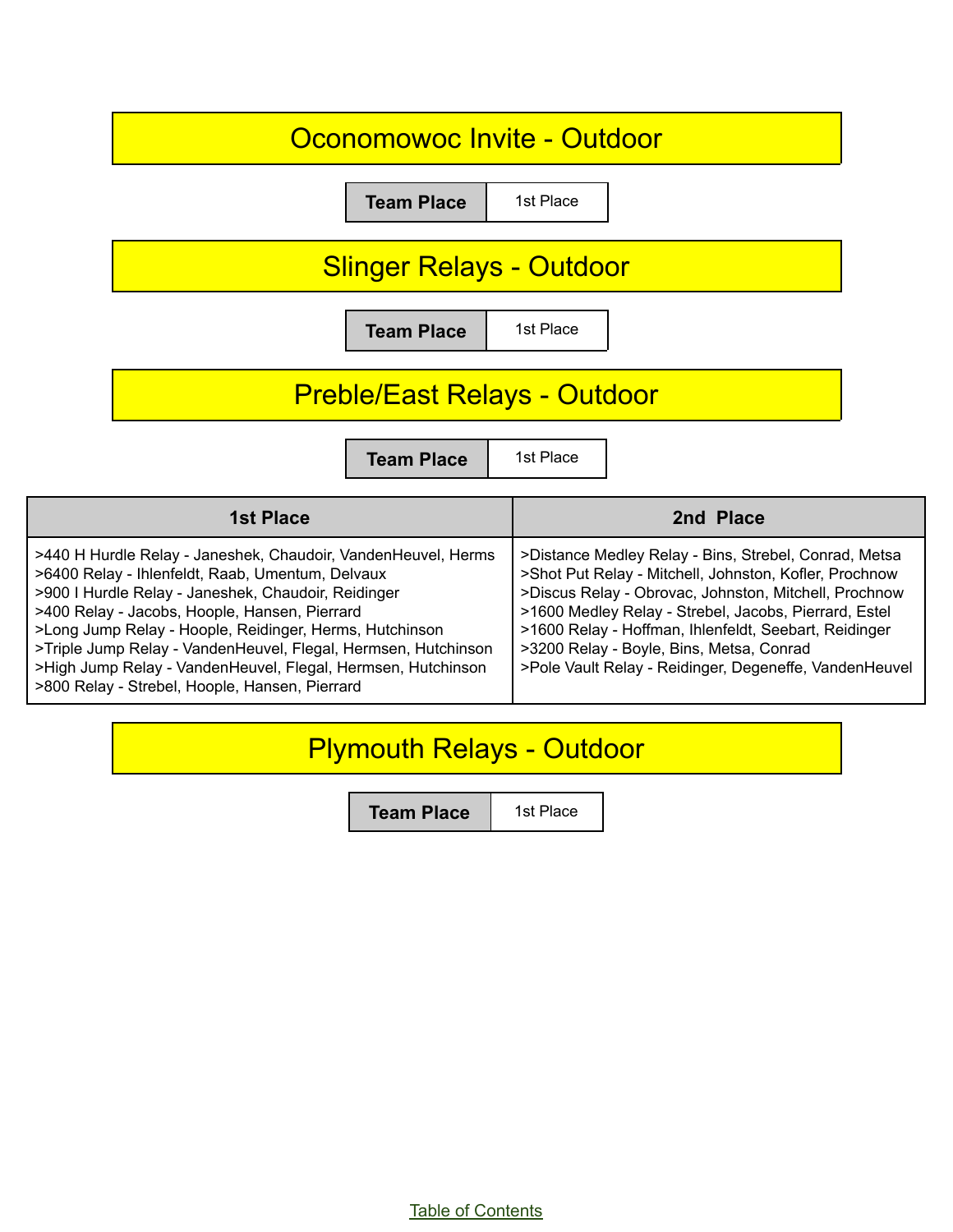## **Green Bay City Meet - Outdoor**

**Team Place** | 1st Place

| <b>1st Place</b>                                                                                                                                                                                                                                                                                                                                                                                                                                                         | 2nd Place                                                                                                                                                                     | 3rd Place                                                                                                                                                                                                                                                       |
|--------------------------------------------------------------------------------------------------------------------------------------------------------------------------------------------------------------------------------------------------------------------------------------------------------------------------------------------------------------------------------------------------------------------------------------------------------------------------|-------------------------------------------------------------------------------------------------------------------------------------------------------------------------------|-----------------------------------------------------------------------------------------------------------------------------------------------------------------------------------------------------------------------------------------------------------------|
| >3200 Relay - Boyle, Bins, Conrad, Estel<br>>Brian Janeshek - 110 H Hurdles<br>>Mike Pierrard - 100 Dash<br>>800 Relay - Jacobs, Hoople, Hansen,<br>Seebart<br>>400 Relay - Jacobs, Hoople, Hansen,<br>Pierrard<br>>Brian Janeshek - 300 I Hurdles<br>>Mike Pierrard - 200 Dash<br>>Jonathon Conrad - 3200 Run<br>>Ryan Prochnow - Discus<br>>Kent Hutchinson - High Jump<br>>Kent Hutchinson - Long Jump<br>>Ryan Prochnow - Shot Put<br>>Kent Hutchinson - Triple Jump | >Justin Metsa - 1600 Run<br>>JJ Chaudoir - 300 I Hurdles<br>>1600 Relay - Janeshek, Hoople,<br>Chaudoir, Strebel<br>>Adam Hermsen - High Jump<br>>Chris Strebel - Triple Jump | >JJ Chaudoir - 110 H Hurdles<br>>Andy Jacobs - 100 Dash<br>>Chris Strebel - 400 Dash<br>>Brian Estel - 800 Run<br>>Ross Umentum - 3200 Run<br>>Aaron Mitchell - Discus<br>>Dan Herms - Long Jump<br>>Shane Kofler - Shot Put<br>>Kurt VandenHeuvel - Pole Vault |

| <b>4th Place</b>                                                                                                                                        | <b>5th Place</b>                                                                   |
|---------------------------------------------------------------------------------------------------------------------------------------------------------|------------------------------------------------------------------------------------|
| >Kevin Hansen - 100 Dash<br>>Jason Ihlenfeldt - 1600 Run<br>>Dan Herms - 300 I Hurdles<br>>Kurt VandenHeuvel - High Jump<br>>Dave Reidinger - Long Jump | >Ryan Raab - 1600 Run<br>>Pete Seebart - 200 Dash<br>>Brian Janeshek - Triple Jump |

## Appleton East Patriot Invitational - Outdoor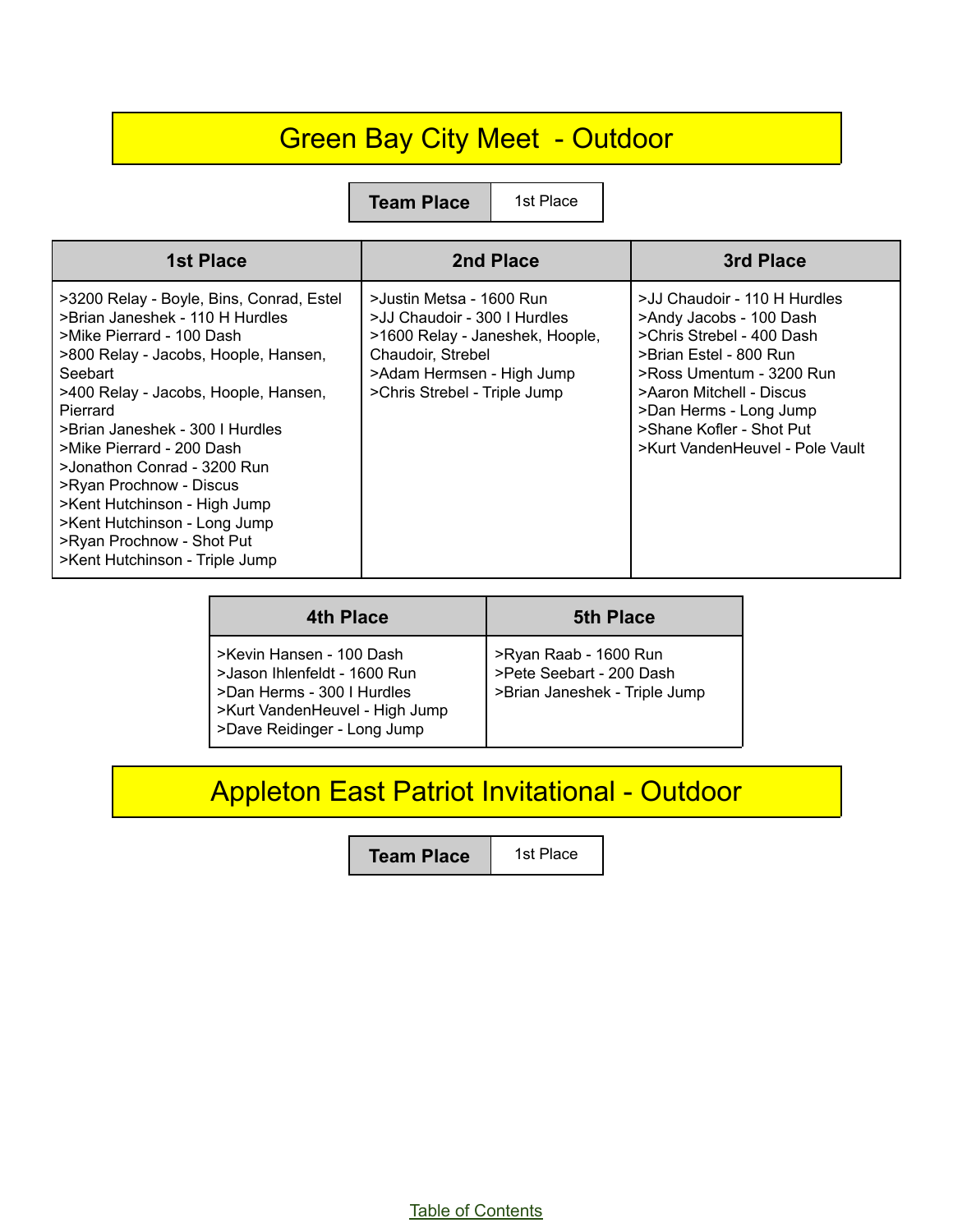## FRVC Conference Meet - Outdoor

| <b>1st Place</b>                                                                                                                                                                                                                                                                                                                                                                                                                                                                   | 2nd Place                                                                                                                                                                           | 3rd Place                                          |
|------------------------------------------------------------------------------------------------------------------------------------------------------------------------------------------------------------------------------------------------------------------------------------------------------------------------------------------------------------------------------------------------------------------------------------------------------------------------------------|-------------------------------------------------------------------------------------------------------------------------------------------------------------------------------------|----------------------------------------------------|
| >Kurt VandenHeuvel - Pole Vault<br>>Kent Hutchinson - High Jump<br>>Kent Hutchinson - Long Jump<br>>Kent Hutchinson - Triple Jump<br>>Ryan Prochnow - Shot Put<br>>Ryan Prochnow - Discus<br>>3200 Relay - Boyle, Conrad, Estel,<br><b>Bins</b><br>>Mike Pierrard - 100 Dash<br>>800 Relay - Jacobs, Hoople, Hansen,<br>Seebart<br>>400 Relay - Jacobs, Hoople, Hansen,<br>Pierrard<br>>Brian Janeshek - 300   Hurdles<br>>Mike Pierrard - 200 Dash<br>>Jonathon Conrad - 3200 Run | >Chris Strebel - Triple Jump<br>>Brian Janeshek - 110 H Hurdles<br>>Justin Metsa - 1600 Run<br>>JJ Chaudoir - 300 I Hurdles<br>>1600 Relay - Janeshek, Chaudoir,<br>Hoople, Strebel | >Andy Jacobs - 100 Dash<br>>Justin Metsa - 800 Run |

| <b>4th Place</b>                                                                                                | <b>5th Place</b>                                                                                                 |
|-----------------------------------------------------------------------------------------------------------------|------------------------------------------------------------------------------------------------------------------|
| >Adam Hermsen - High Jump<br>>Aaron Mitchell - Discus<br>>Jason Ihlenfeldt - 1600 Run<br>>Brian Estel - 800 Run | >Dave Reidinger - Long Jump<br>>Shane Kofler - Shot Put<br>>Chris Strebel - 400 Dash<br>>Ross Umentum - 3200 Run |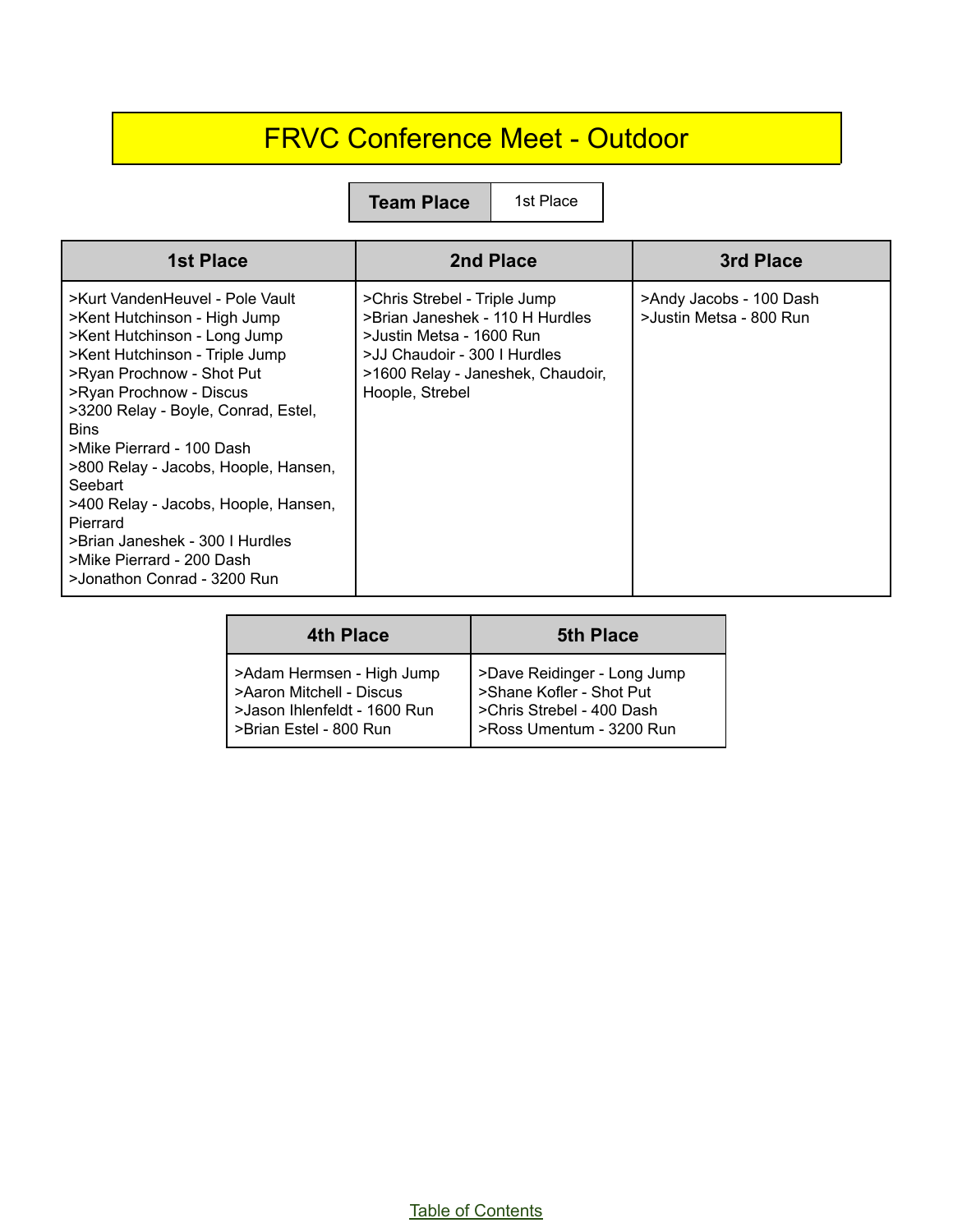## Brown County Meet - Outdoor

| <b>1st Place</b>                                                                                                                                                                                                 | 2nd Place                                                                                                                                                                                                                                                                                          | 3rd Place                                                                   |
|------------------------------------------------------------------------------------------------------------------------------------------------------------------------------------------------------------------|----------------------------------------------------------------------------------------------------------------------------------------------------------------------------------------------------------------------------------------------------------------------------------------------------|-----------------------------------------------------------------------------|
| >800 Relay - Jacobs, Hoople, Hansen,<br>Seebart<br>>Kent Hutchinson - Triple Jump<br>>Ryan Prochnow - Shot Put<br>>Justin Metsa - 1600 Run<br>>Brian Janeshek - 300 I Hurdles<br>>Kurt VandenHeuvel - Pole Vault | >Kent Hutchinson - Long Jump<br>>Ryan Prochnow - Discus<br>>Brian Janeshek - 110 H Hurdles<br>>Mike Pierrard - 100 Dash<br>>400 Relay - Jacobs, Hoople,<br>Hansen, Pierrard<br>>JJ Choudoir - 300 I Hurdles<br>>Jonathon Conrad - 3200 Run<br>>1600 Relay - Hoople, Strebel,<br>Chaudoir, Janeshek | >3200 Relay - Boyle, Bins, Estel,<br>Reidinger<br>>Mike Pierrard - 200 Dash |

| 4th Place                                                                       | <b>5th Place</b>                                                                                                                                                                                       |
|---------------------------------------------------------------------------------|--------------------------------------------------------------------------------------------------------------------------------------------------------------------------------------------------------|
| >Kent Hutchinson - High Jump<br>>Dan Herms - Long Jump<br>>Casey Bins - 800 Run | >Adam Hermsen - High Jump<br>>Shane Kofler - Shot Put<br>>JJ Chaudoir - 110 H Hurdles<br>>Andy Jacobs - 100 Dash<br>>Ryan Raab - 1600 Run<br>>Chris Strebel - 400 Dash<br>>Jason Ihlenfeldt - 3200 Run |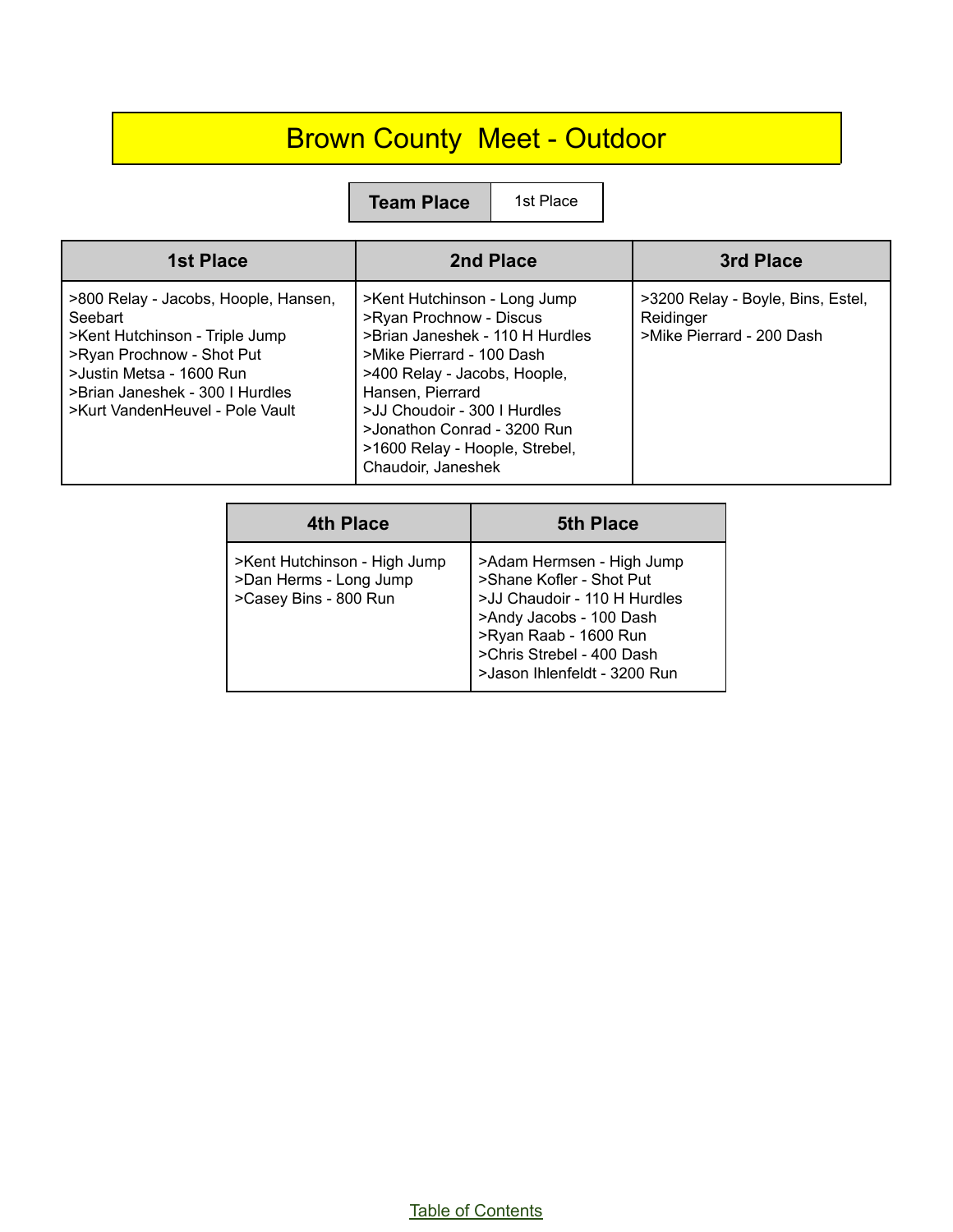## FRVC Conference Relays - Outdoor

| <b>1st Place</b>                                                                                                                                                                                                                                                                                                                                                                                                                                                                                                               |  |
|--------------------------------------------------------------------------------------------------------------------------------------------------------------------------------------------------------------------------------------------------------------------------------------------------------------------------------------------------------------------------------------------------------------------------------------------------------------------------------------------------------------------------------|--|
| >Long Jump Relay - Hutchinson, Herms, Reidinger<br>>High Jump Relay - Hutchinson, Hermsen, VandenHeuvel<br>>Triple Jump Relay - Hutchinson, Strebel, Janeshek<br>>Discus Relay - Prochnow, Johnston, Obrovac<br>>Shot Put Relay - Prochnow, Kofler, Detrie<br>>330 H Hurdle Relay - Janeshek, Chaudoir, Herms<br>>6400 Relay - Raab, Umentum, Cherney, Ihlenfeldt<br>>900 I Hurdle Relay - Janeshek, Chaudoir, Herms<br>>1600 Medley Relay - Strebel, Seebart, Belland, Conrad<br>>800 Relay - Jacobs, Habeck, Hansen, Seebart |  |

| 2nd Place                                                                                                                                                    | <b>4th Place</b>                                  |
|--------------------------------------------------------------------------------------------------------------------------------------------------------------|---------------------------------------------------|
| >Pole Vault Relay - VandenHeuvel, Degeneffe, Reidinger<br>>Distance Medley Relay - Estel, Strebel, Bins, Metsa<br>>3200 Relay - Estel, Boyle, Delvaux, Metsa | >1600 Relay - Hoffman, Mleziva, Falish, Reidinger |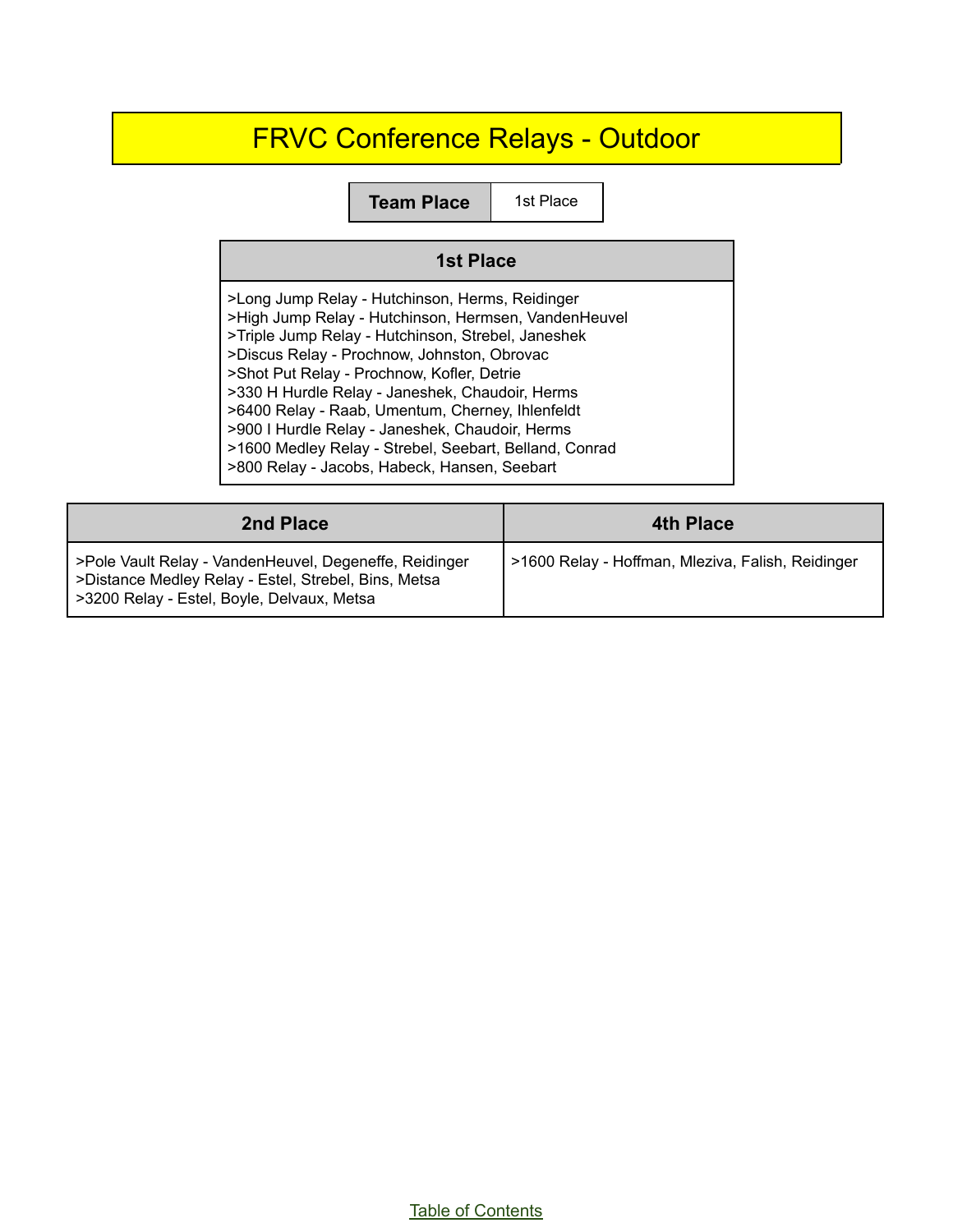#### WIAA Regional

Top 4 qualify for the Sectional Meet

**Team Place** 1st Place

| <b>1st Place</b>                                                                                               | 2nd Place                                                                                                                                                                                                                                                     | 3rd Place                                                                                                                                                                                                                                                                              |
|----------------------------------------------------------------------------------------------------------------|---------------------------------------------------------------------------------------------------------------------------------------------------------------------------------------------------------------------------------------------------------------|----------------------------------------------------------------------------------------------------------------------------------------------------------------------------------------------------------------------------------------------------------------------------------------|
| <b>Sectional Qualifier</b>                                                                                     | <b>Sectional Qualifier</b>                                                                                                                                                                                                                                    | <b>Sectional Qualifier</b>                                                                                                                                                                                                                                                             |
| >800 Relay - Jacobs, Hoople, Hansen,<br>Seebart<br>>Kent Hutchinson - Triple Jump<br>>Ryan Prochnow - Shot Put | >3200 Relay - Metsa, Bins, Estel,<br>Boyle<br>>Mike Pierrard - 100 Dash<br>>Brian Janeshek - 110 H Hurdles<br>>Mike Pierrard - 200 Dash<br>>1600 Relay - Janeshek, Chaudoir,<br>Strebel, Hoople<br>>Brian Janeshek - 300   Hurdles<br>>Justin Metsa - 800 Run | >Andy Jacobs - 100 Dash<br>>Chris Strebel - 400 Dash<br>>JJ Chaudoir - 110 H Hurdles<br>>Ryan Prochnow - Discus<br>>Chris Strebel - Triple Jump<br>>400 Relay - Jacobs, Hansen,<br>Seebart, Habeck<br>>JJ Chaudoir - 300 I Hurdles<br>>Dan Herms - Long Jump<br>>Brian Estel - 800 Run |

| 4th Place<br><b>Sectional Qualifier</b>                                                   | <b>5th Place</b>          |
|-------------------------------------------------------------------------------------------|---------------------------|
| >Kent Hutchinson - High Jump<br>>Andrew Delvaux - 1600 Run<br>>Jonathon Conrad - 3200 Run | >Adam Hermsen - High Jump |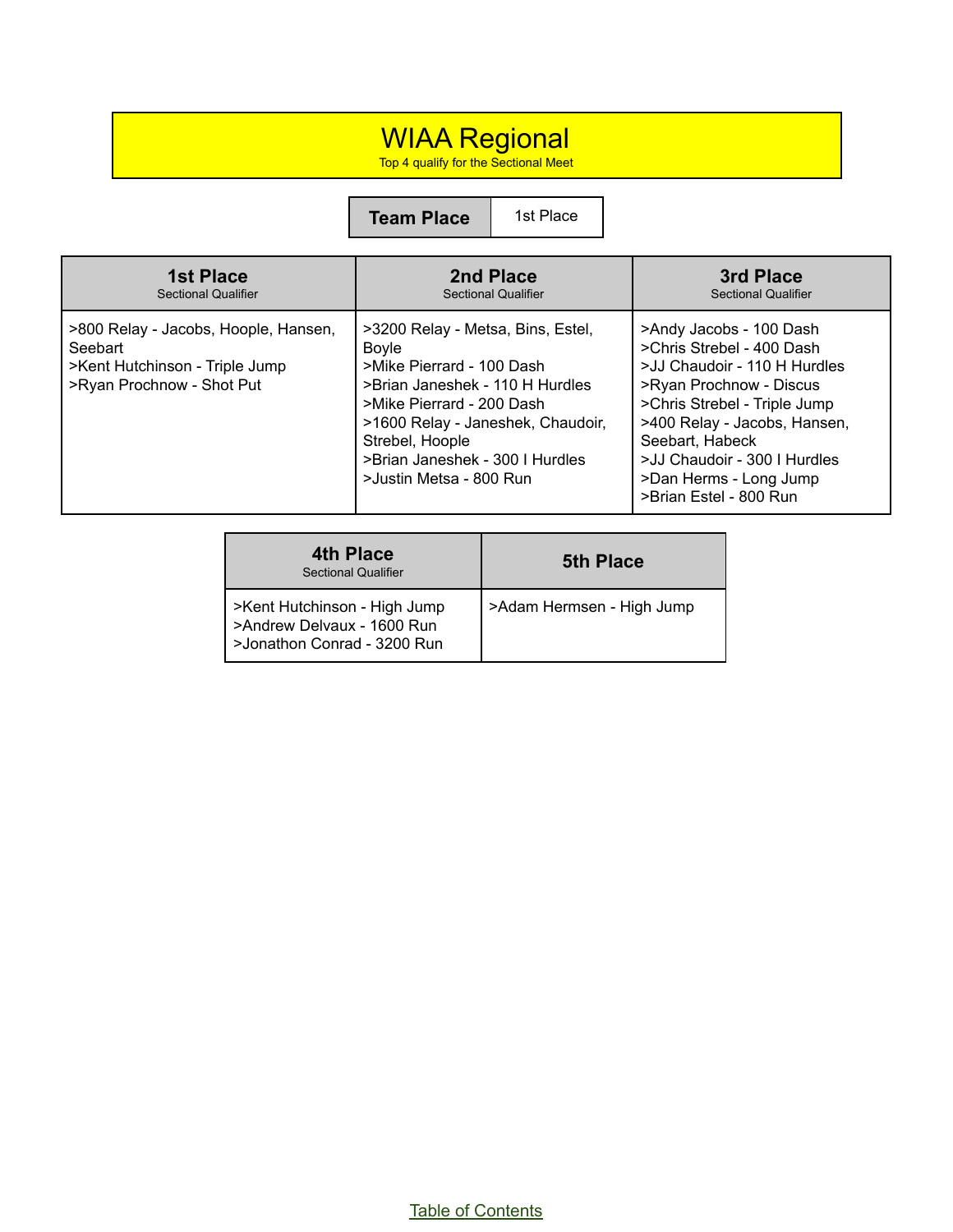#### WIAA Sectional

Top 3 advance to the State Meet

**Team Place** 2nd Place

| 1st Place<br><b>State Meet Qualifier</b>                                       | 2nd Place<br><b>State Meet Qualifier</b>                                                                                                | 3rd Place                                                                                                                                                                                                                        |
|--------------------------------------------------------------------------------|-----------------------------------------------------------------------------------------------------------------------------------------|----------------------------------------------------------------------------------------------------------------------------------------------------------------------------------------------------------------------------------|
| >Mike Pierrard - 200 Dash<br>>800 Relay - Jacobs, Hansen, Seebart,<br>Pierrard | >Kent Hutchinson - Triple Jump<br>>Ryan Prochnow - Shot Put<br>>Mike Pierrard - 100 Dash<br>>3200 Relay - Metsa, Bins, Estel,<br>Conrad | >Ryan Prochnow - Discus<br>>Andy Jacobs - 100 Dash<br>>Brian Janeshek - 300   Hurdles<br>>Jonathon Conrad - 3200 Run<br>>400 Relay - Jacobs, Hansen,<br>Seebart, Habeck<br>>1600 Relay - Janeshek,<br>Chaudoir, Strebel, Seebart |

| <b>4th Place</b>                                                                                                                | <b>5th Place</b>                                 |
|---------------------------------------------------------------------------------------------------------------------------------|--------------------------------------------------|
| >Kent Hutchinson - High Jump<br>>Kent Hutchinson - Long Jump<br>>Chris Strebel - Triple Jump<br>>Brian Janeshek - 110 H Hurdles | >Dan Herms - Long Jump<br>>Brian Estel - 800 Run |

## WIAA State Meet

| <b>7th Place</b>          | 9th Place                                         |
|---------------------------|---------------------------------------------------|
| >Ryan Prochnow - Shot Put | >800 Relay - Jacobs, Hansen,<br>Seebart, Pierrard |

#### **Participants**

>Mike Pierrard - 100 Dash >Mike Pierrard - 200 Dash >Kent Hutchinson - Triple Jump >3200 Relay - Metsa, Bins, Estel, Conrad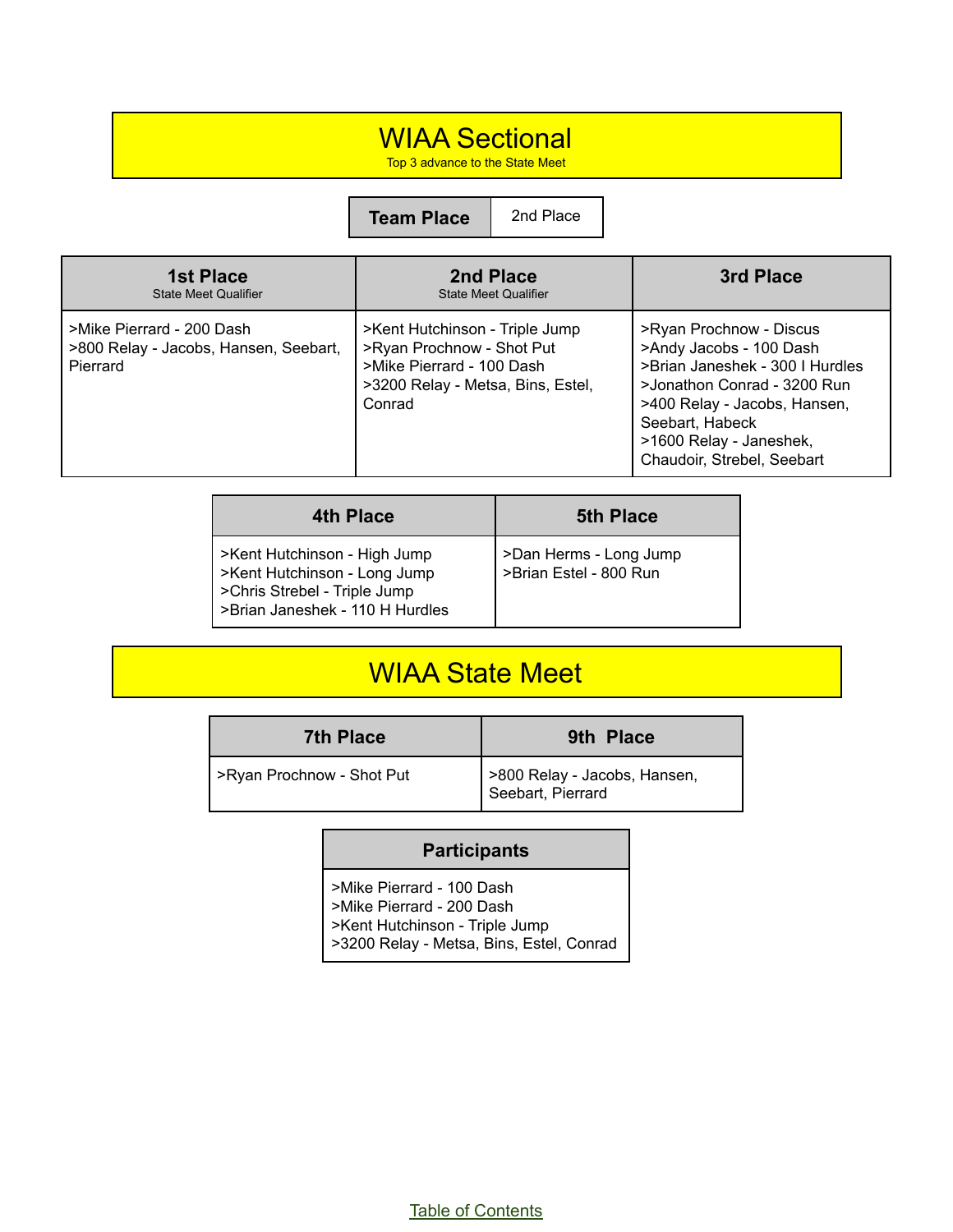

#### Coaching Staff

#### **Head Coach** Pat Prochnow

<span id="page-25-0"></span>**Assistant Coaches** Jack Drankoff, Kevin Kirchman, Paul Donart, Dave Seebart, Grant Turner, Dave Loritz, Mike VandenAvond

#### Season Results

|                                   |                                                                    |                                                                 |  | <b>Indoor</b>                      |                                      |                                    |                                            |
|-----------------------------------|--------------------------------------------------------------------|-----------------------------------------------------------------|--|------------------------------------|--------------------------------------|------------------------------------|--------------------------------------------|
| <b>City Meet</b><br>1st Place     |                                                                    | <b>Neenah</b><br><u>Oshkosh Titan</u><br>1st Place<br>1st Place |  |                                    | <b>FRVC Conference</b><br>1st Place  |                                    |                                            |
|                                   |                                                                    |                                                                 |  | <b>Outdoor</b>                     |                                      |                                    |                                            |
| <b>Preble Relays</b><br>1st Place |                                                                    | <b>Plymouth Relays</b><br>1st Place                             |  |                                    | <b>Marquette Invite</b><br>1st Place |                                    | <b>City Meet</b><br>1st Place              |
| 1st Place                         | <b>Appleton East Invite</b><br><b>FRVC Conference</b><br>1st Place |                                                                 |  | <b>Brown County</b><br>1st Place   |                                      |                                    | <b>FRVC Conference Relays</b><br>1st Place |
|                                   |                                                                    |                                                                 |  | <b>WIAA Tournament</b>             |                                      |                                    |                                            |
|                                   |                                                                    | <b>WIAA Regional</b><br>1st Place                               |  | <b>WIAA Sectional</b><br>2nd Place |                                      | <b>WIAA State Meet</b><br>8 Points |                                            |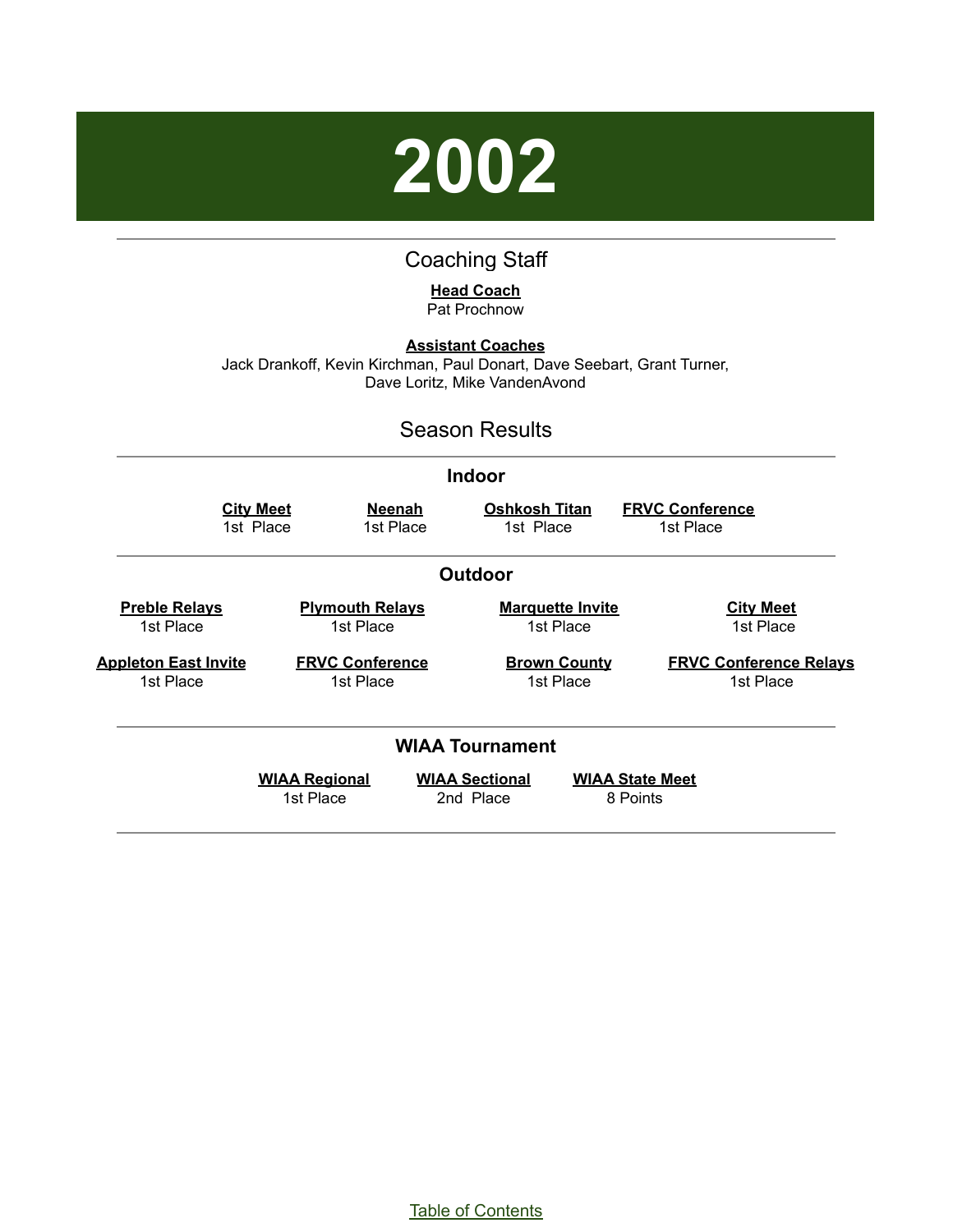#### Season Highlights

The 2002 Boys Track and Field Team had a great season winning every regular season meet until the WIAA Sectional where they finished 2nd. Their victories included both Indoor and Outdoor City Meets, and FRVC Conference Meets. Other victories included three relay meets, the Brown County Meet, and the WIAA Regional Meet.

The team was led by Ryan Prochnow (Shot Put & Discus) who placed 5th at the WIAA State Meet and the 3200 Meter Relay Team of Jason Ihlenfeldt, Jonathon Conrad, Ross Umentum, and Justin Metsa who also placed 5th at the State Meet. Records set included Brian Mleziva in the Indoor 400 Meter Dash, and Steve Marcelle, Shane Kofler, Davy Detrie, Ryan Prochnow in the Shot Put Relay. Other top performers included Kevin Hansen, Lee Hoople, Dan Herms, and Jonathon Jandrin (400 Meter Relay) Kurt VandenHeuvel (Pole Vault), and Skyler Samp, Daniel Valadez, Kevin Hansen, Jonathon Jandrin (800 Meter Relay) who all qualified for the State Meet. Others included Dan Herms (jumps), Andrew Reidinger (Pole Vault & Hurdles), Ross Umentum (Distance), & Dan Swan (Pole Vault and Jumps).

| <b>Indoor</b>  | Brian Mleziva - 400 Meter Run (54.0)                                               |  |
|----------------|------------------------------------------------------------------------------------|--|
| <b>Outdoor</b> | No Records                                                                         |  |
| <b>Relays</b>  | Steve Marcelle, Shane Kofler, Davy Detrie, Ryan Prochnow - Shot Put Relay (205'9") |  |

#### Records Set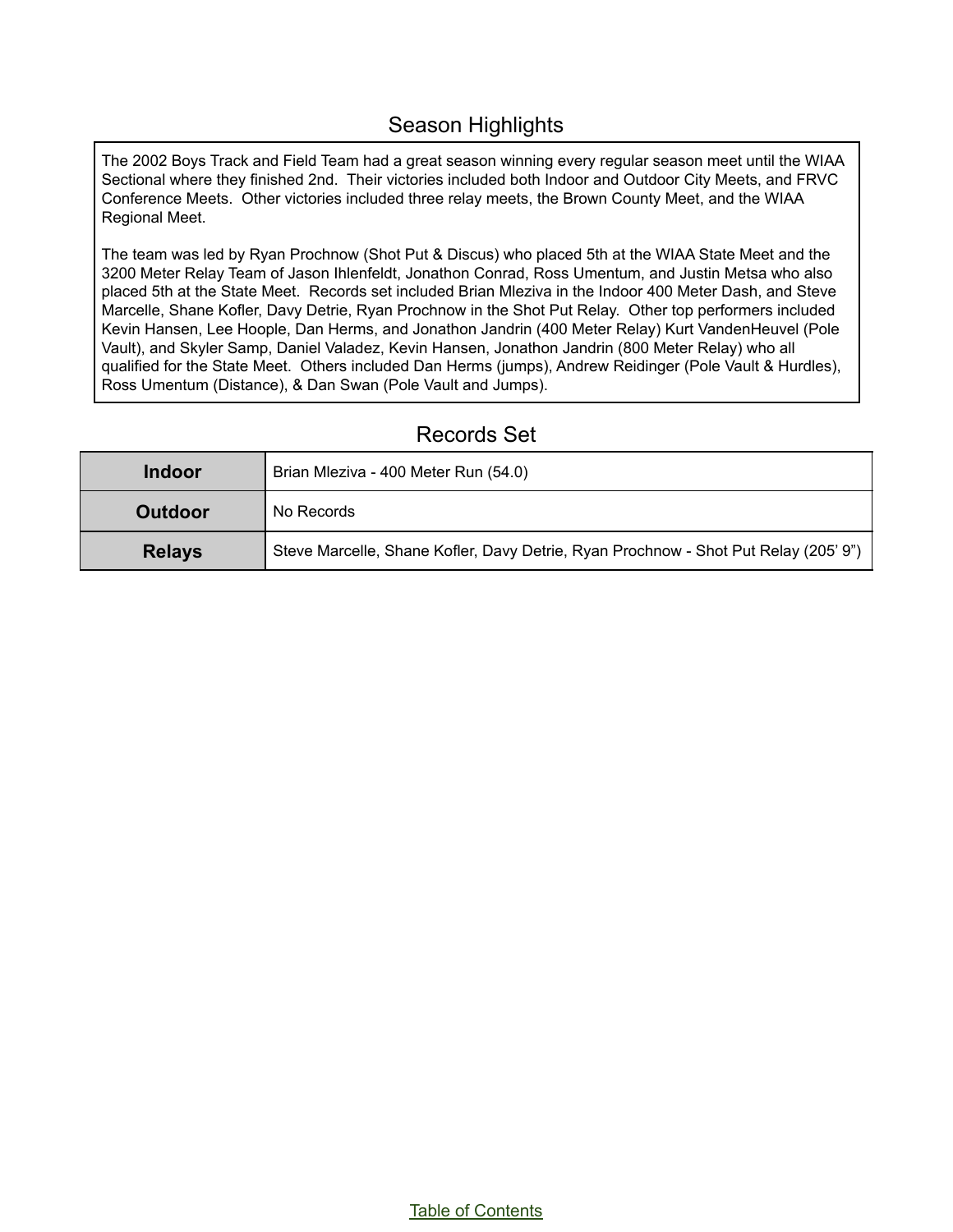## Green Bay City Meet - Indoor

**Team Place** 1st Place

| <b>1st Place</b>                                                                                                                                                                                                                                                                                                                                                  | 2nd Place                                                                                                                                                                                                                                      | 3rd Place                                                                            |
|-------------------------------------------------------------------------------------------------------------------------------------------------------------------------------------------------------------------------------------------------------------------------------------------------------------------------------------------------------------------|------------------------------------------------------------------------------------------------------------------------------------------------------------------------------------------------------------------------------------------------|--------------------------------------------------------------------------------------|
| >Ryan Prochnow - Shot Put<br>>Dan Herms - Triple Jump<br>>Dan Herms - Long Jump<br>>Justin Metsa - 1600 m Run<br>>4 Lap Relay - Jacobs, Hoople,<br>Hansen, Mattern<br>>Kurt VandenHeuvel - High Jump<br>>Kurt VAndenHeuvel - Pole Vault<br>>Jonathan Jandrin - 200 m Dash<br>>Jonathan Conrad - 3200 m Run<br>>1600 m Relay - Mleziva, Hoffman,<br>Valadez. Metsa | >Davy Detrie - Shot Put<br>>Kurt VandenHeuvel - 45 m H Hurdles<br>>Andy Fameree - High Jump<br>>Andrew Reidinger - Pole Vault<br>>800 m Relay - Jacobs, Hoople,<br>Herms, Valadez<br>>Andrew Delvaux - 800 m Run<br>>Ross Umentum - 3200 m Run | >Shane Koffler - Shot Put<br>>Andy Jacobs - 45 m Dash<br>>Chris Hoffman - 400 m Dash |

| 4th Place                                                                                                                                                                                                                                                                                | <b>5th Place</b>                                                                                                                     |
|------------------------------------------------------------------------------------------------------------------------------------------------------------------------------------------------------------------------------------------------------------------------------------------|--------------------------------------------------------------------------------------------------------------------------------------|
| >Andrew Delvaux - Triple Jump<br>>Dan Swan - Long Jump<br>>Andrew Reidinger - 45 m H Hurdles<br>>Kevin Hansen - 45 m Dash<br>>Ryan Raab - 1600 m Run<br>>Brian Mleziva - 400 m Dash<br>>Andrew Reidinger - 176 m I Hurdles<br>>Jason Ihlenfeldt - 800 m Run<br>>Nathan Hall - 3200 m Run | >Raymond Rabas - 45 m H Hurdles<br>>Jonathon Jandrin - 45 m Dash<br>>Dan Swan - Pole Vault (tie)<br>>Raymond Rabas - 176 m I Hurdles |

## Neenah Invite - Indoor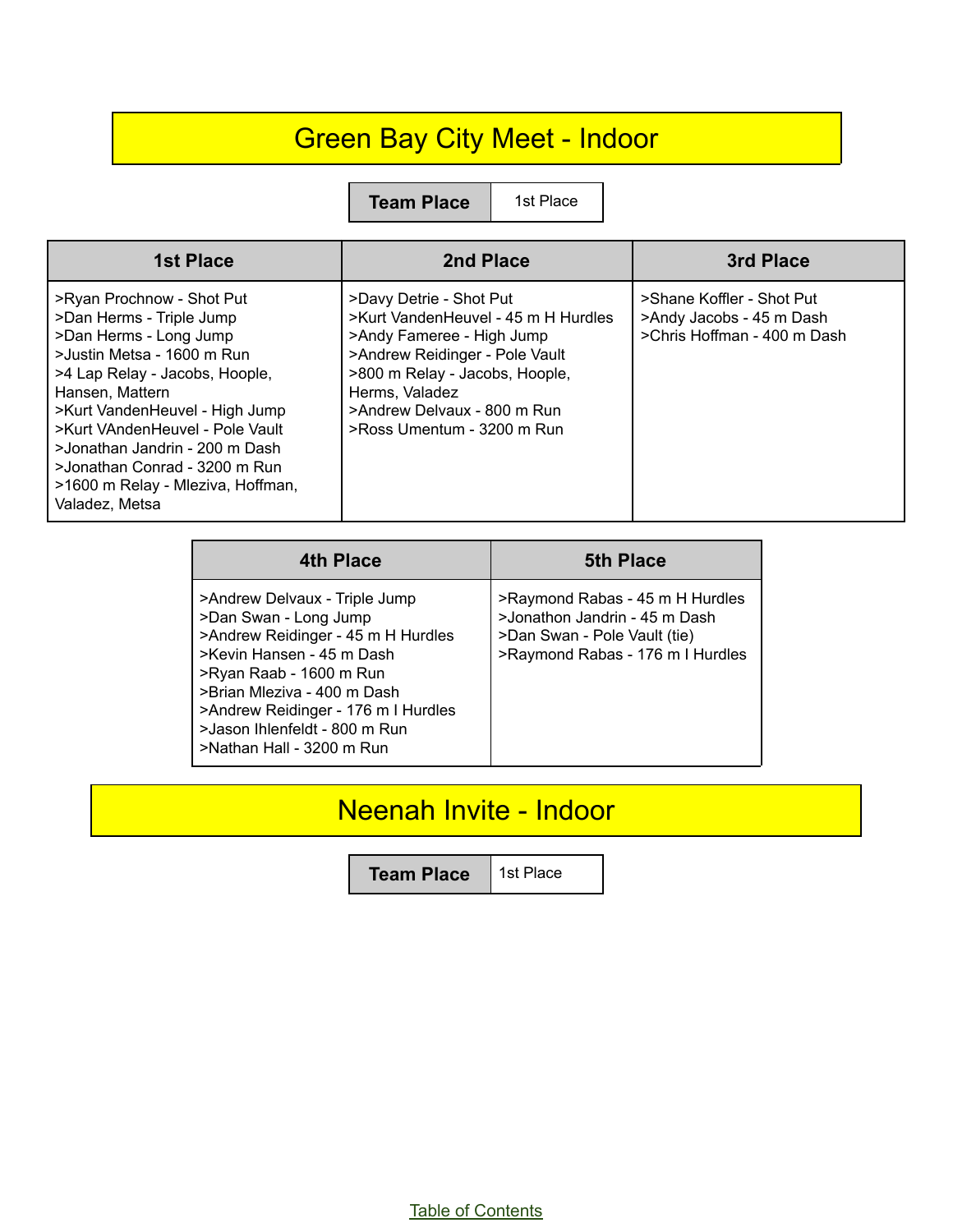#### Oshkosh Titan - Indoor

**Team Place** | 1st Place

| <b>1st Place</b>                                                                 | 2nd Place                                                                               | 3rd Place                                                                                                                                                               |
|----------------------------------------------------------------------------------|-----------------------------------------------------------------------------------------|-------------------------------------------------------------------------------------------------------------------------------------------------------------------------|
| >Justin Metsa - 1600 m Run<br>>800 m Relay - Mattern, Hoople,<br>Hansen, Jandrin | >Justin Metsa - 800 m Run<br>>Jonathon Conrad - 3200 m Run<br>>Ryan Prochnow - Shot Put | >Ross Umentum - 3200 m Run<br>>1600 m Relay - Mleziva,<br>Valadez, Falish, Metsa<br>>Kurt VandenHeuvel - High Jump<br>>Dan Herms - Long Jump<br>>Davy Detrie - Shot Put |

#### **5th Place**

>Brian Mleziva - 400 m Dash >Kurt VandenHeuvel - High Jump

Table of [Contents](#page-1-0)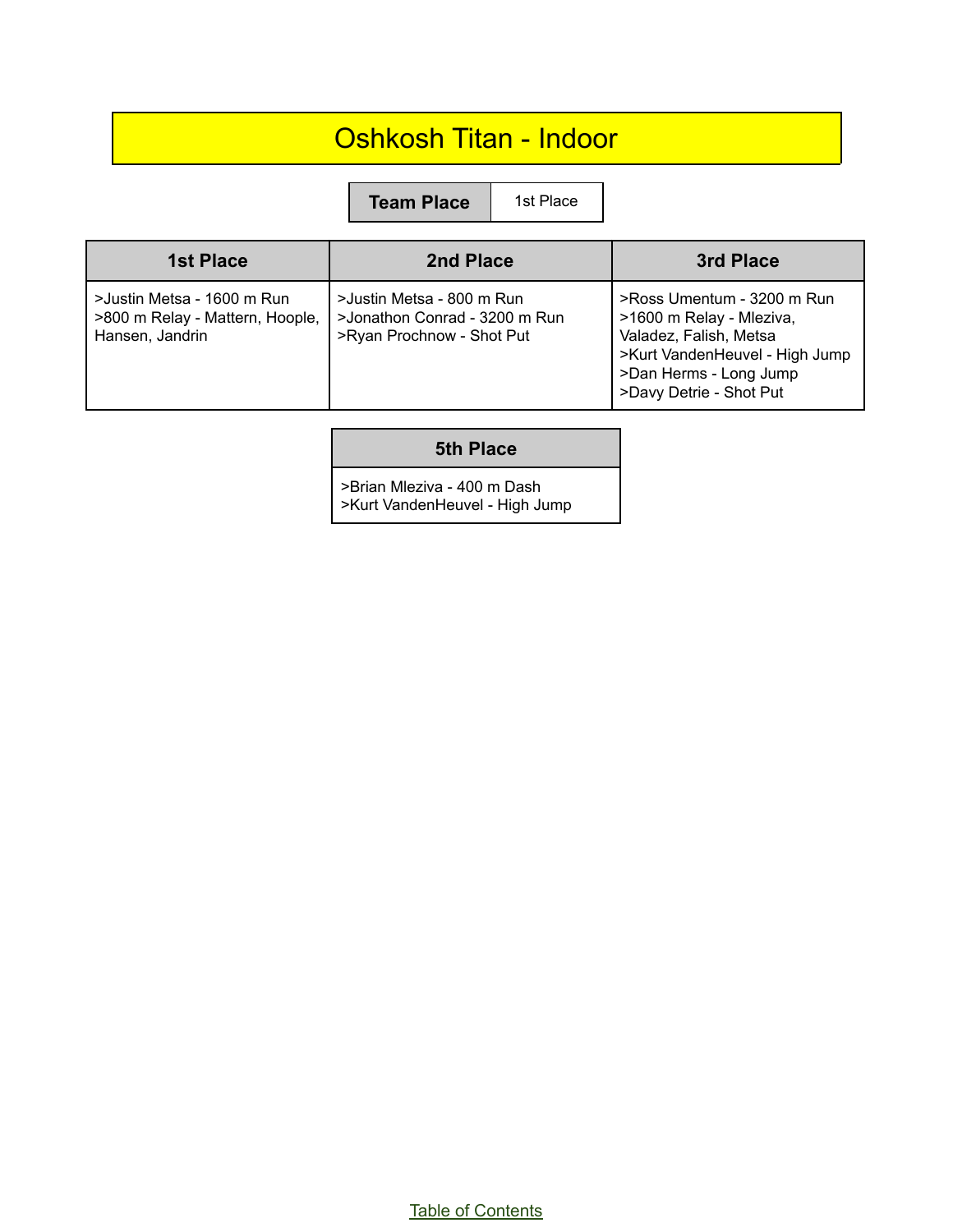## FRVC Conference - Indoor

**Team Place** | 1st Place

| <b>1st Place</b>                                                                                                                                                                                                                                                                                    | 2nd Place                                                                                                                                                                     | 3rd Place                                           |
|-----------------------------------------------------------------------------------------------------------------------------------------------------------------------------------------------------------------------------------------------------------------------------------------------------|-------------------------------------------------------------------------------------------------------------------------------------------------------------------------------|-----------------------------------------------------|
| >Ryan Prochnow - Shot Put<br>>Kurt VandenHeuvel - High Jump<br>>Kurt VandenHeuvel - Pole Vault<br>>3200 m Relay - Conrad, Raab,<br>Degreef, Umentum<br>>Justin Metsa - 1600 m Run<br>>4 Lap Relay - Hansen, Hoople, Herms,<br>Jandrin<br>>Justin Metsa - 800 m Run<br>>Jonathon conrad - 3200 m Run | >Davy Detrie - Shot Put<br>>Dan Herms - 55 m H Hurdles<br>>Jason Ihlenfeldt - 1600 m Run<br>>Ross Umentum - 3200 m Run<br>>1600 m Relay - Hoffman, Valadez,<br>Falish, Finnel | >Dan Herms - Long Jump<br>>Kevin Hansen - 55 m Dash |

| 4th Place                                                    | <b>5th Place</b>                                                                                     |
|--------------------------------------------------------------|------------------------------------------------------------------------------------------------------|
| >Tyler Falish - 400 m Dash<br>>Jonathon Jandrin - 200 m Dash | >Andrew Reidinger - Pole Vault<br>>Kurt VandenHeuvel - 55 m H Hurdles<br>>Brian Mleziva - 400 m Dash |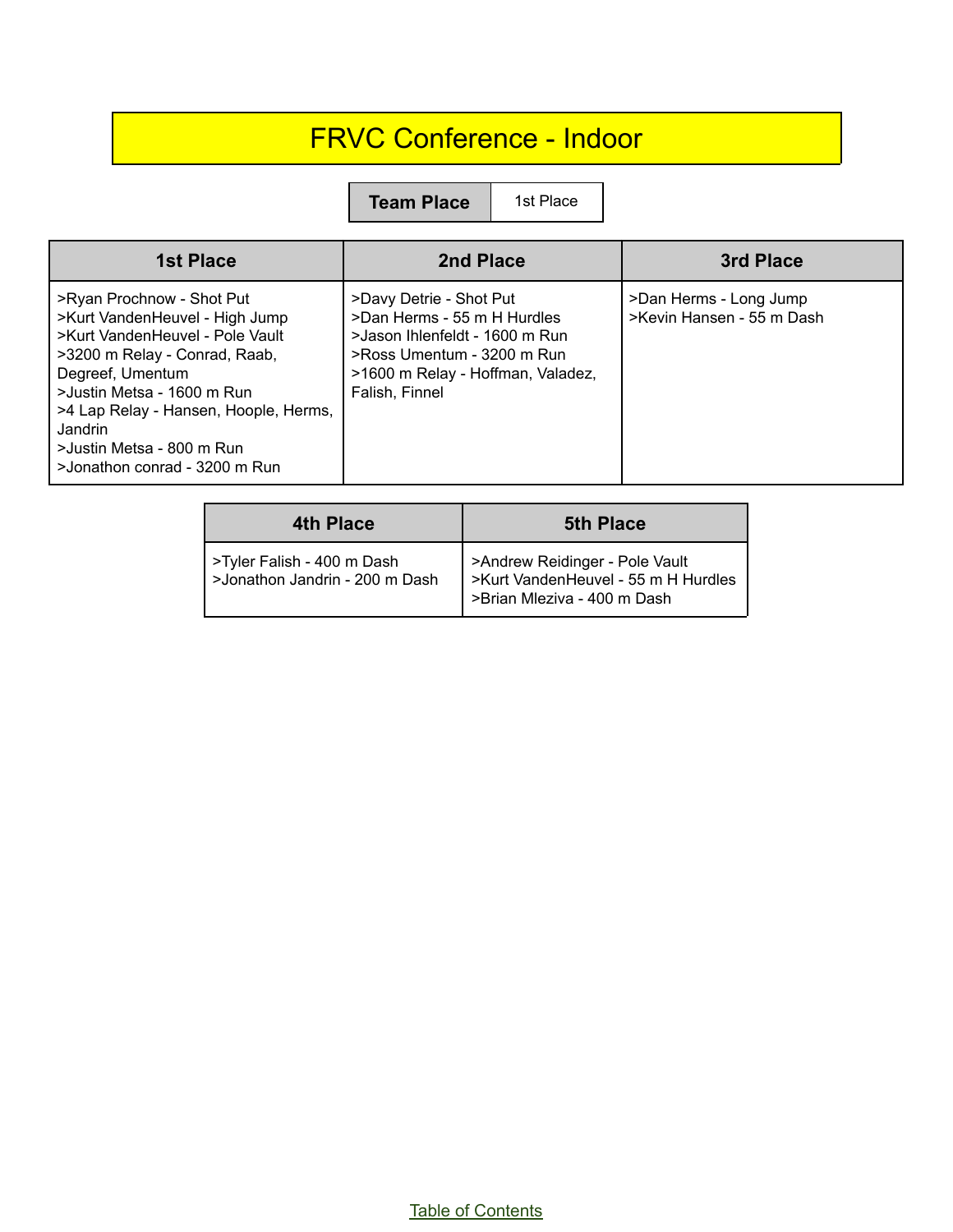## Preble/East Relays - Outdoor

**Team Place** | 1st Place

| <b>1st Place</b>                                                                                                                                                                                                                                                                                                                                                                                                                                                                                    | 2nd Place                                                                                                                                                        |
|-----------------------------------------------------------------------------------------------------------------------------------------------------------------------------------------------------------------------------------------------------------------------------------------------------------------------------------------------------------------------------------------------------------------------------------------------------------------------------------------------------|------------------------------------------------------------------------------------------------------------------------------------------------------------------|
| >Distance Medley Relay - Metsa, Falish, Umentum, Conrad<br>>900 m I Hurdle Relay - Herms, Reidinger, VandenHeuvel<br>>Long Jump Relay - Shay, Finnel, Swan, Herms<br>>Discus Relay - Marcelle, Kofler, Johnston, Prochnow<br>>1600 m Medley Relay - Mleziva, Nooker, Jandrin, Metsa<br>>400 m Relay - Nooker, Hoople, Hansen, Mattern<br>>Shot Put Relay - Marcelle, Kofler, Detrie, Prochnow<br>>3200 m Relay - Boyle, Estel, Naniot, Umentum<br>>Pole Vault Relay - VandenHeuvel, Reidinger, Swan | >440 m H Hurdle Relay - Herms, Reidinger, VandenHeuvel, Zill<br>>Triple Jump Relay - Shay, Finel, Samp, Herms<br>>800 m Relay - Jandrin, Nooker, Valadez, Hansen |

#### **3rd Place**

>6400 m Relay - Delvaux, A. Zamzow, M. Zamzow, Ihlenfeldt >High Jump Relay - Fameree, VandenHeuvel, Swan, Robishaw

#### Plymouth Relays - Outdoor

**Team Place** | 1st Place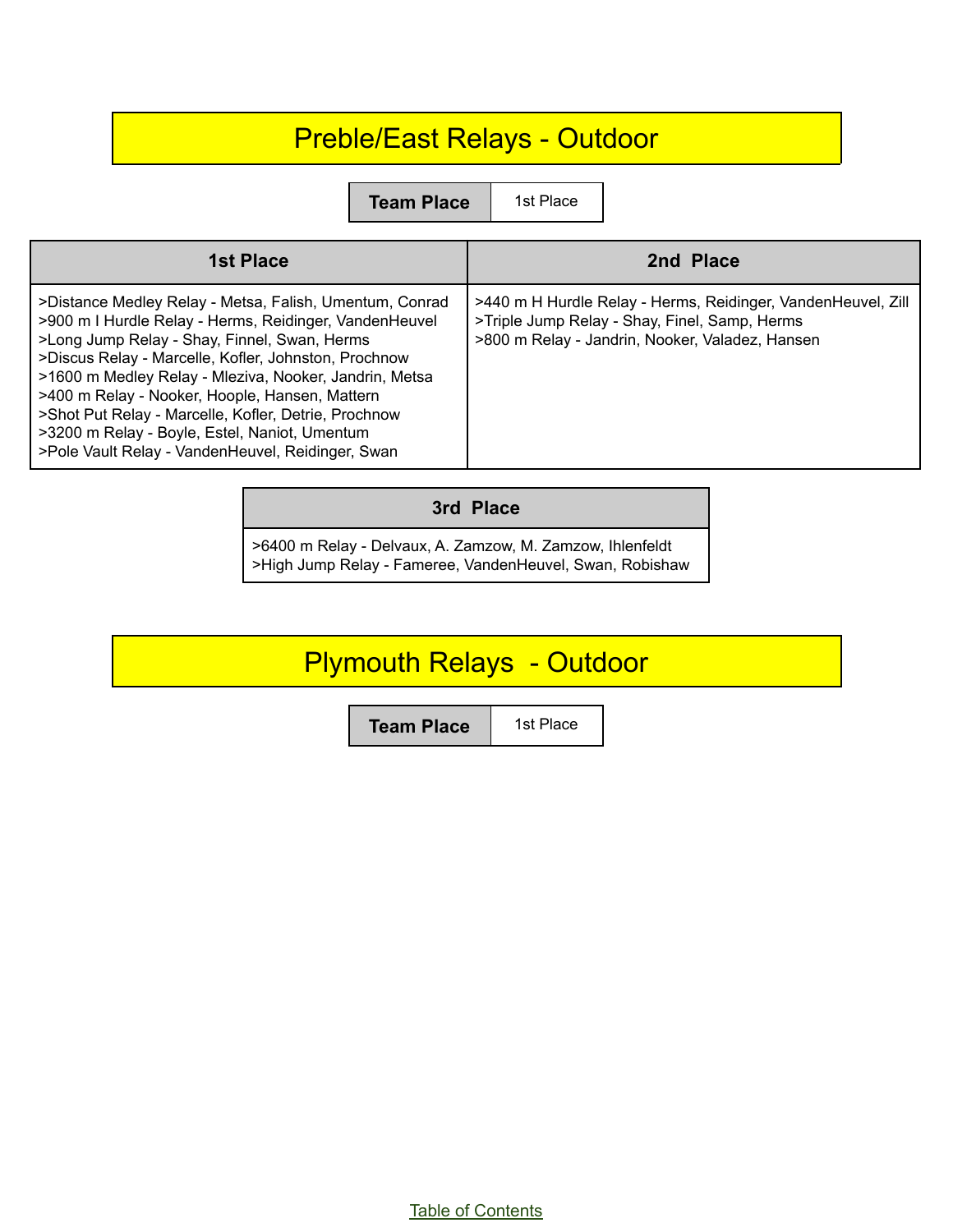## Marquette Invite - Outdoor

**Team Place** | 1st Place

| 1st Place                                                 | 2nd Place                                                                      | 3rd Place                                               |
|-----------------------------------------------------------|--------------------------------------------------------------------------------|---------------------------------------------------------|
| >Kurt VandenHeuvel - High Jump<br>>Davy Detrie - Shot Put | >Dan Herms - Long Jump<br>>Ryan Prochnow - Shot Put<br>>Ryan Prochnow - Discus | >Justin Metsa - 800 m Run<br>>Justin Metsa - 1600 m Run |

| 4th Place                                                 | <b>5th Place</b>                                        |
|-----------------------------------------------------------|---------------------------------------------------------|
| >Jonathon Conrad - 3200 m Run<br>>Dan Herms - Triple Jump | >Tyler Falish - 400 m Dash<br>>Andy Fameree - High Jump |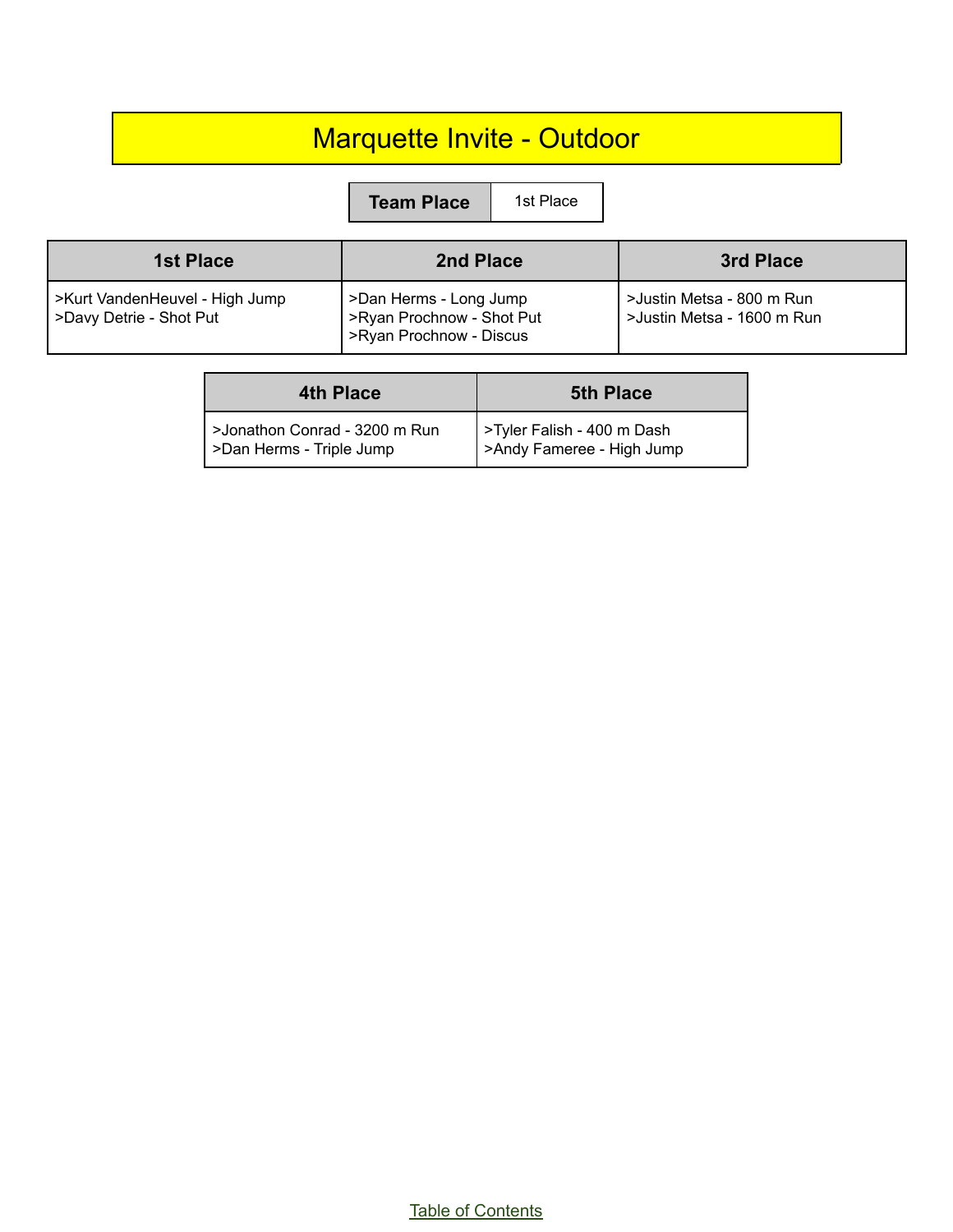## Green Bay City Meet - Outdoor

**Team Place** 1st Place

| <b>1st Place</b>                                                                                                                                                                                                                                                                                 | 2nd Place                                                                                                                                                                                                 | 3rd Place                                                                                                                                  |
|--------------------------------------------------------------------------------------------------------------------------------------------------------------------------------------------------------------------------------------------------------------------------------------------------|-----------------------------------------------------------------------------------------------------------------------------------------------------------------------------------------------------------|--------------------------------------------------------------------------------------------------------------------------------------------|
| >Dan Herms - 110 m H Hurdles<br>>Jonathon Conrad - 1600 m Run<br>>800 m Relay - Samp, Jandrin,<br>Valadez, Nooker<br>>Justin Metsa - 800 m Run<br>>Ryan Prochnow - Shot Put<br>>Ryan Prochnow - Discus<br>>Andy Fameree - High Jump<br>>Dan Herms - Long Jump<br>>Kurt VandenHeuvel - Pole Vault | >3200 m Relay - Estel, Umentum,<br>Delvaux, Ihlenfeldt<br>>Justin Metsa - 1600 m Run<br>>Ross Umentum - 3200 m Run<br>>Davy Detrie - Shot Put<br>>Kurt VandenHeuvel - High Jump<br>>Dan Swan - Pole Vault | >Brian Mleziva - 400 m Dash<br>>1600 m Relay - Mleziva, Falish,<br>Valadez, Metsa<br>>Shan Kofler - Shot Put<br>>Skyler Samp - Triple Jump |

| 4th Place                                                                                                                                                                                                               | <b>5th Place</b>                                                                               |
|-------------------------------------------------------------------------------------------------------------------------------------------------------------------------------------------------------------------------|------------------------------------------------------------------------------------------------|
| >Kevin Hansen - 100 m Dash<br>>Kurt VandenHeuvel - 110 m H Hurdles<br>>Tyler Falish - 400 m Dash<br>>Jason Ihlenfeldt - 800 m Run<br>>Jonathon Conrad - 3200 m Run<br>>Dan Shay - Long Jump<br>>Dan Herms - Triple Jump | >Andrew Reidinger - 110 m H Hurdles<br>>Dan Herms - 300 m I Hurdles<br>>Dan Shay - Triple Jump |

## Appleton East Patriot Invite - Outdoor

**Team Place** | 1st Place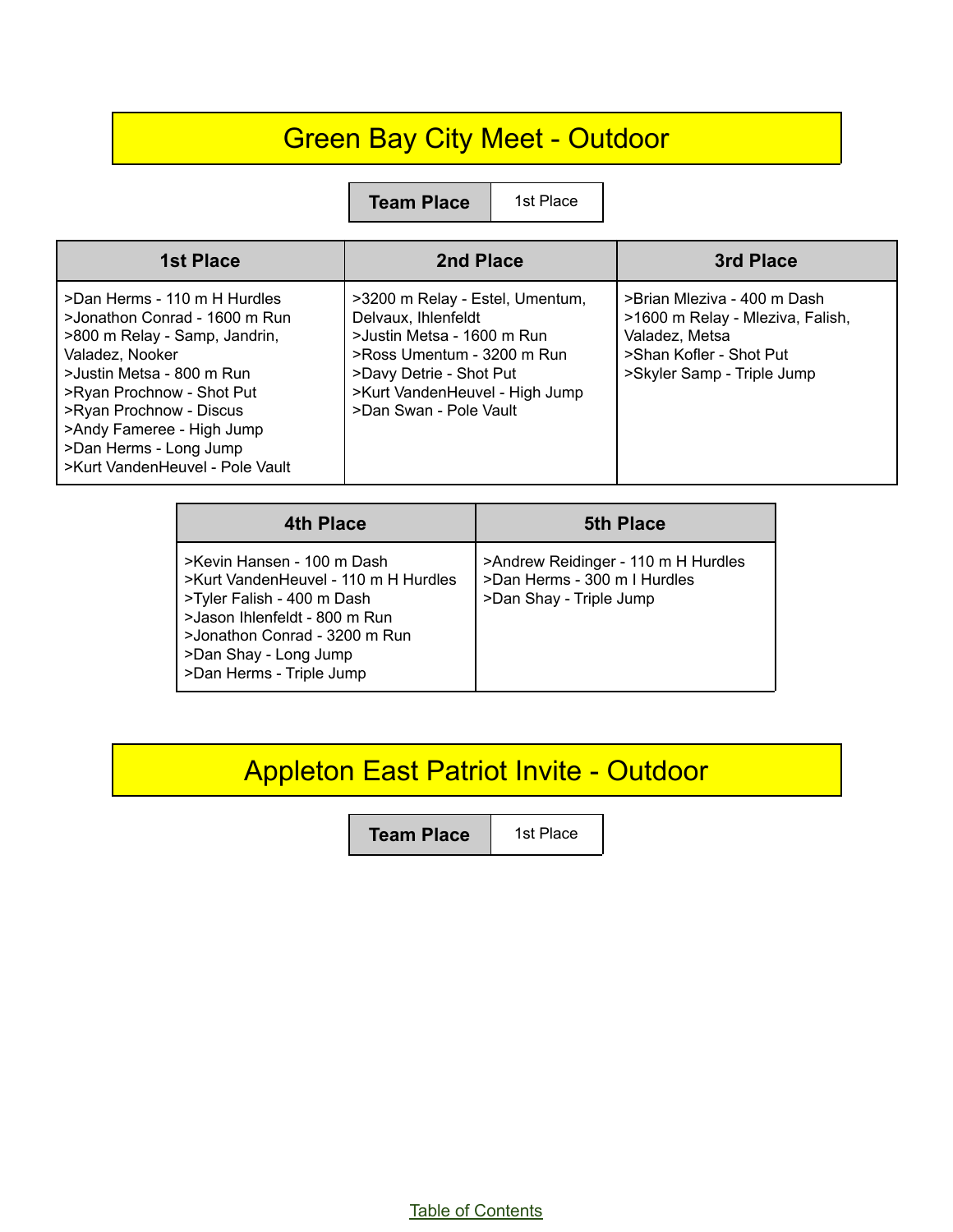## FRVC Conference Meet - Outdoor

**Team Place** | 1st Place

| <b>1st Place</b>                                                                                                                                                                                                                                                                            | 2nd Place                                                                                                                                                                                   | 3rd Place                                                                                                                                                                              |
|---------------------------------------------------------------------------------------------------------------------------------------------------------------------------------------------------------------------------------------------------------------------------------------------|---------------------------------------------------------------------------------------------------------------------------------------------------------------------------------------------|----------------------------------------------------------------------------------------------------------------------------------------------------------------------------------------|
| >3200 m Relay - Conrad, Umentum,<br>Metsa, Ihlenfeldt<br>>Justin Metsa - 1600 m Run<br>>800 m Relay - Samp, Valadez,<br>Nooker, Jandrin<br>>Justin Metsa - 800 m Run<br>>Ryan Prochnow - Shot Put<br>>Ryan Prochnow - Discus<br>>Dan Herms - Triple Jump<br>>Kurt VandenHeuvel - Pole Vault | >Tyler Falish - 400 m Dash<br>>400 m Relay - Nooker, Jandrin,<br>Herms, Hoople<br>>Ross Umentum - 3200 m Run<br>>Davy Detrie - Shot Put<br>>Dan Herms - Long Jump<br>>Dan Swan - Pole Vault | >Dan Herms - 110 m H Hurdles<br>>Jonathon Conrad - 1600 m Run<br>>Brian Mleziva - 400 m Dash<br>>1600 m Relay - Falish, Valadez,<br>Hoffman, Mleziva<br>>Kurt VandenHeuvel - High Jump |

| 4th Place                            | <b>5th Place</b>                |
|--------------------------------------|---------------------------------|
| >Kurt VandenHeuvel - 110 m H Hurdles | Solonathon Jandrin - 200 m Dash |
| >Jonathon Conrad - 3200 m Run        | >Shane Koffler - Shot Put       |
| >Andy Fameree - High Jump            | >Andrew Reidinger - Pole Vault  |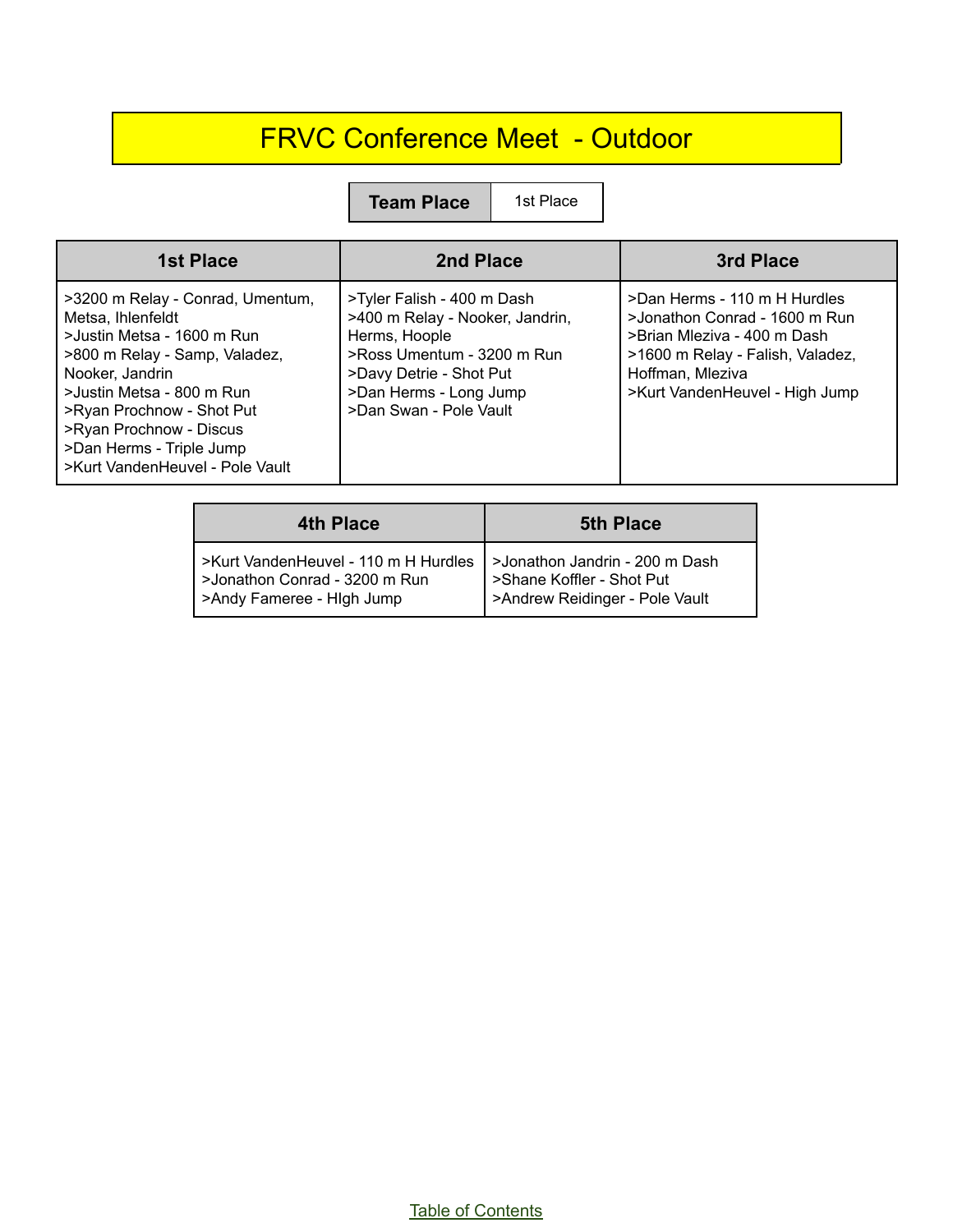## Brown County Meet - Outdoor

**Team Place** | 1st Place

| 1st Place                                                                                                                                                                                                    | 2nd Place                                                                                                                                                                | 3rd Place                                                                                                                                                |
|--------------------------------------------------------------------------------------------------------------------------------------------------------------------------------------------------------------|--------------------------------------------------------------------------------------------------------------------------------------------------------------------------|----------------------------------------------------------------------------------------------------------------------------------------------------------|
| >Justin Metsa - 1600 m Run<br>>800 m Relay - Samp, Valadez, Nooker,<br>Jandrin<br>>Justin Metsa - 800 m Run<br>>Jonathon Conrad - 3200 m Run<br>>Ryan Prochnow - Shot Put<br>>Kurt VandenHeuvel - Pole Vault | >Dan Herms - 110 m H Hurdles<br>>Jonathon Conrad - 1600 m Run<br>>400 m Relay - Nooker, Jandrin,<br>Hoople, Valedez<br>>Ryan Prochnow - Discus<br>>Dan Herms - Long Jump | >Kurt VandenHeuvel - 110 m H Hurdles<br>>Jason Ihlenfeldt - 800 m Run<br>>Kevin Hansen - 200 m Dash<br>>Davy Detrie - Shot Put<br>>Dan Swan - Pole Vault |

| 4th Place                                             | <b>5th Place</b>                                                                                                                                                                    |
|-------------------------------------------------------|-------------------------------------------------------------------------------------------------------------------------------------------------------------------------------------|
| >Andy Fameree - High Jump<br>>Dan Herms - Triple Jump | >Adam Zamzow - 1600 m Run<br>>Tyler Falish - 400 m Dash<br>>1600 m Relay - Hoffman, Valadez,<br>Falish, Mleziva<br>>Kurt VandenHeuvel - High Jump<br>>Andrew Reidinger - Pole Vault |

## FRVC Conference Relays - Outdoor

**Team Place** | 1st Place

| 1st Place                                            | 2nd Place                                             |
|------------------------------------------------------|-------------------------------------------------------|
| >Pole Vault Relay - VandenHeuvel, Reidinger, Adams   | >High Jump Relay - VandenHeuvel, Fameree, Rhein       |
| >Discus Relay - Prochnow, Johnston, Obrovic          | >Distance Medley Relay - Umentum, Mleziva, Metsa, M.  |
| >330 m H Hurdle Relay - Herms, VandenHeuvel, Guay    | Zamzow                                                |
| >800 m Relay - Samp, Jandrin, Valadez, Hansen        | >900 m I Hurdle Relay - Reidinger, Guay, Zill         |
| >1600 m Medley Relay - Falish, Samp, Valedez, Conrad | >3200 m Relay - Ihlenfeldt, Delvaux, Mleziva, Umentum |

| 3rd Place                                           | <b>4th Place</b>                                                                                                                      |
|-----------------------------------------------------|---------------------------------------------------------------------------------------------------------------------------------------|
| >6400 m Relay - Soukup, M. Zamzow, K. Hall, N. Hall | >Long Jump Relay - Herms, Shay, Guay<br>>Triple Jump Relay - Herms, Samp, Shay<br>>1600 m Relay - Hoffman, Evans, VandenPlas, Mleziva |

Table of [Contents](#page-1-0)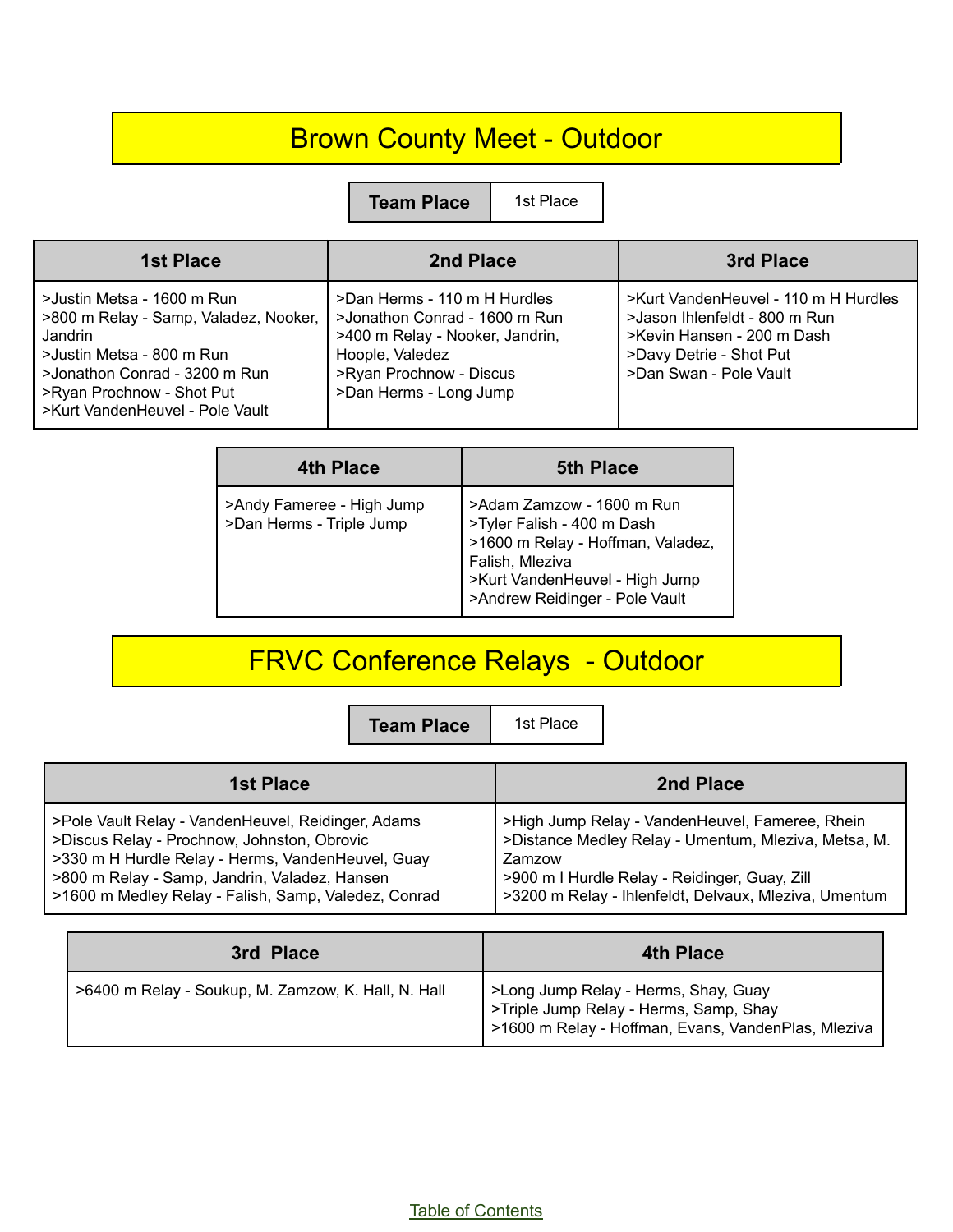#### WIAA Regional

Top 4 qualify for the Sectional Meet

| <b>1st Place</b>                                                                                                                                                                                  | 2nd Place                                                                                                                                                                                                                                                            | 3rd Place                                                                                                          |
|---------------------------------------------------------------------------------------------------------------------------------------------------------------------------------------------------|----------------------------------------------------------------------------------------------------------------------------------------------------------------------------------------------------------------------------------------------------------------------|--------------------------------------------------------------------------------------------------------------------|
| <b>Sectional Qualifier</b>                                                                                                                                                                        | <b>Sectional Qualifier</b>                                                                                                                                                                                                                                           | <b>Sectional Qualifier</b>                                                                                         |
| >800 m Relay - Samp, Valedez,<br>Hansen, Jandrin<br>>400 m Relay - Hansen, Hoople,<br>Herms, Jandrin<br>>Justin Metsa - 800 m Run<br>>Ryan Prochnow - Shot Put<br>>Kurt VandenHeuvel - Pole Vault | >3200 m Relay - Ihlenfeldt, Conrad,<br>Umentum, Metsa<br>>Dan Herms - 110 m H Hurdles<br>>Justin Metsa - 1600 m Run<br>>Kevin Hansen - 200 m Dash<br>>Ryan Prochnow - Discus<br>>Dan Herms - Long Jump<br>>Dan Herms - Triple Jump<br>>Andrew Reidinger - Pole Vault | >Andrew Delvaux - 1600 m Run<br>>Ross Umentum - 3200 m Run<br>>1600 m Relay - Valadez, Falish,<br>Hoffman, Mleziva |

| 4th Place<br><b>Sectional Qualifier</b>                                                                                                                      | <b>5th Place</b>                                                                         |
|--------------------------------------------------------------------------------------------------------------------------------------------------------------|------------------------------------------------------------------------------------------|
| >Kurt VandenHeuvel - 110 m H Hurdles<br>>Tyler Falish - 400 m Dash<br>>Brian Estel - 800 m Run<br>>Jonathon Conrad - 3200 m Run<br>>Andy Fameree - High Jump | >Jason Ihlenfeldt - 800 m Run<br>>Skyler Samp - 200 m Dash<br>>Skyler Samp - Triple Jump |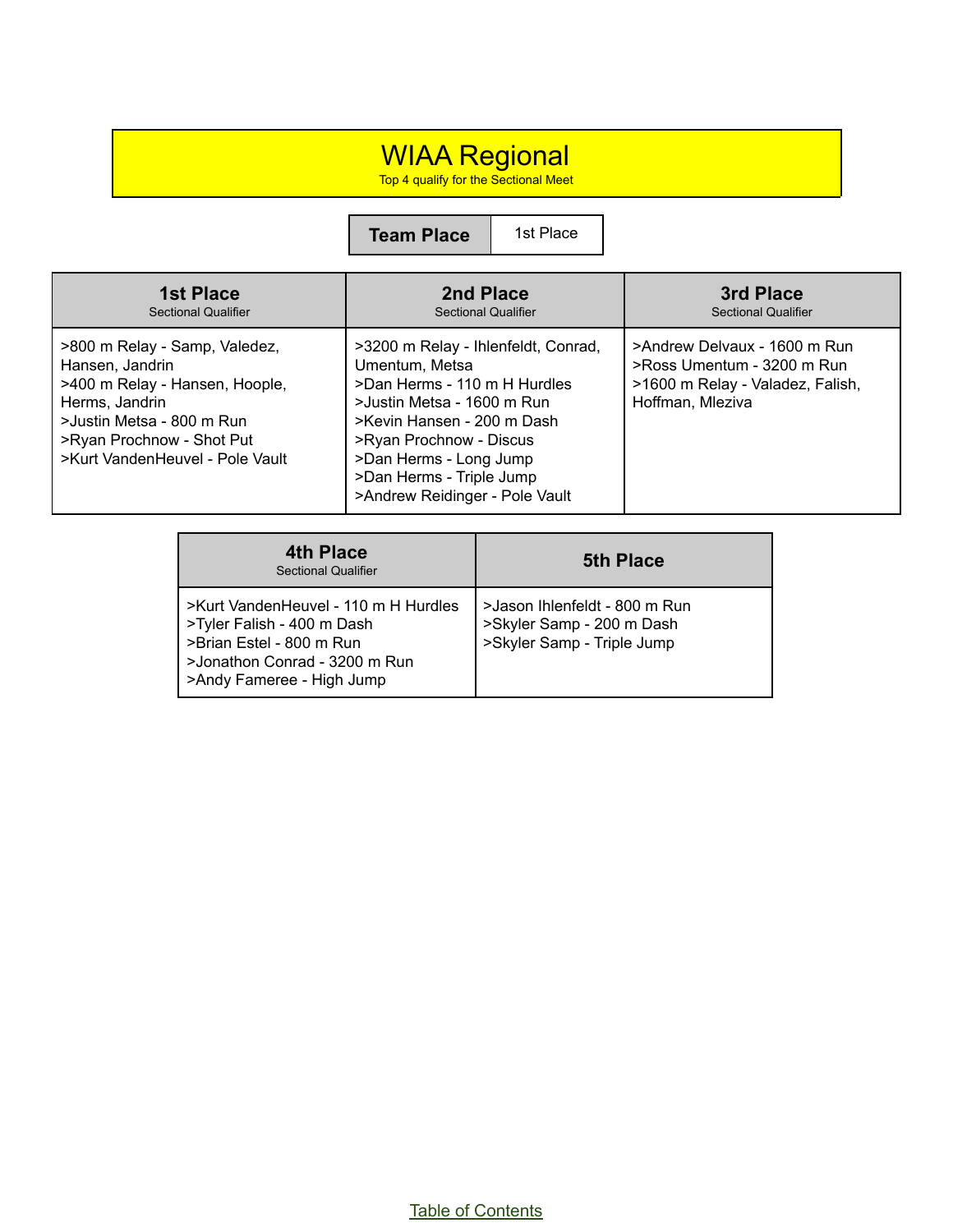#### WIAA Sectional

Top 3 advance to the State Meet

**Team Place** 2nd Place

| <b>1st Place</b><br><b>State Meet Qualifier</b>                                                                                               | 2nd Place<br><b>State Meet Qualifier</b>                                                                  | 3rd Place                                                                                                   |
|-----------------------------------------------------------------------------------------------------------------------------------------------|-----------------------------------------------------------------------------------------------------------|-------------------------------------------------------------------------------------------------------------|
| >400 m Relay - Hansen, Hoople,<br>Herms, Jandrin<br>>Justin Metsa - 800 m Run<br>>Kurt VandenHeuvel - Pole Vault<br>>Ryan Prochnow - Shot Put | >3200 m Relay - Ihlenfeldt, Conrad,<br>Umentum, Metsa<br>>800 m Relay - Samp, Valadez,<br>Hansen, Jandrin | >Ross Umentum - 3200 m Run<br>>Ryan Prochnow - Discus<br>>Dan Herms - Triple Jump<br>>Dan Herms - Long Jump |

| 4th Place                                                                                                                                           | <b>5th Place</b>                     |
|-----------------------------------------------------------------------------------------------------------------------------------------------------|--------------------------------------|
| >Andrew Delvaux - 1600 m Run<br>>1600 m Relay - Valadez,<br>Falish, Hoffman, Mleziva<br>>Andrew Reidinger - Pole Vault<br>>Andy Fameree - High Jump | >Kurt VandenHeuvel - 110 m H Hurdles |

#### WIAA State Meet

**Team Place** 8 Points

| <b>5th Place</b>                                                                | <b>9th Place</b>                       |
|---------------------------------------------------------------------------------|----------------------------------------|
| >Ryan Prochnow - Shot Put<br>>3200 m Relay - Ihlenfeldt, Conrad, Umentum, Metsa | <sup>1</sup> >Justin Metsa - 800 m Run |

#### **Participants**

>400 m Relay - Hansen, Hoople, Herms, Jandrin >Kurt VandenHeuvel - Pole Vault >800 m Relay - Samp, Valadez, Hansen, Jandrin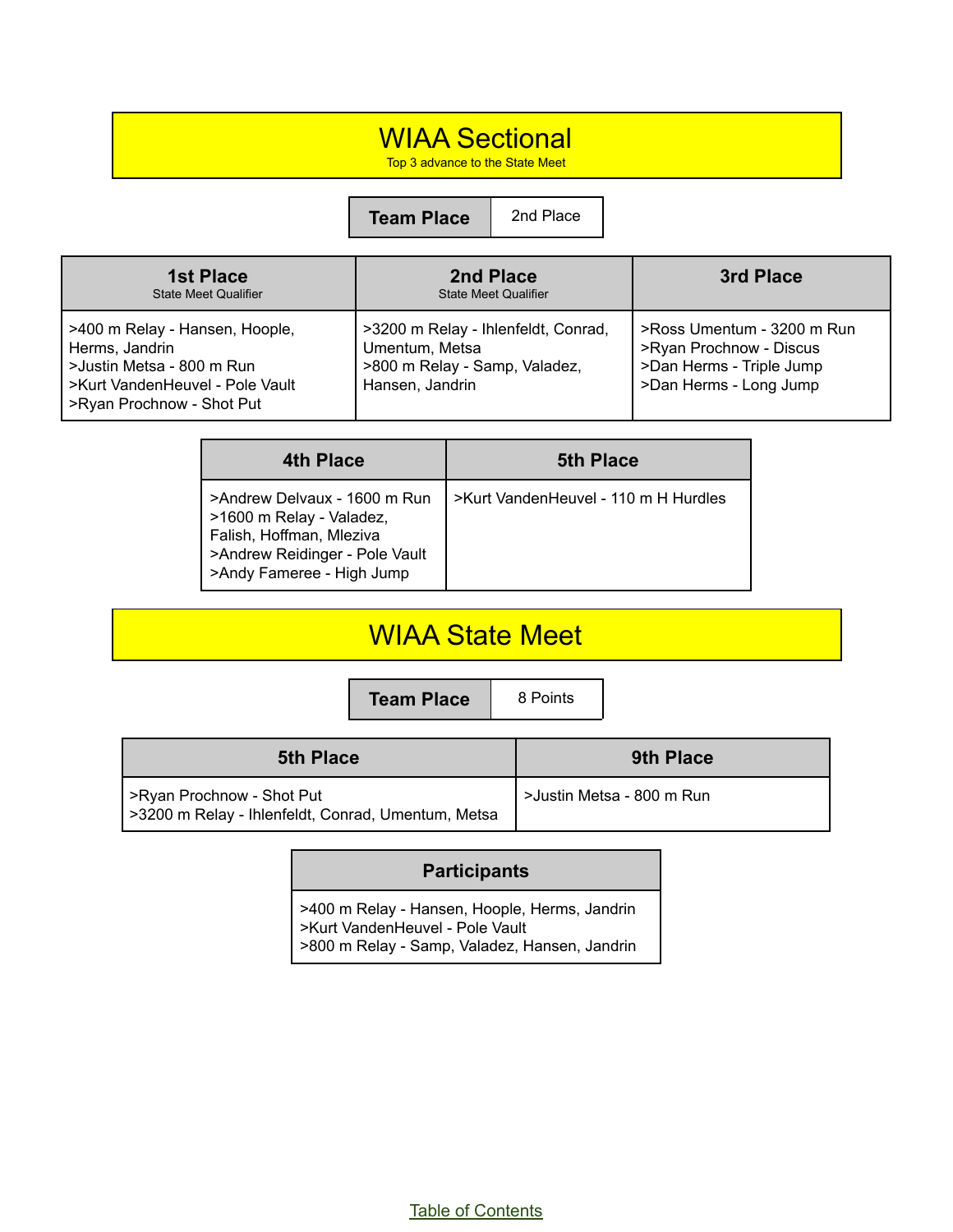

#### Coaching Staff

#### **Head Coach** Pat Prochnow

<span id="page-37-0"></span>**Assistant Coaches** Jack Drankoff, Kevin Kirchman, Dave Loritz, Grant Turner, Paul Donart, Dave Seebart, Mike Pierrard

#### Season Results

#### **Indoor**

| <b>City Meet</b>            | <b>Oshkosh Titan</b>   | <b>Neenah Invite</b>          | <b>FRVC Conference</b> |
|-----------------------------|------------------------|-------------------------------|------------------------|
| 1st Place                   | 1st Place              | 1st Place                     | 1st Place              |
| Outdoor                     |                        |                               |                        |
| <b>Preble / East Relays</b> | <b>Plymouth Relays</b> | <b>Marquette Invite</b>       | <b>City Meet</b>       |
| 1st Place                   | 1st Place              | 3rd Place                     | 1st Place              |
| <b>FRVC Conference</b>      | <b>Brown County</b>    | <b>FRCC Conference Relays</b> |                        |
| 1st Place                   | 1st Place              | 1st Place                     |                        |
| <b>WIAA Tournament</b>      |                        |                               |                        |
| <b>WIAA Regional</b>        | <b>WIAA Sectional</b>  | <b>WIAA State Meet</b>        |                        |
| 1st Place                   | 1st Place              | 13th Place                    |                        |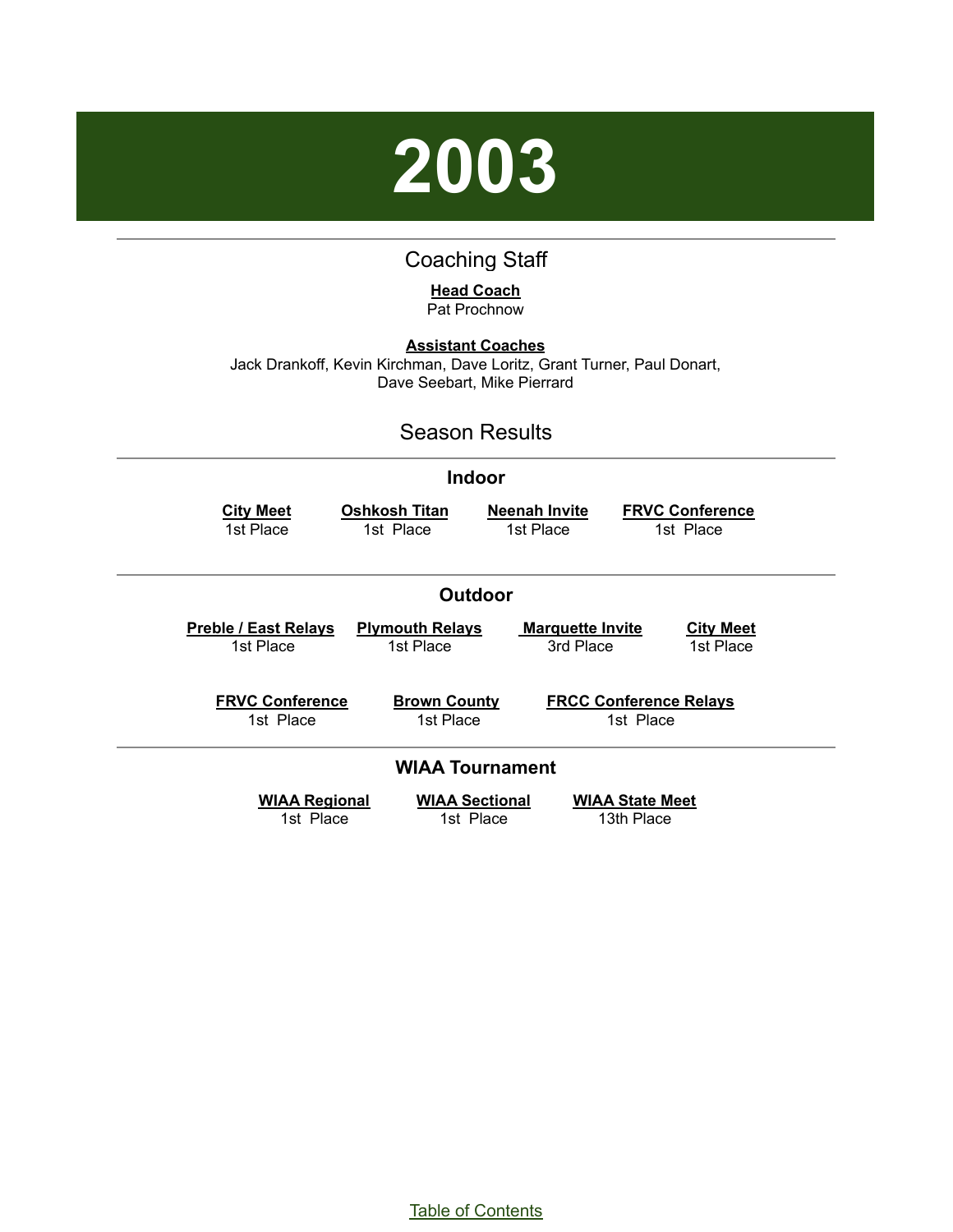#### Season Highlights

The 2003 Preble Hornets had a fantastic season winning every meet they entered except the very difficult Marquette Meet were they place 3rd. They capped off their season with a 13th place at the WIAA State Meet. Team victories included both indoor and outdoor conference meets, the Brown County Meet, both relay meets, and the WIAA Regional and Sectional meets.

Individually the team was let by Shot Putter Steve Marcelle who finished 2nd at the state meet to future NFL Hall of Famer Joe Thomas. Other state meet placers were Kurt VandenHeuven and Dan Swan who tied at the state meet in the Pole Vault with school record performances of 14' 3". The 3200 Meter Relay Team of Brian Mleziva, Andrew Delvaux, Tyler Falish, and Justin Metsa placed 8th at the state meet as did Dave Detrie in the Shot Put. Other top performers were Andy Belter (sprints and Jumps), Kyle Nooker (sprints), Andy Fameree (High Jump), Skyler Samp (sprints and Jumps), Kevin Hall (distance), and Josh Zill (Hurdles and Jumps)

| Indoor  | Kurt VandenHeuvel - Pole Vault (13' 9")                                   |
|---------|---------------------------------------------------------------------------|
| Outdoor | Kurt VandenHeuvel - Pole Vault (14' 3")<br>Dan Swan - Pole Vault (14' 3") |
| Relay   | Kyle Scofield, Steve Marcelle, Dave Detrie - Shot Put Relay               |

#### Records Set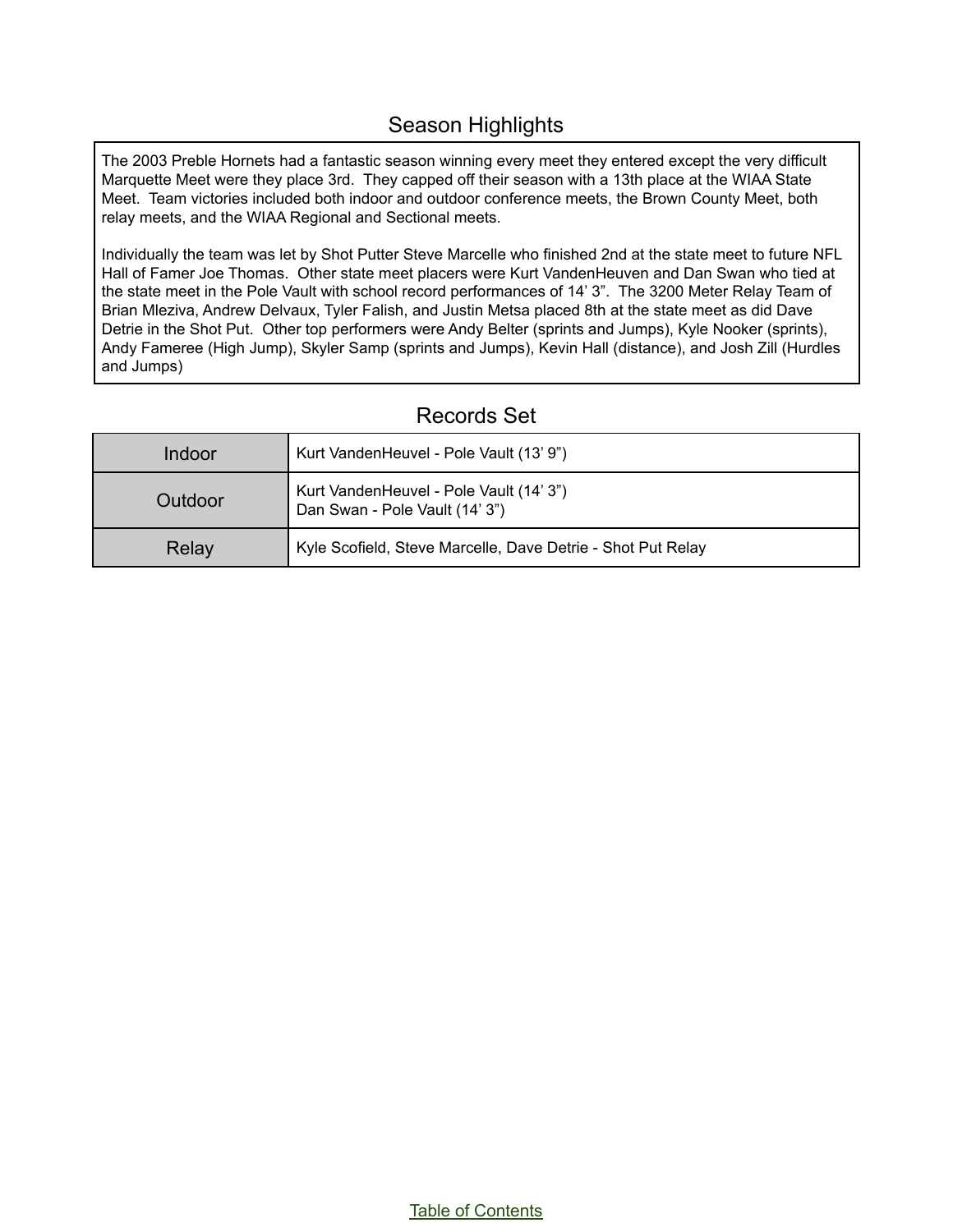## Green Bay City Meet - Indoor

**Team Place** 

| 1st Place |  |
|-----------|--|
|-----------|--|

| <b>1st Place</b>                                                                                                                                                                                                                                                                                                                                                                                                                                   | 2nd Place                                                                                                                                                                            | <b>4th Place</b>                                                                                                                                                                                                                                                              |
|----------------------------------------------------------------------------------------------------------------------------------------------------------------------------------------------------------------------------------------------------------------------------------------------------------------------------------------------------------------------------------------------------------------------------------------------------|--------------------------------------------------------------------------------------------------------------------------------------------------------------------------------------|-------------------------------------------------------------------------------------------------------------------------------------------------------------------------------------------------------------------------------------------------------------------------------|
| >Kurt VandenHeuvel - 45 m H Hurdles<br>>Nick Habeck - 45 m Dash<br>>Andrew Delvaux - 1600 m Run<br>>4 Lap Relay - Habeck, Samp, Barth,<br>Belter<br>>Brian Mleziva - 400 m Dash<br>>800 m Relay - Habeck, Samp, Barth,<br>Strebel<br>>Kyle Scofield - Shot Put<br>>Justin Metsa - 800 m Run<br>>1600 m Relay - Mleziva, Falish, Delvaux,<br>Metsa<br>>Kurt VandenHeuvel - High Jump<br>>Skyler Samp - Long Jump<br>>Kurt VandenHeuvel - Pole Vault | >Steve VanRite - 45 m H Hurdles<br>>Andy Belter - 45 m Dash<br>>Steve Marcelle - Shot Put<br>>Kevin Hall - 3200 m Run<br>>Andy Fameree - High Jump<br>>Andrew Reidinger - Pole Vault | >3200 m Relay - VandenPlas,<br>Cameron, Servais, Zamzow<br>>Tyler Falish - 400 m Dash<br>>Andrew Reidinger - 176 m I Hurdles<br>>Jacob Barth - 200 m Dash<br>>Adam Zamzow - 3200 m Run<br>>Daniel Swan - Triple Jump<br>>Daniel Swan - Long Jump<br>>Daniel Swan - Pole Vault |

| 4th Place                                                                                                                     | <b>5th Place</b>                                     |
|-------------------------------------------------------------------------------------------------------------------------------|------------------------------------------------------|
| >Matt Reidinger - 45 m H Hurdles<br>>Kyle Fisher - 1600 m Run<br>>Steve VanRite - 176 m I Hurdles<br>>Andy Belter - Long Jump | >Mike Gigot - 1600 m Run<br>>Evan Guay - Triple Jump |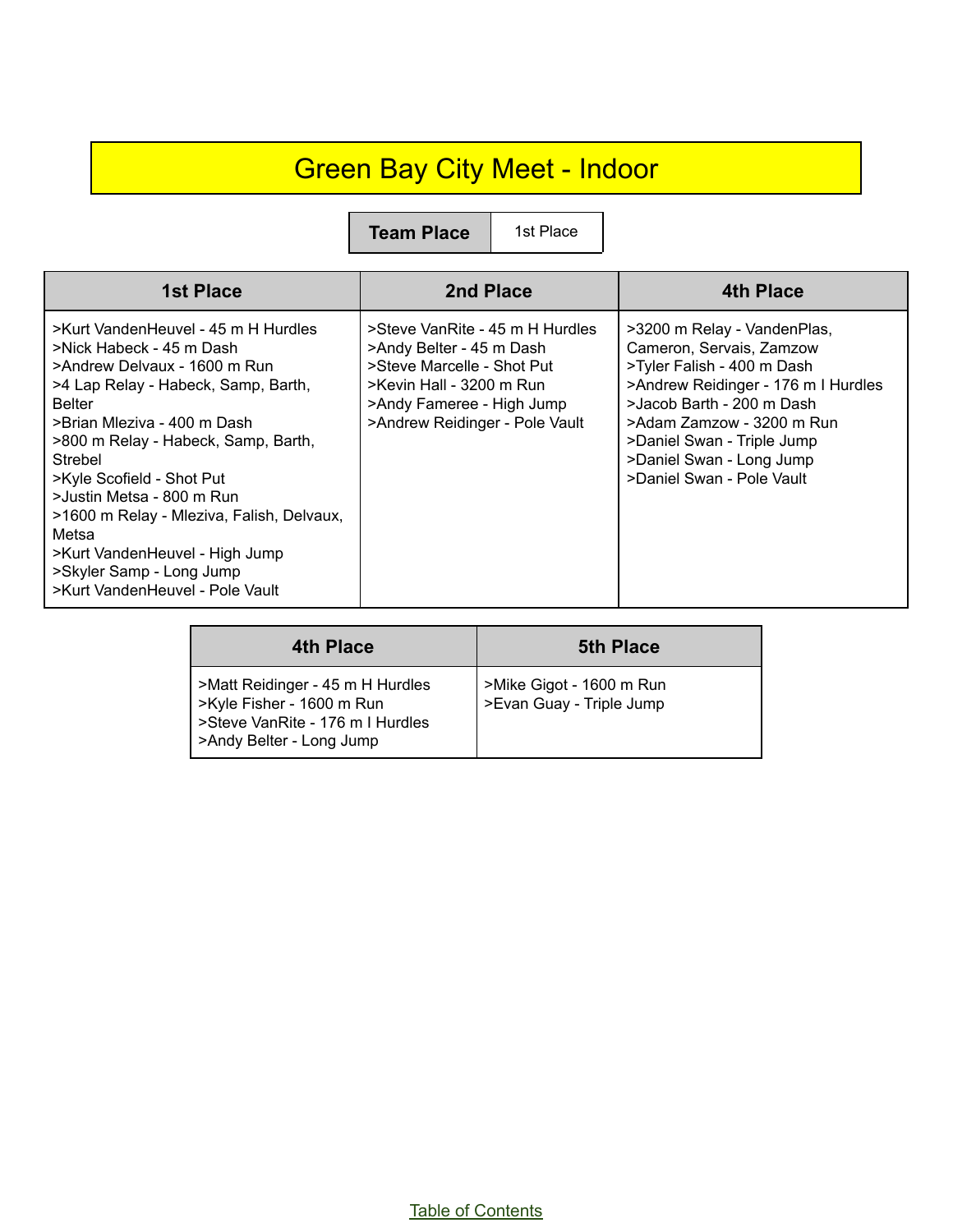#### Oshkosh Titan - Indoor

**Team Place** 1st Place

| <b>1st Place</b>                                                                      | 2nd Place                                        | 3rd Place                                                                                          |
|---------------------------------------------------------------------------------------|--------------------------------------------------|----------------------------------------------------------------------------------------------------|
| >Justin Metsa - 800 m Run<br>>Justin Metsa - 1600 m Run<br>>Steve Marcelle - Shot Put | >800 m Relay - Habeck, Belter,<br>Barth, Strebel | >Nick Habeck - 55 m Dash<br>>Kurt VandenHeuvel - 55 m H Hurdles<br>>Kurt VandenHeuvel - Pole Vault |

#### **5th Place**

>Davy Detrie - Shot Put

#### Neenah Invite - Indoor

**Team Place** 1st Place

Table of [Contents](#page-1-0)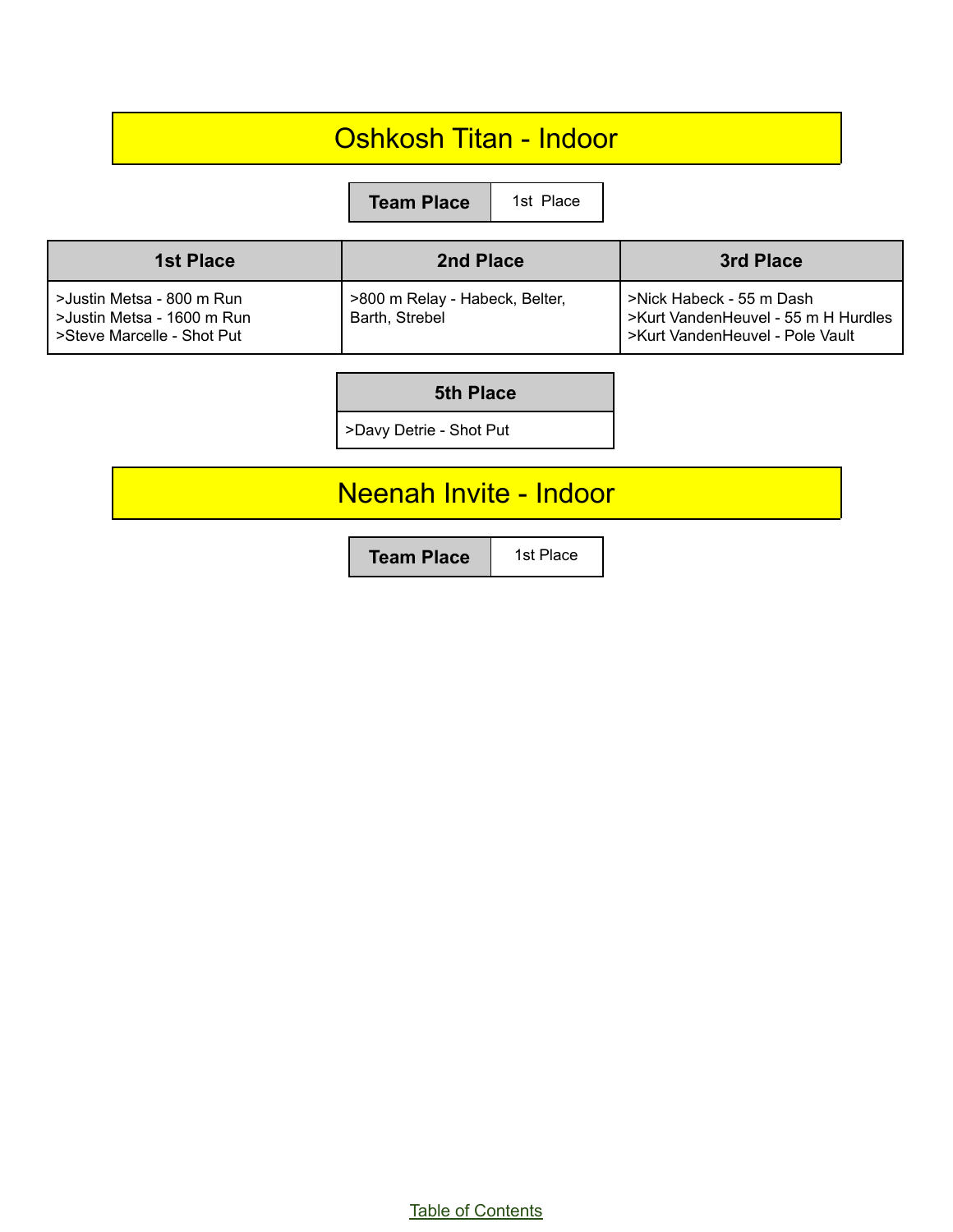## FRVC Conference - Indoor

| <b>1st Place</b>                                                                                                                                                                                                                 | 2nd Place                                                                                                                              | 3rd Place                                                                                                                             |
|----------------------------------------------------------------------------------------------------------------------------------------------------------------------------------------------------------------------------------|----------------------------------------------------------------------------------------------------------------------------------------|---------------------------------------------------------------------------------------------------------------------------------------|
| >Kyle Schofield - Shot Put<br>>Kurt VandenHeuvel - Pole Vault<br>>Kurt VandenHeuvel - High Jump<br>>Kurt VandenHeuvel - 55 m H Hurdles<br>>Justin Metsa - 800 m Run<br>>Brian Mleziva - 400 m Dash<br>>Justin Metsa - 1600 m Run | >Andy Fameree - High Jump<br>>3200 m Relay - Servais, Gigot,<br>Fisher, Zamzow<br>>Nick Habeck - 55 m Dash<br>>Kevin Hall - 3200 m Run | >Dave Detrie - Shot Put<br>>Dan Swan - Long Jump<br>>Andrew Delvaux - 800 m Run<br>>1600 m Relay - Mleziva, Falish,<br>Delvaux, Metsa |

| 4th Place                    | 5th Place                                                     |
|------------------------------|---------------------------------------------------------------|
| >Andrew Delvaux - 1600 m Run | >Skyler Samp - Triple Jump<br>>Steve VanRite - 55 m H Hurdles |
| >Tyler Falish - 400 m Dash   | >Andy Belter - 55 m Dash<br>>Skyler Samp                      |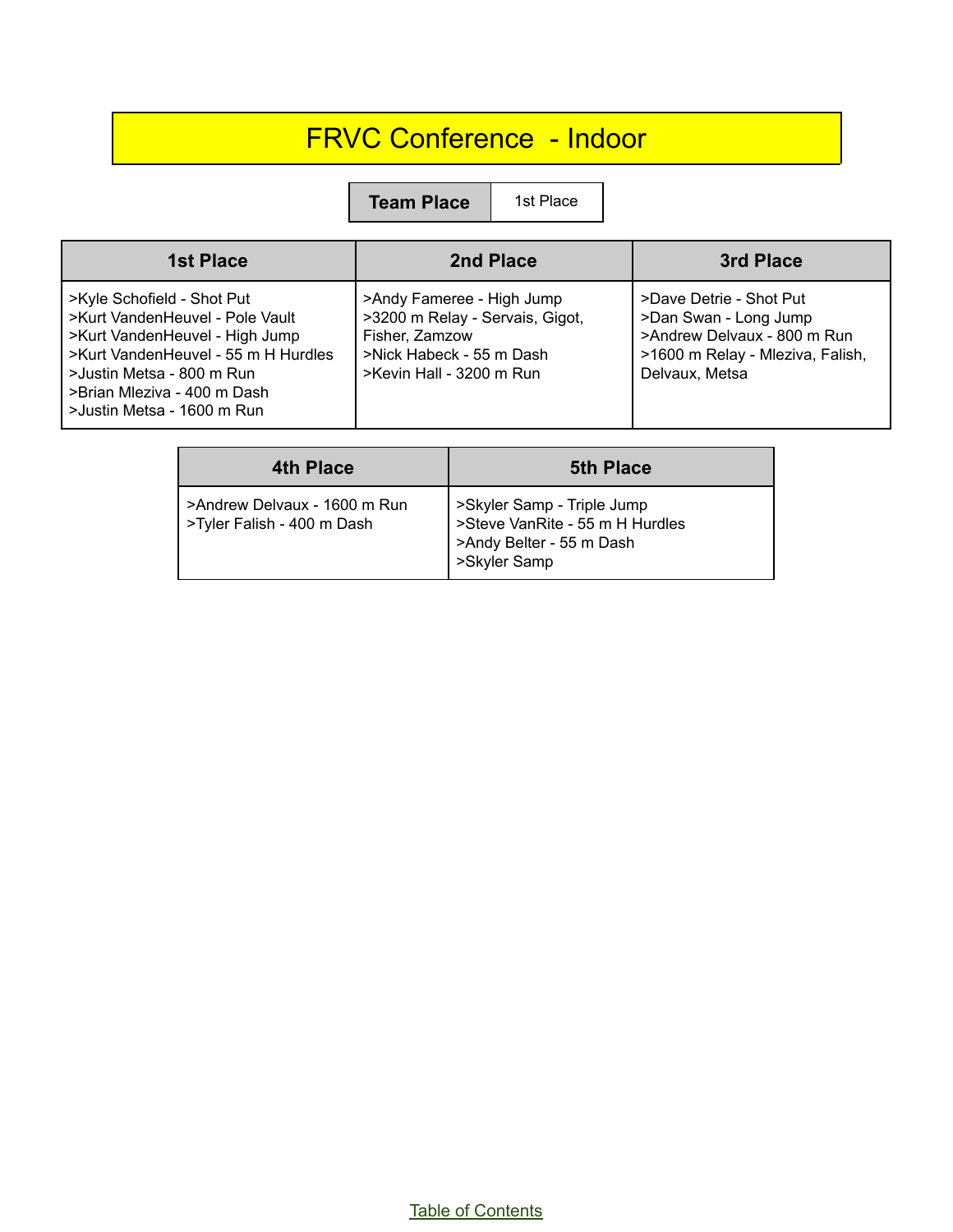#### Preble/East Relays - Outdoor

**Team Place** 1st Place

| <b>1st Place</b>                                                                                                                                                                                                                                                                                                                                                                                                                                                                                                                                                                                                              | 2nd Place                                    |
|-------------------------------------------------------------------------------------------------------------------------------------------------------------------------------------------------------------------------------------------------------------------------------------------------------------------------------------------------------------------------------------------------------------------------------------------------------------------------------------------------------------------------------------------------------------------------------------------------------------------------------|----------------------------------------------|
| >Distance Medley Relay - Metsa, Mleziva, Hall Delvaux<br>>440 m H Hurdle Relay - VanRite, Zill, Reidinger, VandenHeuvel<br>>Shot Put Relay - Heyrman, Marcelle, Detrie, Scofield<br>>High Jump Relay - VandenHeuvel, Fameree, Guay, Rhein<br>>Discus Relay - Johnson, Obravac, Scofield, Marcelle<br>>900 m I Hurdles Relay - Guay, Reidinger, VanRite<br>>1600 m Medley Relay - Mleziva, Wiegert, Strebel, Metsa<br>>Long Jump Relay - Enderby, Guay, Belter, Swan<br>>400 m Relay - Nooker, Belter, Valadez, Habeck<br>>800 m Relay - Nooker, Wiegert, Valadez, Habeck<br>>Pole Vault Relay - VandenHeuvel, Reidinger, Swan | >Triple Jump Relay - Rhein, Guay, Swan, Zill |

#### **3rd Place**

>6400 m Relay - Zamzow, Bechle, Fisher, Servais >1600 m Relay - Metsa, Zill, VanRite, Barth

## Plymouth Relays - Outdoor

**Team Place** | 1st Place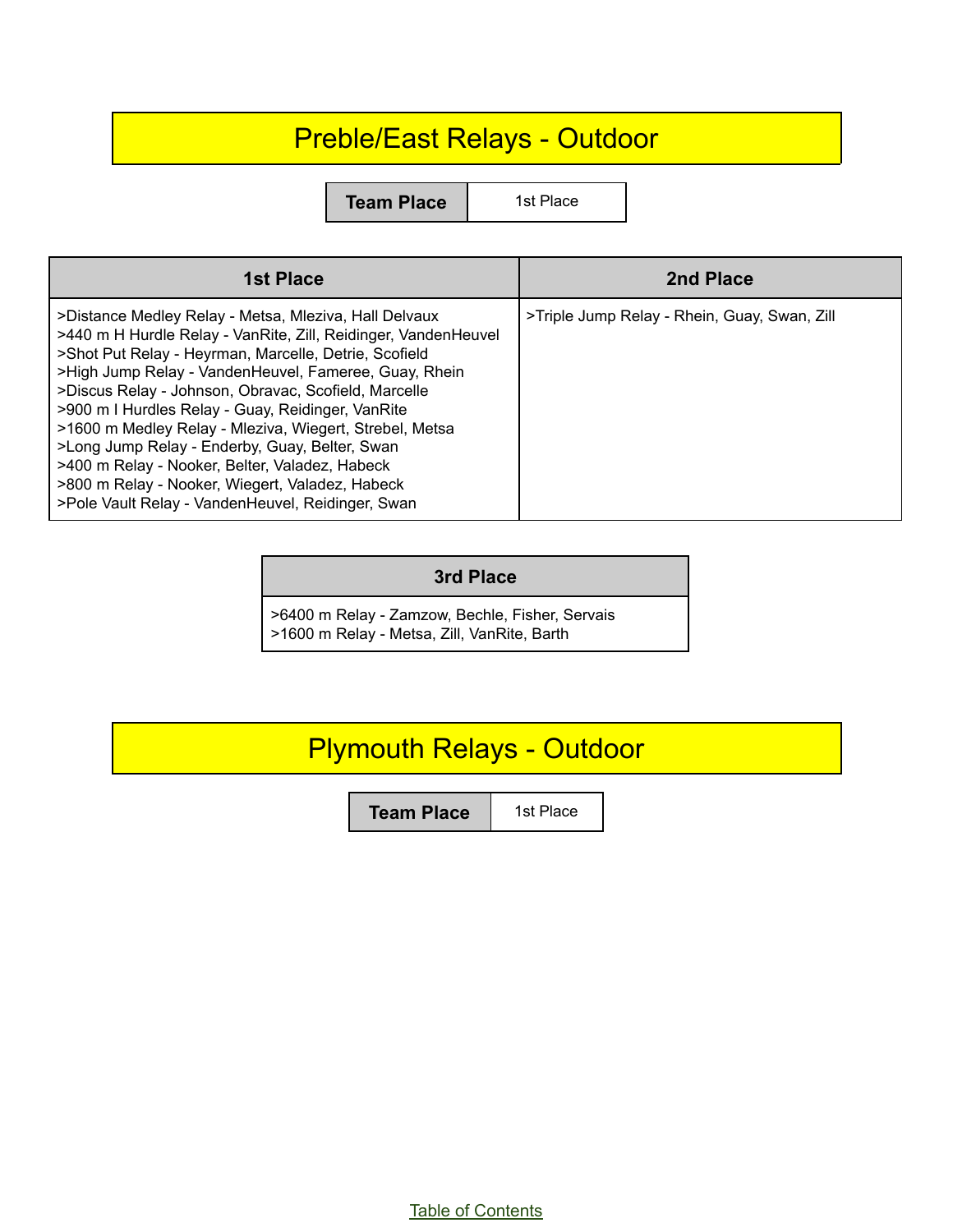## Marquette Invite - Outdoor

**Team Place** 3rd Place

| <b>1st Place</b>          | 2nd Place                                                                                  | 3rd Place                                              |
|---------------------------|--------------------------------------------------------------------------------------------|--------------------------------------------------------|
| >Kyle Scofield - Shot Put | >Andy Fameree - High Jump<br>>Kurt VandenHeuvel - Pole Vault<br>>Steve Marcelle - Shot Put | >Justin Metsa - 1000 m Run<br>>Steve Marcelle - Discus |

| <b>4th Place</b>          | <b>5th Place</b>                                  |
|---------------------------|---------------------------------------------------|
| >Justin Metsa - 800 m Run | >400 m Relay - Habeck, Nooker,<br>Valadez, Belter |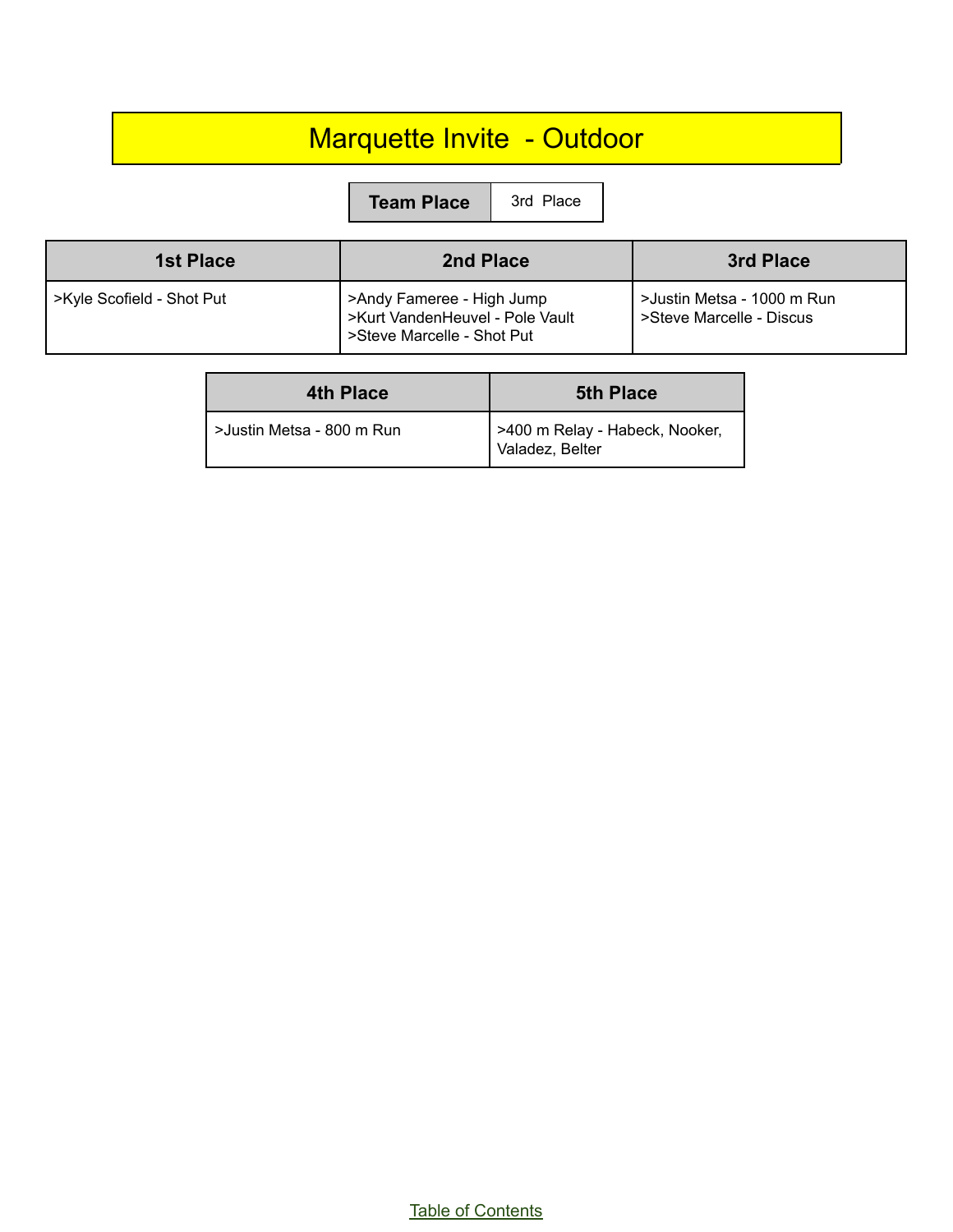## Green Bay City Meet - Outdoor

| <b>1st Place</b>                                                                                                                                                                                                                                              | 2nd Place                                                                                                                                                                                                                                                                                                                                                       | 3rd Place                                                                                                                                                                                                                                                                                               |
|---------------------------------------------------------------------------------------------------------------------------------------------------------------------------------------------------------------------------------------------------------------|-----------------------------------------------------------------------------------------------------------------------------------------------------------------------------------------------------------------------------------------------------------------------------------------------------------------------------------------------------------------|---------------------------------------------------------------------------------------------------------------------------------------------------------------------------------------------------------------------------------------------------------------------------------------------------------|
| >Andy Belter - 100 m Dash<br>>800 m Relay - Habeck, Seidl,<br>Valadez, Belter<br>>Brian Mleziva - 400 m Dash<br>>400 m Relay - Seidl, Belter, Valadez,<br>Habeck<br>>Josh Zill - Triple Jump<br>>Steve Marcelle - Shot Put<br>>Kurt VandenHeuvel - Pole Vault | >Kurt VandenHeuvel - 110 m H Hurdles<br>>Nick Habeck - 100 m Dash<br>>Andrew Delvaux - 1600 m Run<br>>Andy Fameree - High Jump<br>>Skyler Samp - Triple Jump<br>>Justin Metsa - 800 m Run<br>>Kyle Scofield - Shot Put<br>>Skyler Samp - 200 m Dash<br>>Kevin Hall - 3200 m Run<br>>1600 m Relay - Mleziva, Falish,<br>Delvaux, Metsa<br>>Dan Swan - Pole Vault | >3200 m Relay - Gigot, Bechle,<br>VandenPlas, Hall<br>>Josh Zill - 110 m H Hurdles<br>>Tyler Falish - 400 m Dash<br>>Andrew Reidinger - 300 m I Hurdles<br>>Andrew Delvaux - 800 m Run<br>>Davy Detrie - Shot Put<br>>Andy Belter - 200 m Dash<br>>Steve Marcelle - Discus<br>>Adam Zamzow - 3200 m Run |

| 4th Place                                                                                                                                                                                                      | <b>5th Place</b>                                          |
|----------------------------------------------------------------------------------------------------------------------------------------------------------------------------------------------------------------|-----------------------------------------------------------|
| >Kyle Nooker - 100 m Dash<br>>Adam Zamzow - 1600 m Run<br>>Kurt VandenHeuvel - High Jump<br>>Josh Zill - 300 m I Hurdles<br>>Dan Swan - Triple Jump<br>>Andrew Reidinger - Pole Vault<br>>Dan Swan - Long Jump | >Andrew Reidinger - Pole Vault<br>>Kyle Scofield - Discus |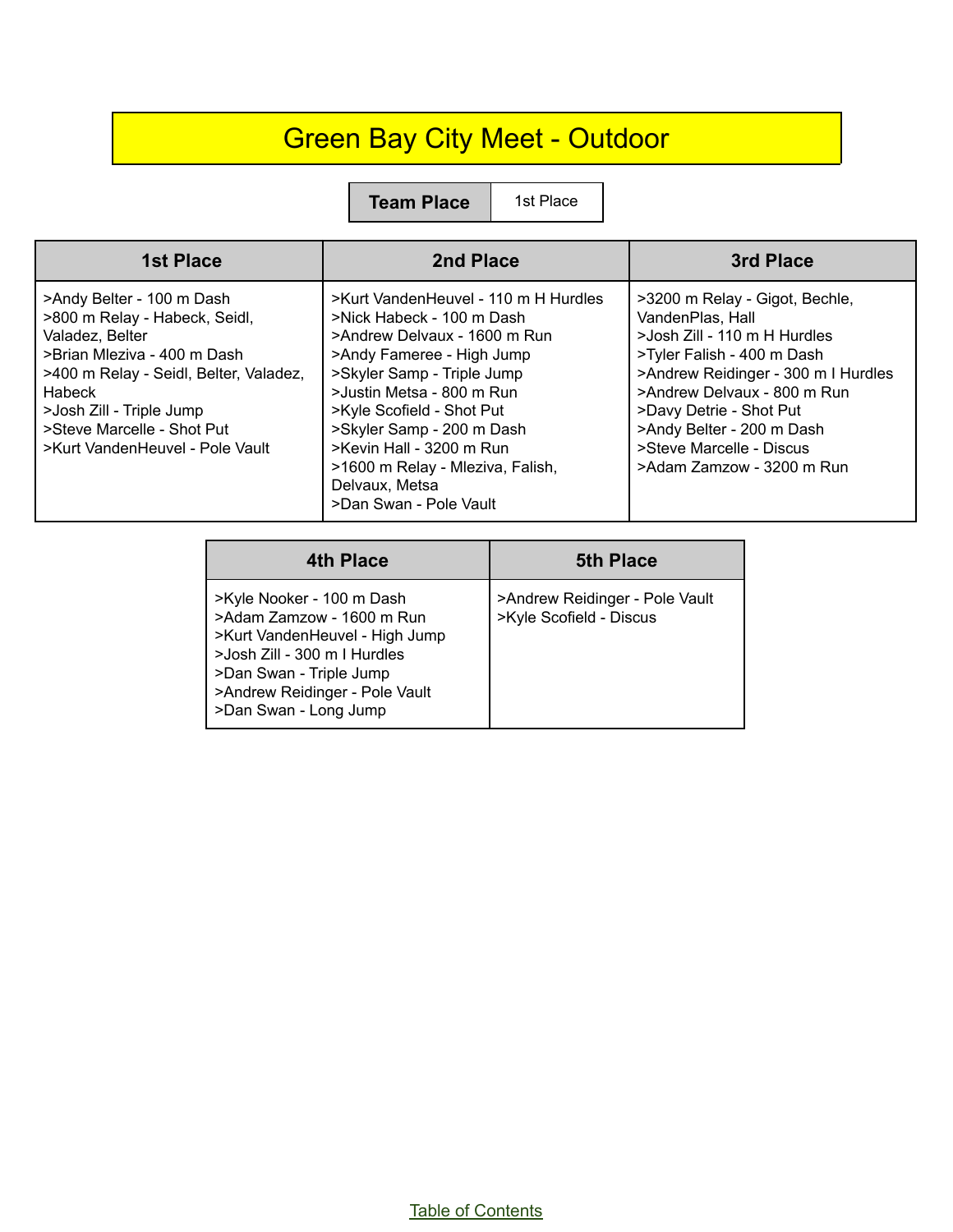## FRVC Conference - Outdoor

| 1st Place                                                                                                              | 2nd Place                                                                                                                                                                                                                                                                  | 3rd Place                                                                                                                                                      |
|------------------------------------------------------------------------------------------------------------------------|----------------------------------------------------------------------------------------------------------------------------------------------------------------------------------------------------------------------------------------------------------------------------|----------------------------------------------------------------------------------------------------------------------------------------------------------------|
| >Steve Marcelle - Shot Put<br>>Steve Marcelle - Discus<br>>Andy Fameree - High Jump<br>>Kurt VandenHeuvel - Pole Vault | >Davy Detrie - Shot Put<br>>800 m Relay - Wiegert,<br>Valadez, Samp, Belter<br>>Dan Swan - Pole Vault<br>>Justin Metsa - 800 m Run<br>>Kevin Hall - 3200 m Run<br>>1600 m Relay - Mleziva, Falish,<br>Delvaux, Metsa<br>>3200 m Relay - Mleziva, Falish,<br>Delvaux, Metsa | >Josh Zill - Triple Jump<br>>Kurt VandenHeuvel - High Jump<br>>Skyler Samp - 200 m Dash<br>>Brian Mleziva - 400 m Dash<br>>Kurt VandenHeuvel - 110 m H Hurdles |

| 4th Place                                                                                                                                                   | <b>5th Place</b>                                                                                                                                                        |
|-------------------------------------------------------------------------------------------------------------------------------------------------------------|-------------------------------------------------------------------------------------------------------------------------------------------------------------------------|
| >Dan Swan - Long Jump<br>>Andrew Reidinger - Pole Vault<br>>Steve VanRite - 110 m H Hurdles<br>>Andrew Delvaux - 1600 m Run<br>>Evan Guay - 300 m I Hurdles | >Kyle Scofield - Shot Put<br>>400 m Relay - Wiegart Valadez,<br>Belter, Seidl<br>>Daniel Valadez - 200 m Dash<br>>Adam Zamzow - 1600 m Run<br>>Adam Zamzow - 3200 m Run |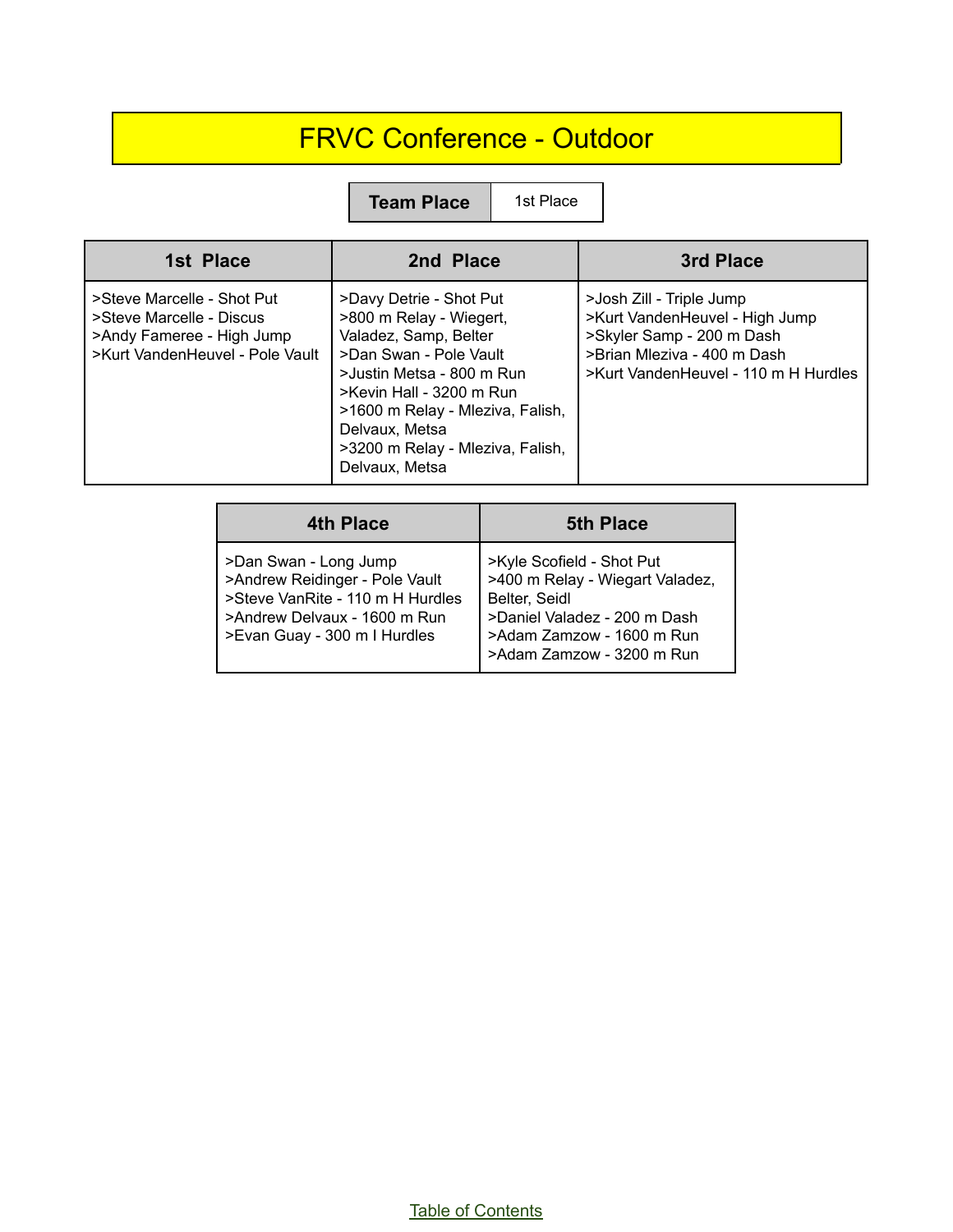## Brown County Meet - Outdoor

**Team Place** | 1st Place

| 1st Place                                                                                                                                   | 2nd Place                                                                                                                                                                                              | 3rd Place                                                                                                                                                                                                                    |
|---------------------------------------------------------------------------------------------------------------------------------------------|--------------------------------------------------------------------------------------------------------------------------------------------------------------------------------------------------------|------------------------------------------------------------------------------------------------------------------------------------------------------------------------------------------------------------------------------|
| >3200 m Relay - Mleziva,<br>Delvaux, Falish, Metsa<br>>Brian Mleziva - 400 m Dash<br>>Kyle Scofield - Shot Put<br>>Daniel Swan - Pole Vault | >Adam Zamzow - 1600 m Run<br>>400 m Relay - Belter, Wiegert,<br>Valadez, Samp<br>>Kevin Hall - 3200 m Run<br>>Steve Marcelle - Shot Put<br>>Josh Zill - Triple Jump<br>>Kurt VandenHeuvel - Pole Vault | >800 m Relay - Wiegert,<br>Valadez, Samp, Belter<br>>Tyler Falish - 400 m Dash<br>>Skyler Samp - 200 m Dash<br>>1600 m Relay - Mleziva,<br>Delvaux, Falish, Metsa<br>>Steve Marcelle - Discus<br>>Andrew Delvaux - 800 m Run |

| <b>4th Place</b>                                                                                                         | <b>5th Place</b>                                                                                                                         |
|--------------------------------------------------------------------------------------------------------------------------|------------------------------------------------------------------------------------------------------------------------------------------|
| >Justin Metsa - 800 m Run<br>>Daniel Valadez - 200 m Dash<br>>Adam Zamzow - 3200 m Run<br>>Andrew Reidinger - Pole Vault | >Andy Belter - 100 m Dash<br>>Davy Detrie - Shot Put<br>>Dan Swan - Long Jump<br>>Skyler Samp - Triple Jump<br>>Andy Fameree - High Jump |

## FRVC Conference Relays - Outdoor

**Team Place** | 1st Place

| 1st Place                                           | 2nd Place                                        |
|-----------------------------------------------------|--------------------------------------------------|
| >330 m H Hurdle Relay - VandenHeuvel, VanRite, Zill | >900 m I Hurdle Relay - Guay, Reidinger, VanRite |
| >Shot Put Relay - Scofield, Detrie, Marcelle        | >1600 m Relay - Mleziva, Metsa, Valadez, VanRite |
| >Triple Jump Relay - Swan, Samp, Zill               | >Discus Relay - Heyrman, Scofield, Marcelle      |
| >Pole Vault Relay - Reidinger, Swan, VandenHeuvel   | >800 m Relay - Belter, Wiegert, Valadez, Samp    |

| 3rd Place                                                                                                          | 4th Place                                                                                                                                                                                               |
|--------------------------------------------------------------------------------------------------------------------|---------------------------------------------------------------------------------------------------------------------------------------------------------------------------------------------------------|
| >Distance Medley Relay - Delvaux, Mleziva, Hall,<br>>1600 m Medley Relay - Falish, VanBellinger, Seidl,<br>Delvaux | >6400 m Relay - Bechle, Loritz, Fischer, Zamzow<br>>High Jump Relay - Guay, VandenHeuvel, Fameree<br>>Long Jump Relay - Enderby, Belter, Swan<br>>3200 Meter Relay - Gigot, VandenPlas, Servais, Zamzow |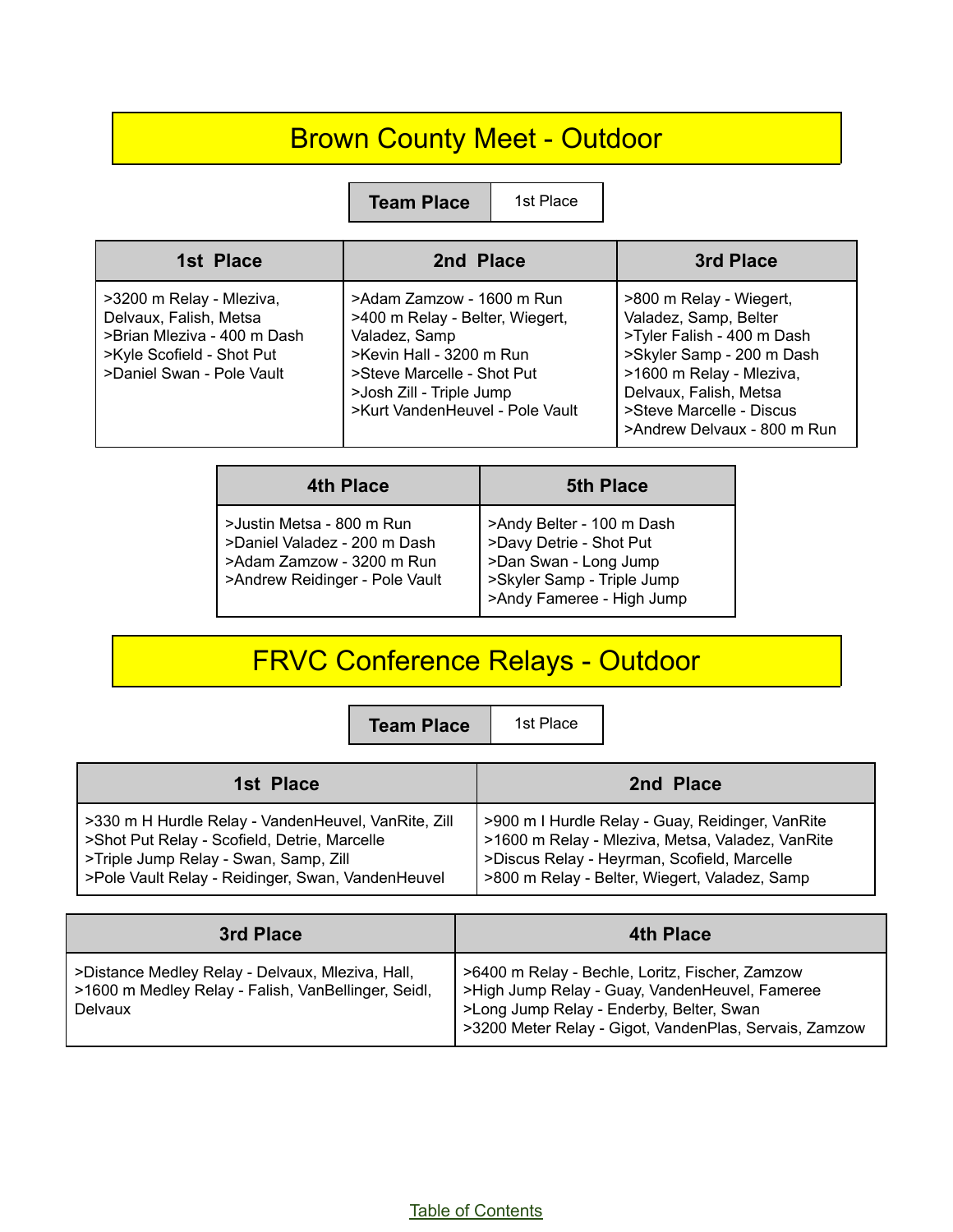#### WIAA Regional

Top 4 qualify for the Sectional Meet

**Team Place** 1st Place

| <b>1st Place</b>                                                                                                                                                                                                                                              | 2nd Place                                                                                                              | 3rd Place                                                                                                                                                                                                                  |
|---------------------------------------------------------------------------------------------------------------------------------------------------------------------------------------------------------------------------------------------------------------|------------------------------------------------------------------------------------------------------------------------|----------------------------------------------------------------------------------------------------------------------------------------------------------------------------------------------------------------------------|
| Sectional Qualifier                                                                                                                                                                                                                                           | <b>Sectional Qualifier</b>                                                                                             | <b>Sectional Qualifier</b>                                                                                                                                                                                                 |
| >3200 m Relay - Mleziva, Delvaux,<br>Falish, Metsa<br>>Andrew Delvaux - 1600 m Run<br>>400 m Relay - Samp, Belter, Valadez,<br>Wiegert<br>>Justin Metsa - 800 m Run<br>>Kevin Hall - 3200 m Run<br>>Davy Detrie - Shot Put<br>>Kurt VandenHeuvel - Pole Vault | >800 m Relay - Names not available<br>>Tyler Falish - 400 m Dash<br>>Josh Zill - Triple Jump<br>>Dan Swan - Pole Vault | >Brian Mleziva - 400 m Dash<br>>Daniel Valadez - 200 m Dash<br>>1600 m Relay - Names not available<br>>Steve Marcelle - Shot Put<br>>Steve Marcelle - Discus<br>>Daniel Swan - Long Jump<br>>Andrew Reidinger - Pole Vault |

| 4th Place<br><b>Sectional Qualifier</b>                                             | <b>5th Place</b>                                                                              |
|-------------------------------------------------------------------------------------|-----------------------------------------------------------------------------------------------|
| >Adam Zamzow - 1600 m Run<br>>Adam Zamzow - 3200 m Run<br>>Andy Fameree - High Jump | >Andy Belter - 100 m Dash<br>>Justin VandenPlas - 800 m Run<br>>Kurt VandenHeuvel - High Jump |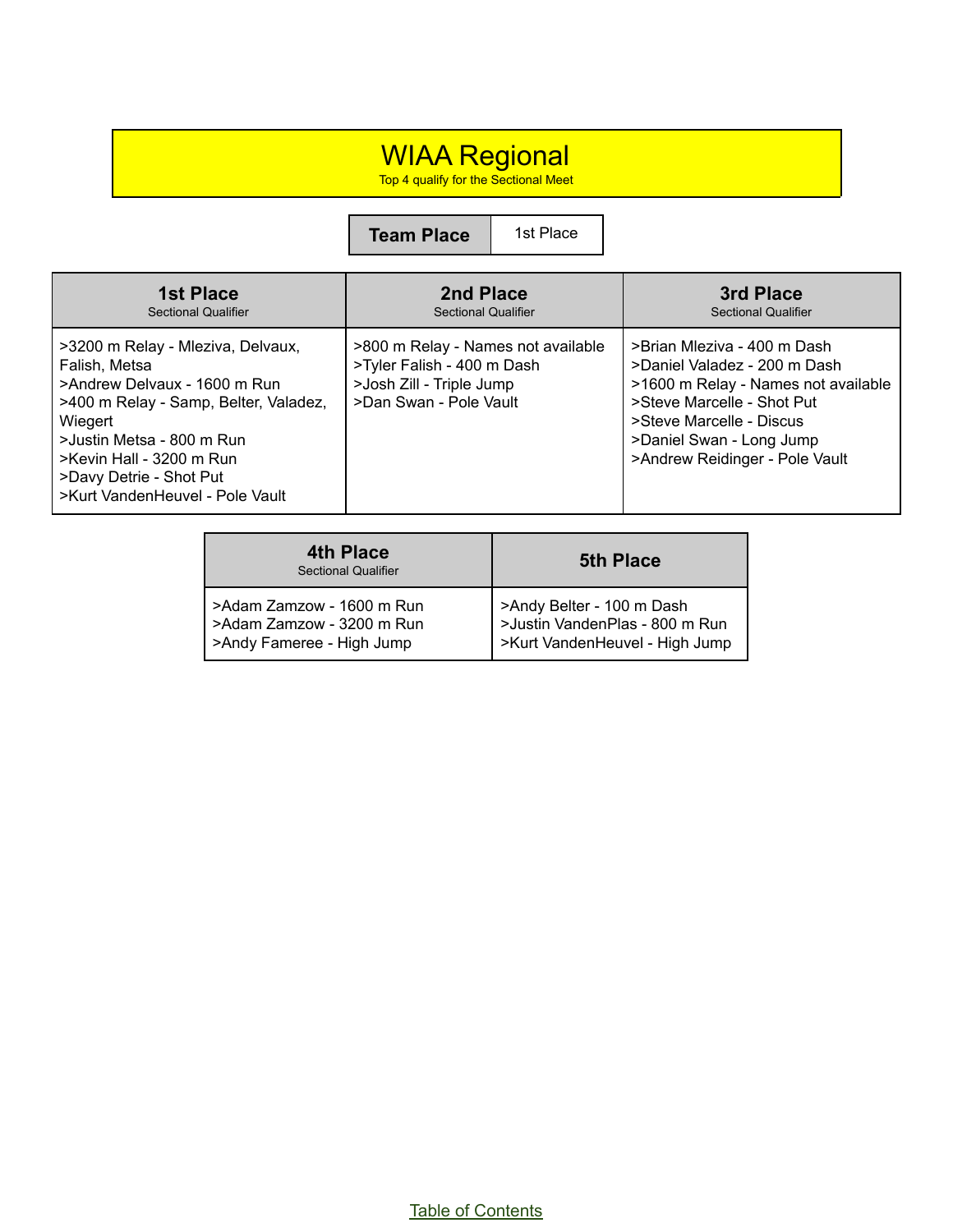#### WIAA Sectional

Top 3 advance to the State Meet

**Team Place** | 1st Place

| <b>1st Place</b><br><b>State Meet Qualifier</b>                                                                     | 2nd Place<br><b>State Meet Qualifier</b>                                                             | 3rd Place                                                                                                                                            |
|---------------------------------------------------------------------------------------------------------------------|------------------------------------------------------------------------------------------------------|------------------------------------------------------------------------------------------------------------------------------------------------------|
| >3200 m Relay - Mleziva, Delvaux,<br>Falish, Metsa<br>>Steve Marcelle - Shot Put<br>>Kurt VandenHeuvel - Pole Vault | >400 m Relay - Belter, Nooker,<br>Valadez, Samp<br>>Davy Detrie - Shot Put<br>>Dan Swan - Pole Vault | >800 m Relay - Names not available<br>>Justin Metsa - 800 m Run<br>>Steve Marcelle - Discus<br>>Andy Fameree - High Jump<br>>Josh Zill - Triple Jump |

| <b>4th Place</b>                                                                                      | <b>5th Place</b>                                           |
|-------------------------------------------------------------------------------------------------------|------------------------------------------------------------|
| >Andrew Delvaux - 1600 m Run<br>>1600 m Relay - Names not available<br>>Andrew Reidinger - Pole Vault | >Brian Mleziva - 400 m Dash<br>  >Skyler Samp - 200 m Dash |

## WIAA State Meet

| <b>Team Place</b> | 131 |
|-------------------|-----|
|                   |     |

| 13th Place |  |  |
|------------|--|--|
|------------|--|--|

| 2nd Place                  | 3rd Place                                                               |
|----------------------------|-------------------------------------------------------------------------|
| >Steve Marcelle - Shot Put | >Kurt VandenHeuvel - Pole Vault (tie)<br>  >Dan Swan - Pole Vault (tie) |

| 8th Place                                                                       | <b>Participants</b>                             |
|---------------------------------------------------------------------------------|-------------------------------------------------|
| >3200 m Relay - Mleziva, Delvaux,<br>  Falish, Metsa<br>>Dave Detrie - Shot Put | >400 m Relay - Belter, Nooker,<br>Valadez, Samp |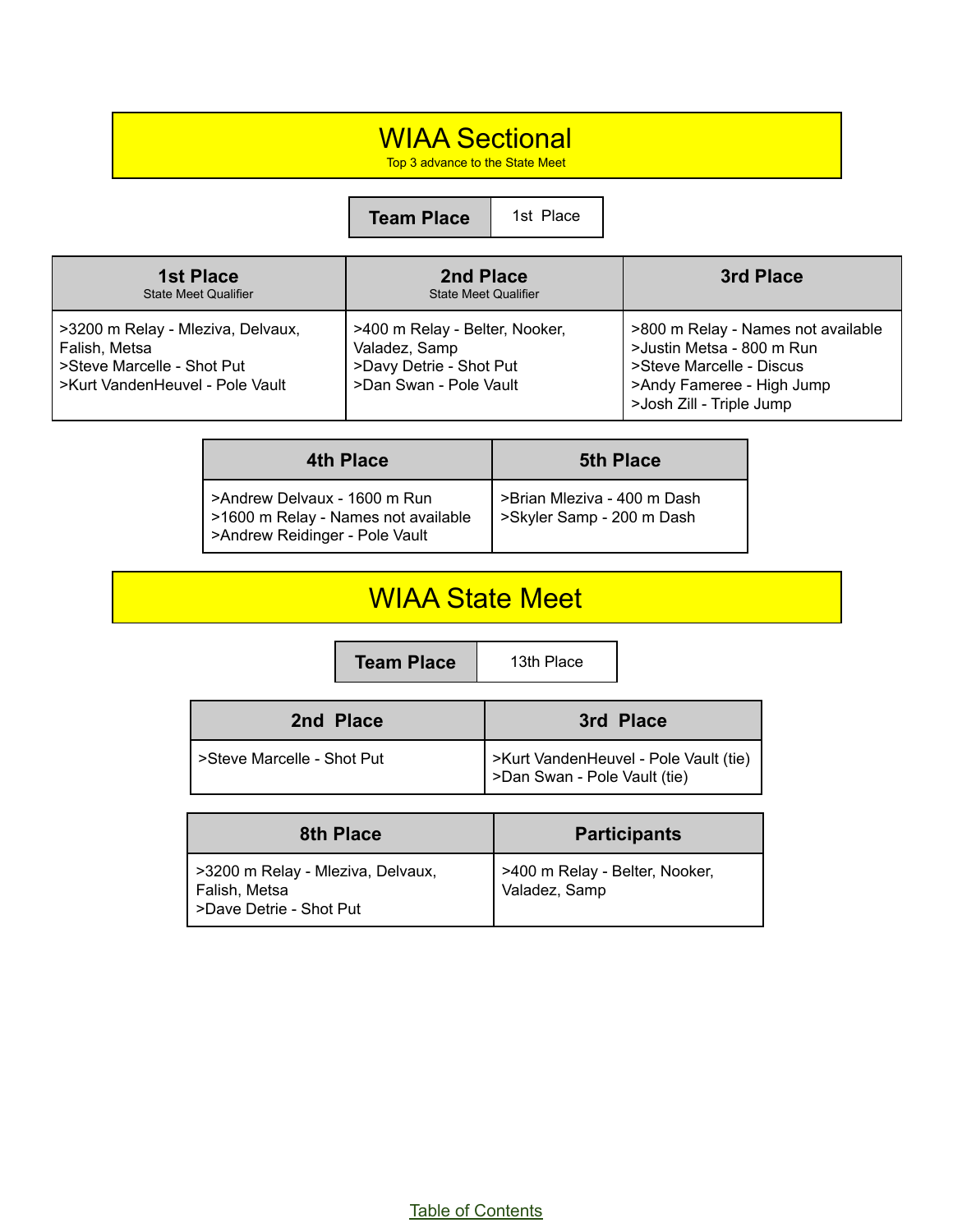

#### Coaching Staff

#### **Head Coach** Pat Prochnow

<span id="page-49-0"></span>**Assistant Coaches** Jack Drankoff, Paul Donart, Kevin Kirchman, Dave Seebart, Dave Loritz, Sarah Frisque, Matt Mineau, Angela Biernasz, Andy Fameree

#### Season Results

#### **Indoor**

| Oshkosh Titan<br>1st Place               | Neenah Invite<br>1st Place          | <b>FRVC Conference</b><br>1st Place | <b>Wausau West</b><br>1st Place      | <b>City Meet</b><br>1st Place              |
|------------------------------------------|-------------------------------------|-------------------------------------|--------------------------------------|--------------------------------------------|
|                                          |                                     | <b>Outdoor</b>                      |                                      |                                            |
| <b>Preble Relays</b><br>1st Place        |                                     | <b>Plymouth Relays</b><br>1st Place | <b>Marquette Invite</b><br>1st Place | <b>City Meet</b><br>1st Place              |
| <b>Appleton East Invite</b><br>1st Place | <b>FRVC Conference</b><br>1st Place |                                     | <b>Brown Co. Meet</b><br>1st Place   | <b>FRVC Conference Relays</b><br>1st Place |
|                                          |                                     | <b>WIAA Tournament</b>              |                                      |                                            |
|                                          | <b>WIAA Regional</b><br>1st Place   | <b>WIAA Sectional</b><br>1st Place  | <b>WIAA State Meet</b><br>10th Place |                                            |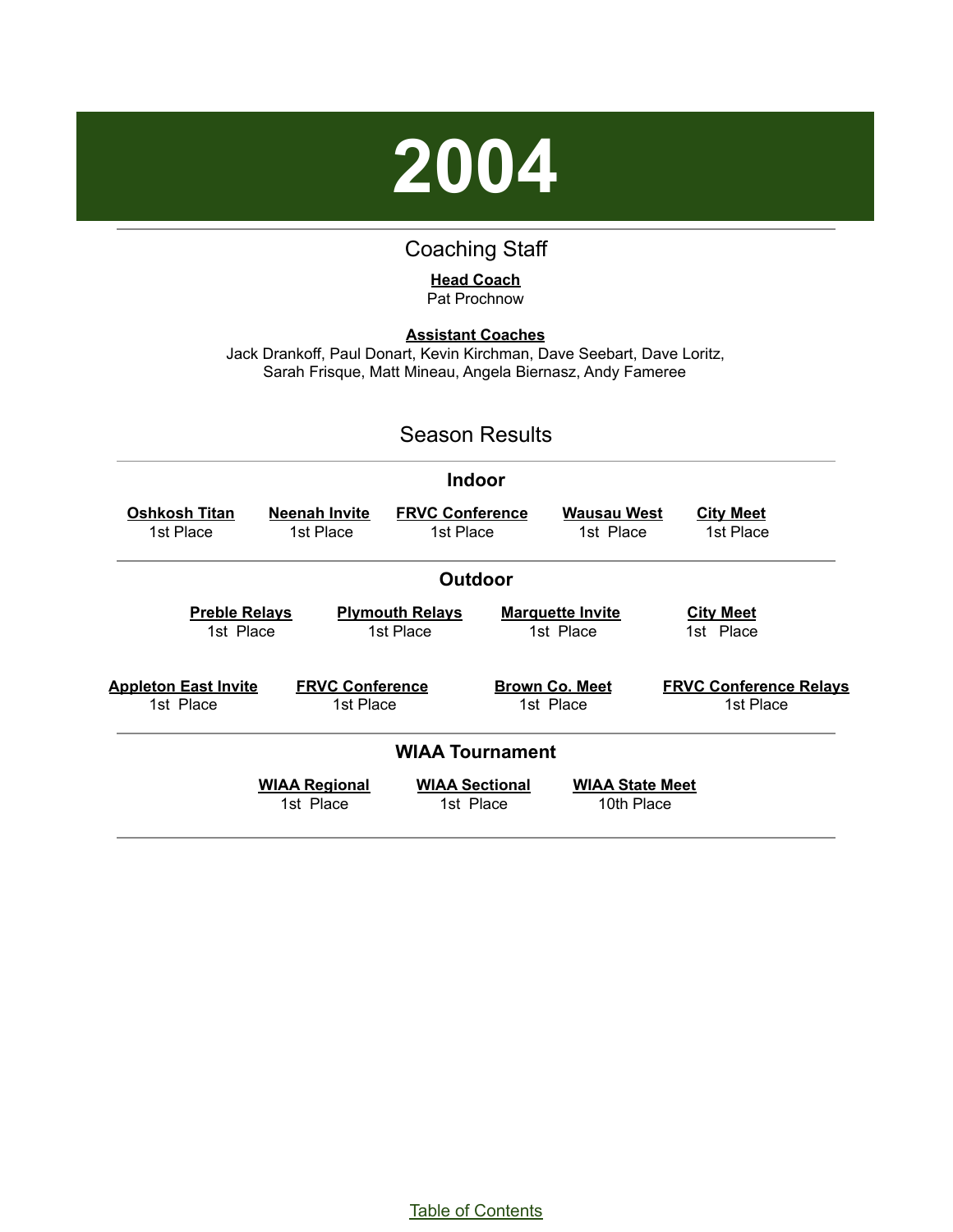The Preble Hornet's 2004 Track and Field Team had a great season winning every meet they entered including both indoor and outdoor conference meets, both relay meets, and the WIAA Regional and Sectional Meets. They finished off their season with a 10th place finish at the WIAA State Meet.

The team was led by shot put and discus throwers Steve Marcelle and Kyle Scofield. Steve won the State Meet in the Shot Put and set the school record with a throw of 62' 1". He was also a consistent winner in the Discus. Kyle placed 3rd at the State Meet in the shot put and won the Sectional Meet in the Discus. The 3200 Meter Relay team of Brandon Cameron, Mike Gigot, Tyler Falish, and Kyle Soukup placed 4th at the State Meet with a new school record of 8:01.95. . Steve VanRite (Hurdles & relays) set the school record in the 300 Meter Intermediate Hurdles with a time of 39.55. Dan Swan set the record in the Pole Vault with a jump of 14' 10". Unfortunately Dan broke his arm while vaulting and was unable to finish the season. Other top performers include Andy Belter (sprints), Kurt VanBellinger (relays), Brandon Wiegert (relays), Kyle Nooker who set the School Record in the Indoor 200 Meter Dash 23.5(sprints and relays), Greg Rettler (400 and relays), Adam Zamzow (distance), Josh Zill (Hurdles and Jumps) and Peter Herms (Jumps)

#### Records Set

| Indoor  | Steve VanRite - 45 Meter High Hulrdles (6.8)<br>Kyle Nooker - 200 Meter Dash (23.5)<br>Steve Marcelle - Shot Put (59' 8")<br>Dan Swan - Pole Vault (14' 0") |
|---------|-------------------------------------------------------------------------------------------------------------------------------------------------------------|
| Outdoor | Steve VanRite - 300 Meter Intermediate Hurdles (39.55)<br>Steve Marcelle - Shot Put (62'1")<br>Dan Swan - Pole Vault (14' 10")                              |
| Relay   | Brandon Cameron, Mike Gigot, Tyler Falish, Kyle Soukup - 3200 Meter Relay (8:01.95)                                                                         |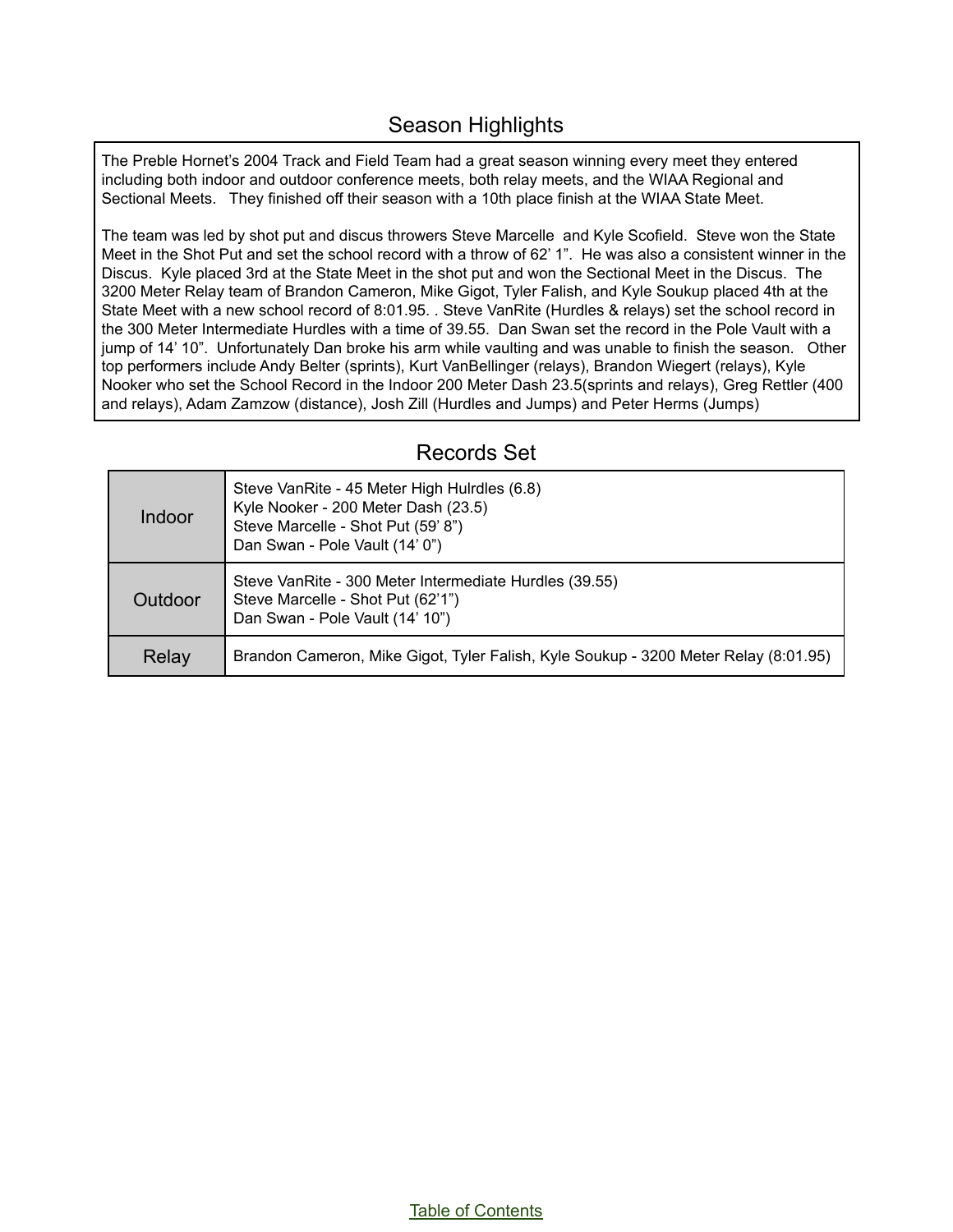#### Oshkosh Titan - Indoor

|                                                                                    | <b>Team Place</b> | 1st Place                                             |               |
|------------------------------------------------------------------------------------|-------------------|-------------------------------------------------------|---------------|
| <b>1st Place</b>                                                                   |                   |                                                       | 2nd Place     |
| >Andy Belter - 55 m Dash<br>>Josh Zill - Triple Jump<br>>Steve Marcelle - Shot Put |                   | >Kyle Nooker - 55 m Dash<br>>Kyle Scofield - Shot Put |               |
| <b>D.J.DIAA.</b>                                                                   |                   |                                                       | <u>LDIAAA</u> |

| 3rd Place                                              | <b>5th Place</b>                                   |
|--------------------------------------------------------|----------------------------------------------------|
| >800 m Relay - Belter, Nooker,<br>VanBellinger, Herman | >1600 m Relay - Falish, VanRite,<br>Naniot Rettler |

## Neenah Invitational - Indoor

**Team Place** | 1st Place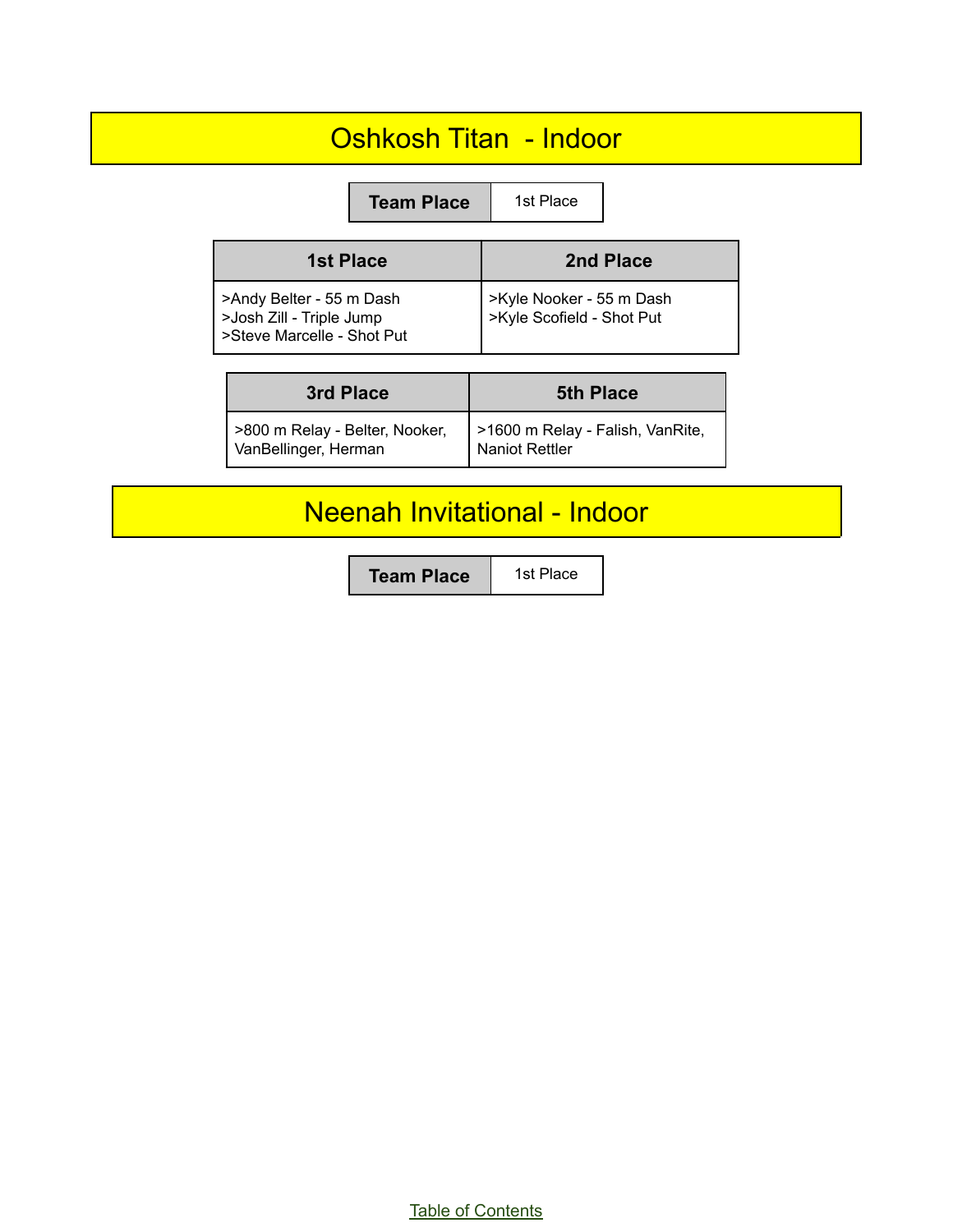## FRVC Conference Meet - Indoor

**Team Place** | 1st Place

| <b>1st Place</b>                                                                                                                                                                                                                                                                                                                                                                | 2nd Place                                                                        | 3rd Place                                                                          |
|---------------------------------------------------------------------------------------------------------------------------------------------------------------------------------------------------------------------------------------------------------------------------------------------------------------------------------------------------------------------------------|----------------------------------------------------------------------------------|------------------------------------------------------------------------------------|
| >Steve Marcelle - Shot Put<br>>Dan Swan - Pole Vault<br>>3200 m Relay - Hall, Bins,<br>Seervais, Cameron<br>>Kyle Nooker - 55 m Dash<br>>Adam Zamzow - 1600 m Run<br>>4 Lap Relay - Nooker, Belter,<br>Wiegert, VanBellinger<br>>Greg Rettler - 800 m Run<br>>Kyle Nooker - 200 m Dash<br>>Kevin Hall - 3200 m Run<br>>1600 m Relay - VanRite, Rettler,<br>VanBellinger, Falish | >Kyle Scofield - Shot Put<br>>Josh Zill - Triple Jump<br>>Mike Gigot - 800 m Run | >Andy Belter - Long Jump<br>>Andy Belter - 55 m Dash<br>>Tyler Falish - 400 m Dash |

| <b>4th Place</b>                                                                                                            | <b>5th Place</b>                                                                  |
|-----------------------------------------------------------------------------------------------------------------------------|-----------------------------------------------------------------------------------|
| >Jorge Perez - Triple Jump<br>>Steve VanRite - 55 m H Hurdles<br>>Kyle Soukup - 1600 m Run<br>>Brandon Wiegert - 200 m Dash | >Adam Enderby - Pole Vault<br>>Josh Zill - High Jump<br>>Adam Beckle - 3200 m Run |

## Wausau West Invitational - Indoor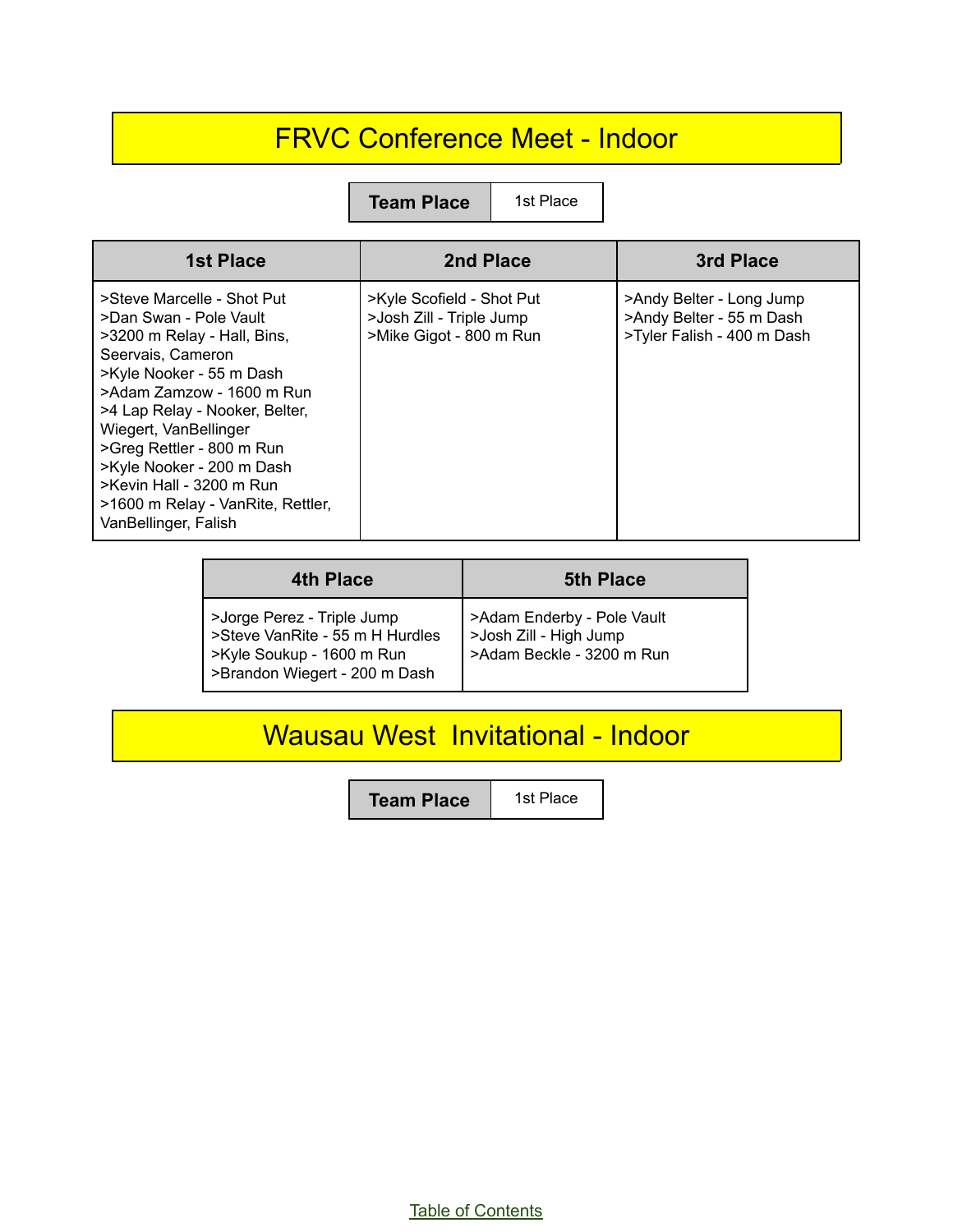## Green Bay City Meet - Indoor

| <b>1st Place</b>                                                                                                                                                                                                                                                                                                                                                                                                                                                    | 2nd Place                                                                                                                                                             | 3rd Place                                                                                                                                                                                                        |
|---------------------------------------------------------------------------------------------------------------------------------------------------------------------------------------------------------------------------------------------------------------------------------------------------------------------------------------------------------------------------------------------------------------------------------------------------------------------|-----------------------------------------------------------------------------------------------------------------------------------------------------------------------|------------------------------------------------------------------------------------------------------------------------------------------------------------------------------------------------------------------|
| >Steve VanRite - 45 m H Hurdles<br>>Andy Belter - 45 m Dash<br>>800 m Relay - Nooker, Belter,<br>Wiegert, VanBellinger<br>>Tyler Falish - 400 m Dash<br>>4 Lap Relay - K. Nooker,<br>VanBellinger, A. Nooker, Herman<br>>Steve VanRite - 176 m I Hurdles<br>>Kyle Nooker - 200 m Dash<br>>Adam Zamzow - 3200 m Run<br>>1600 m Relay - Rettler,<br>VanBellinger, VanRite, Falish<br>>Andy Belter - Long Jump<br>>Steve Marcelle - Shot Put<br>>Dan Swan - Pole Vault | >3200 m Relay - Bins, Hall,<br>Naniot, Zamzow<br>>Kyle Soukup - 1600 m Run<br>>Brandon Cameron - 800 m Run<br>>Jorge Perez - Triple Jump<br>>Kyle Scofield - Shot Put | >Jorge Perez - 45 m H Hurdles<br>>Mike Gigot - 1600 m Run<br>>Jorge Perez - 176 m I Hurdles<br>>Greg Rettler - 800 m Run<br>>Brandon Wiegert - 200 m Dash<br>>Kyle Hall - 3200 m Run<br>>Mike Adams - Pole Vault |

| <b>4th Place</b>                                                                                                                                                                                    | <b>5th Place</b>                                                                    |
|-----------------------------------------------------------------------------------------------------------------------------------------------------------------------------------------------------|-------------------------------------------------------------------------------------|
| >Brandon Wiegert - 45 m Dash<br>>Shane Naniot - 400 m Dash<br>>Mike Gigot - 800 m Run<br>>Josh Rhein - High Jump<br>>Dan Swan - Long Jump<br>>Kyle Heyrman - Shot Put<br>>Adam Enderby - Pole Vault | >Adam Bechle - 3200 m Run<br>>Peter Herms - High Jump<br>>Nick Herman - Triple Jump |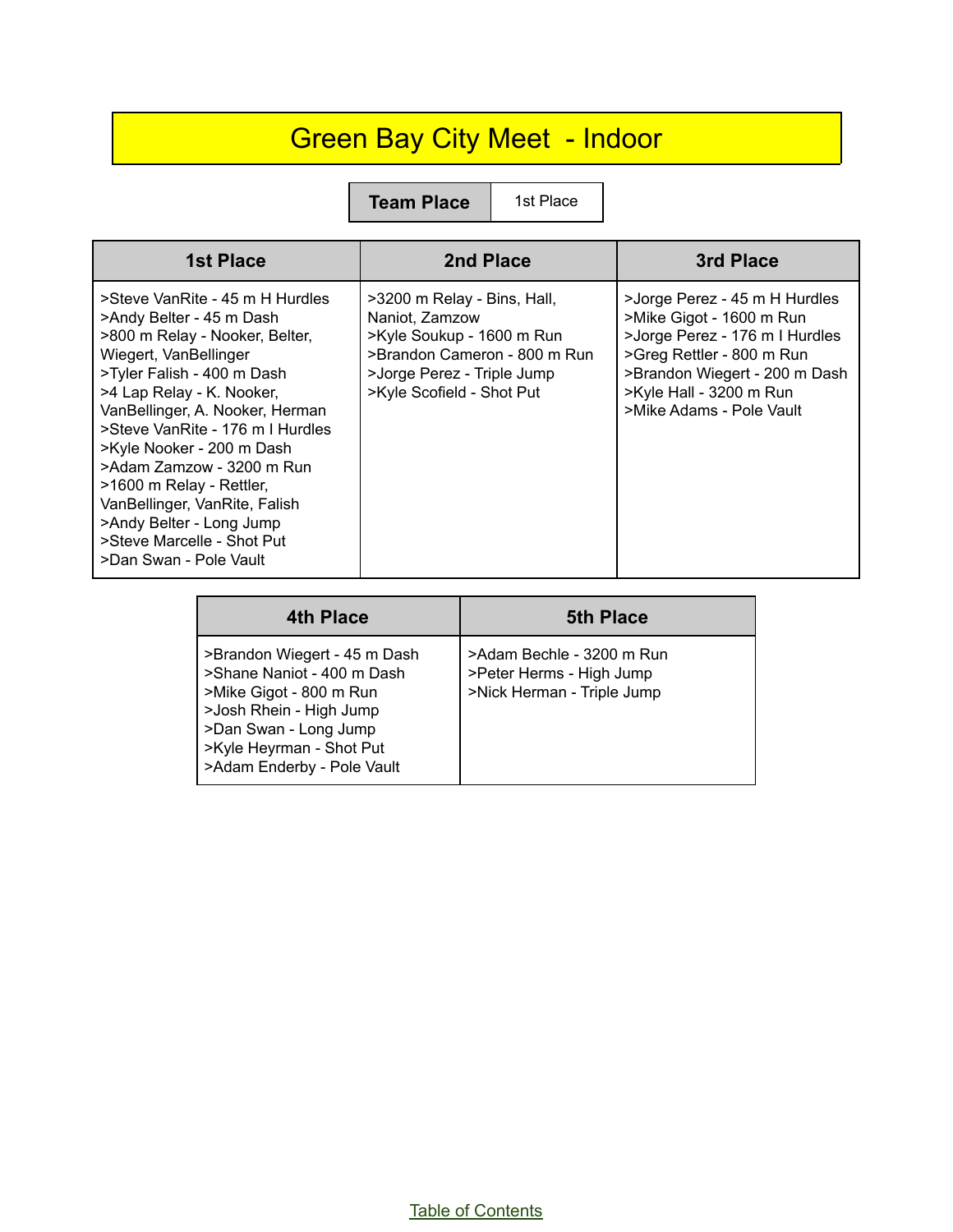## Preble/East Relays - Outdoor

**Team Place** | 1st Place

| 1st Place<br>2nd Place<br>>Triple Jump Relay - Perez, Herman, Zill, Swan<br>>Shot Put Relay - Scofield, Marcelle, Hohne, Heyrman                                                                                                                                                                                                                                                                                                                         |                                                       |                                                   |
|----------------------------------------------------------------------------------------------------------------------------------------------------------------------------------------------------------------------------------------------------------------------------------------------------------------------------------------------------------------------------------------------------------------------------------------------------------|-------------------------------------------------------|---------------------------------------------------|
|                                                                                                                                                                                                                                                                                                                                                                                                                                                          |                                                       |                                                   |
| >Distance Medley Relay - Rettler, Falish, Zamzow, Soukup<br>>440 High Hurdle Relay - VanRite, Perez, Zill, Enderby<br>>High Jump Relay - Keyser, Perez, Herms, Rhein<br>>6400 Meter Relay - Gigot, Hall, Pathakjee, Bechle<br>>900 Intermediate Hurdle Relay - VanRite, Perez, Enderby<br>>400 m Relay - K. Nooker, VanBellinger, Wiegert, Belter<br>>800 m Relay - Belter, VanBellinger, Wiegert, K. Nooker<br>>Pole Vault Relay - Adams, Enderby, Swan | >Discus Relay - Nichlaus, Heyrman, Scofield, Marcelle | >1600 m Relay - Servais, Soukup, Bessert, VanRite |

#### **3rd Place**

>Long Jump Relay - Nerman, Enderby, Belter, Swan >3200 m Relay - Rettler, Zamzow, Bins, Gigot

## Plymouth Relays - Outdoor

**Team Place** | 1st Place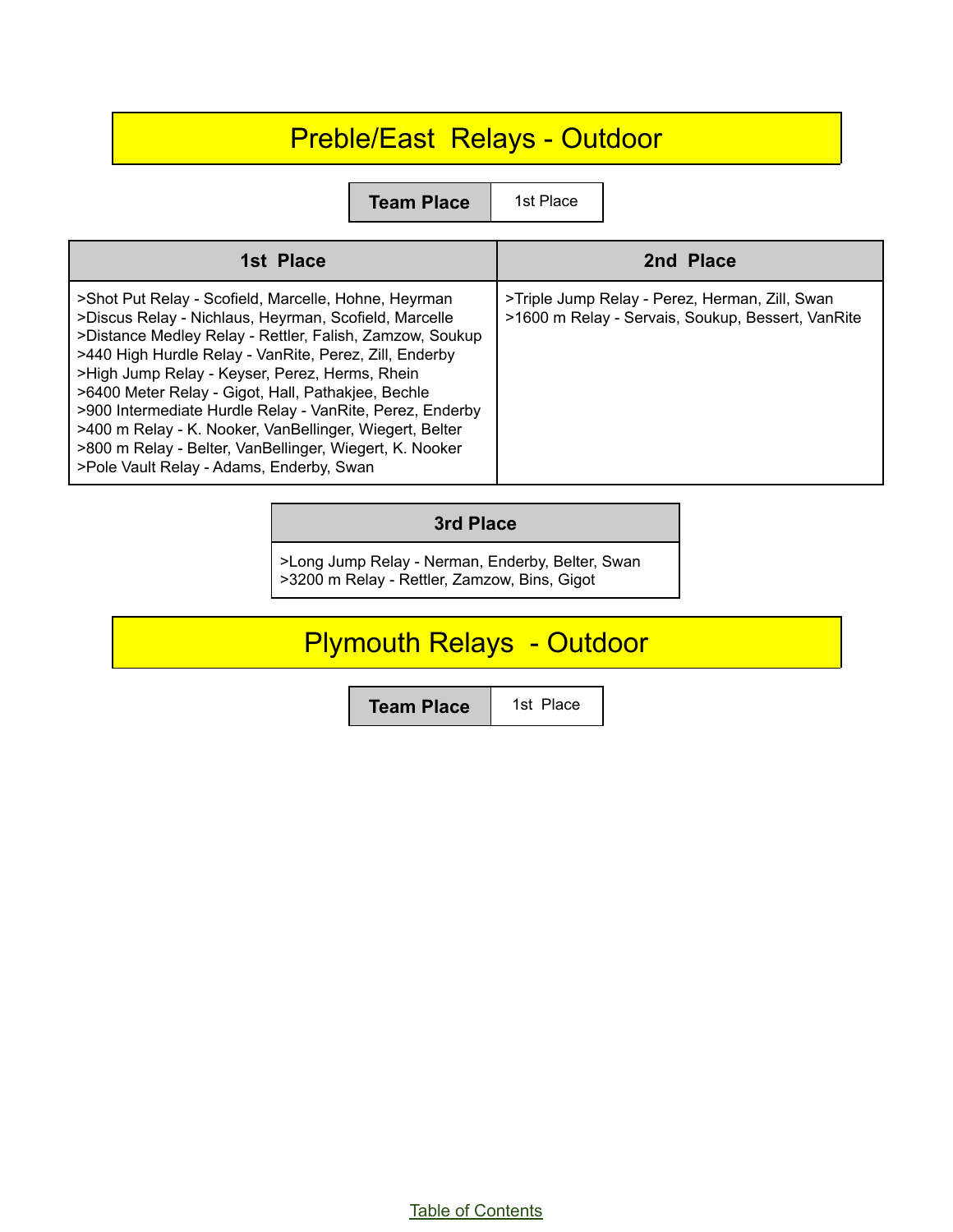## Marquette Invite - Outdoor

**Team Place** | 1st Place

| 1st Place                                                                                                    | <b>2nd Place</b>                                              | 3rd Place               |
|--------------------------------------------------------------------------------------------------------------|---------------------------------------------------------------|-------------------------|
| >Kyle Soukup - 1600 m Run<br>SDan Swan - Pole Vault<br>Steve Marcelle - Shot Put<br>>Steve Marcelle - Discus | >Steve VanRite - 110 m H Hurdles<br>>Kyle Scofield - Shot Put | >Kyle Scofield - Discus |

| 4th Place                                                                            | <b>5th Place</b>           |
|--------------------------------------------------------------------------------------|----------------------------|
| >Kyle Nooker - 200 m Dash<br>>400 m Relay - Belter, VanBellinger,<br>Wiegert, Nooker | >Jorge Perez - Triple Jump |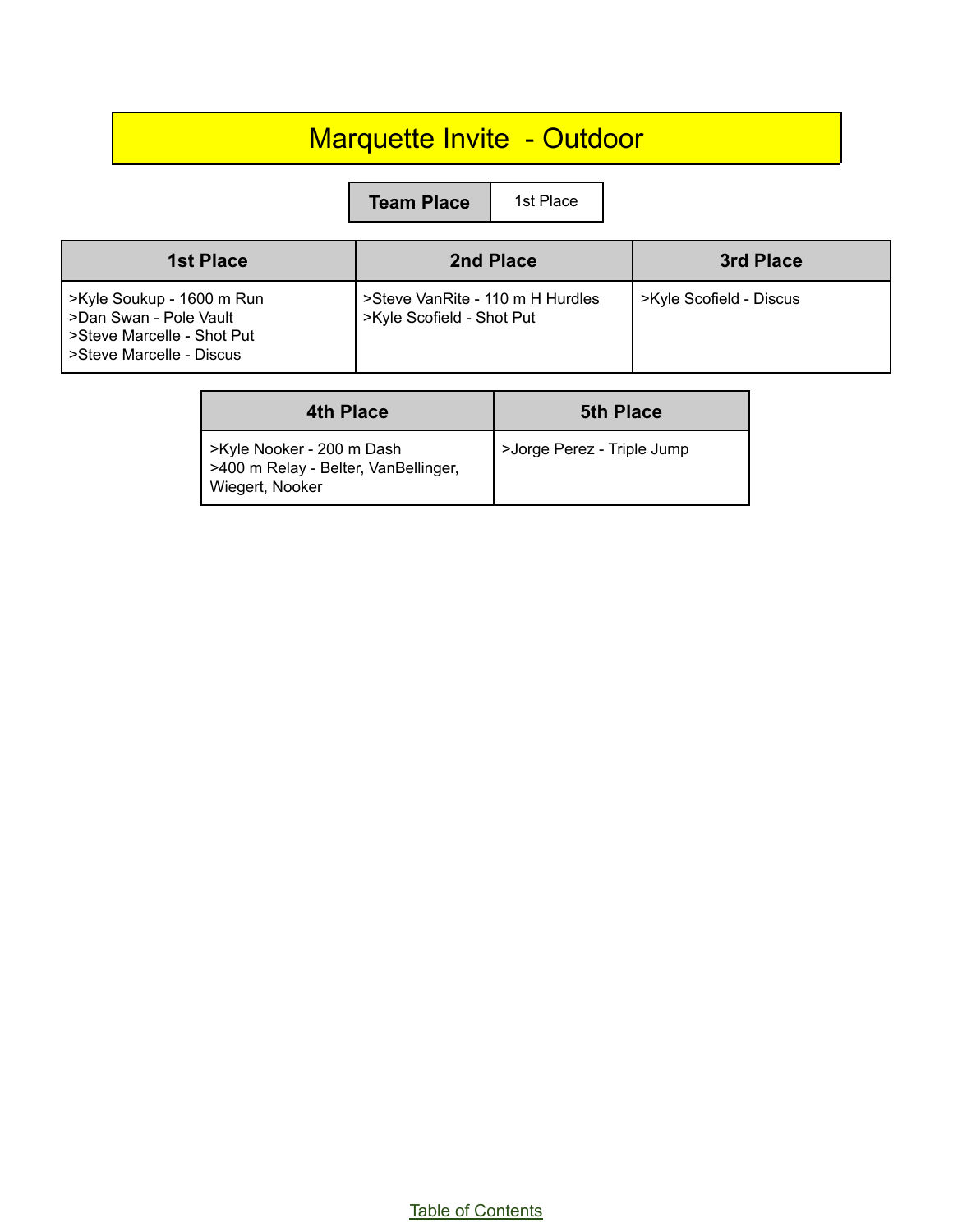## **Green Bay City Meet - Outdoor**

**Team Place** 1st Place

| <b>1st Place</b>                                                                                                                                                                                                                                                                                                                                                                                                                                               | 2nd Place                                                                                                                                                                        | 3rd Place                                                                                                                                     |
|----------------------------------------------------------------------------------------------------------------------------------------------------------------------------------------------------------------------------------------------------------------------------------------------------------------------------------------------------------------------------------------------------------------------------------------------------------------|----------------------------------------------------------------------------------------------------------------------------------------------------------------------------------|-----------------------------------------------------------------------------------------------------------------------------------------------|
| >Andy Belter - 100 m Dash<br>>Andy Belter - 200 m Dash<br>>Kyle Soukup - 3200 m Run<br>>Steve VanRite - 110 m H Hurdles<br>>Steve VanRite - 300 m I Hurdles<br>>400 m Relay - K. Nooker, VanBellinger,<br>Belter, Wiegert<br>>800 m Relay - Belter, Wiegert, Nooker,<br>VanBellinger<br>>3200 m Relay - Gigot, Rettler,<br>Cameron, Bins<br>>Adam Enderby - Pole Vault<br>>Nick Herman - Triple Jump<br>>Steve Marcelle - Shot Put<br>>Steve Marcelle - Discus | >Brandon Cameron - 800 m Run<br>>Kyle Soukup - 1600 m Run<br>>Adam Zamzow - 3200 m Run<br>>Peter Herms - High Jump (tie)<br>>Kyle Scofield - Shot Put<br>>Kyle Scofield - Discus | >Mike Gigot - 800 m Run<br>>Adam Zamzow - 1600 m Run<br>>Jorge Perez - 110 m H Hurdles<br>>Dan Swan - Long Jump<br>>Jorge Perez - Triple Jump |

| 4th Place                                                                                                                                                                                                                           | <b>5th Place</b>                                     |
|-------------------------------------------------------------------------------------------------------------------------------------------------------------------------------------------------------------------------------------|------------------------------------------------------|
| >Nick Herman - 400 m Dash<br>>Adam Bechle - 3200 m Run<br>>1600 m Relay - Rettler,<br>VanBellinger, Herman, VanRite<br>>Andy Belter - Long Jump<br>>Aaron VanHout - Long Jump<br>>Kyle Heyrman - Shot Put<br>>Kyle Heyrman - Discus | >Greg Rettler - 800 m Run<br>>Kyle Hall - 1600 m Run |

## Appleton East Patriot Invite - Outdoor

**Team Place** 1st Place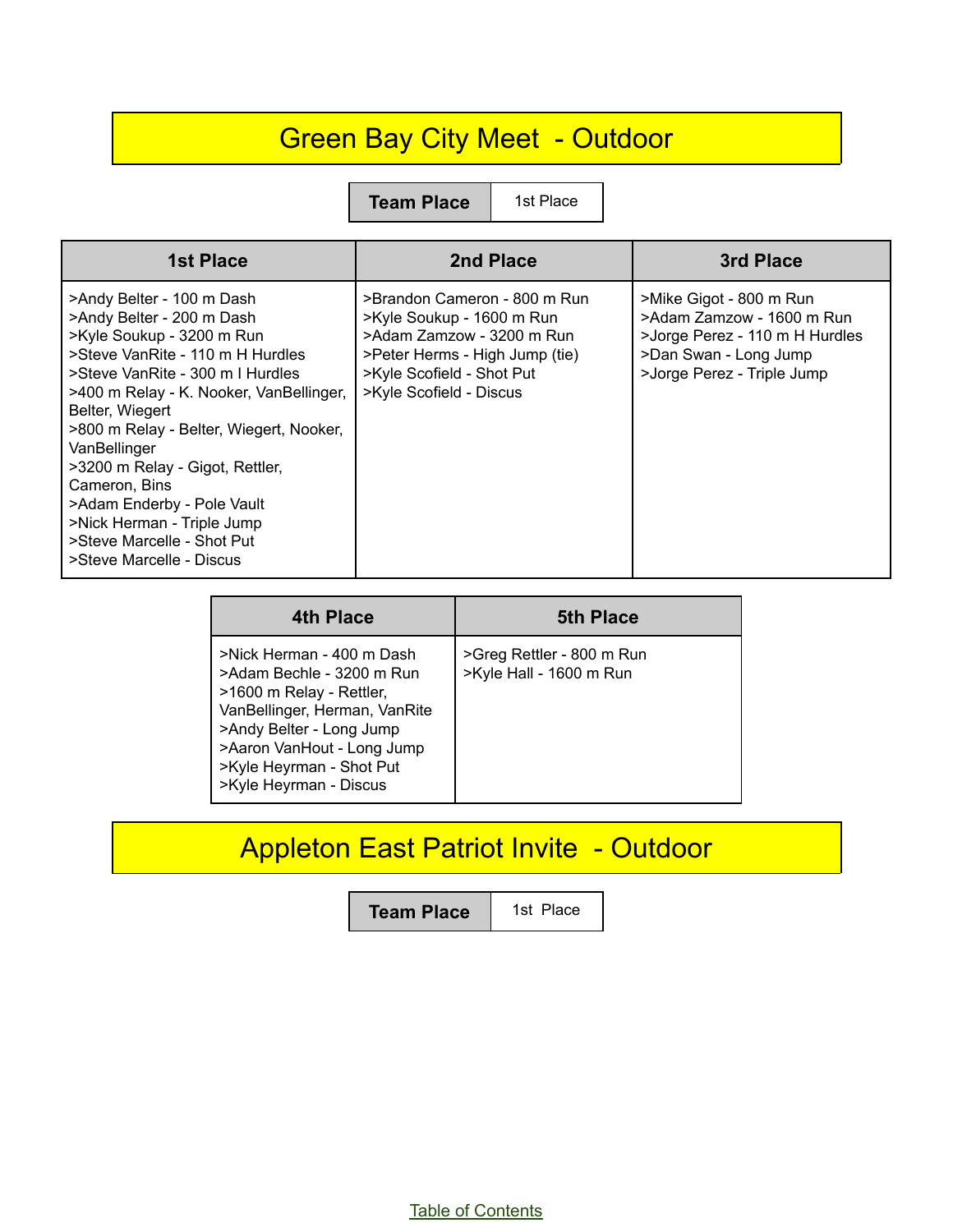## FRVC Conference Meet - Outdoor

**Team Place** 1st Place

| 1st Place                                                                                                                                                                                               | 2nd Place                                                                                                                                                                                                                                                            | 3rd Place                                                                                                                                                                                                                                        |
|---------------------------------------------------------------------------------------------------------------------------------------------------------------------------------------------------------|----------------------------------------------------------------------------------------------------------------------------------------------------------------------------------------------------------------------------------------------------------------------|--------------------------------------------------------------------------------------------------------------------------------------------------------------------------------------------------------------------------------------------------|
| >Steve Marcelle - Shot Put<br>>Dan Swan - Pole Vault<br>>Steve VanRite - 110 m H Hurdles<br>>Adam Zamzow - 3200 m Run<br>>Steve Marcelle - Discus<br>>3200 m Relay - Cameron, Rettler,<br>Gigot, Falish | >Kyle Scofield - Shot Put<br>>Peter Herms - High Jump<br>>Kyle Soukup - 1600 m Run<br>>Tyler Falish - 400 m Dash<br>>Kyle Soukup - 800 m Run<br>>Kyle Nooker - 200 m Dash<br>>Kevin Hall - 3200 m Run<br>>Kyle Scofield - Discus<br>>Adam Enderby - Pole Vault (tie) | >Nick Herman - Triple Jump<br>>Andy Belter - 100 m Dash<br>>400 m Relay - Belter, Wiegert,<br>VanBellinger, K. Nooker<br>>Brandon Cameron - 800 m Run<br>>1600 m Relay - VanRite, Rettler,<br>Herman, Falish<br>>Steve VanRite - 300 m   Hurdles |

| 4th Place                                          | <b>5th Place</b>                                                                                                    |
|----------------------------------------------------|---------------------------------------------------------------------------------------------------------------------|
| >Josh Rhein - High Jump<br>>Mike Gigot - 800 m Run | >Kyle Heyrman - Shot Put<br>>Andy Belter - Long Jump<br>>Jorge Perez - 110 m H Hurdles<br>>Andy Bechle - 3200 m Run |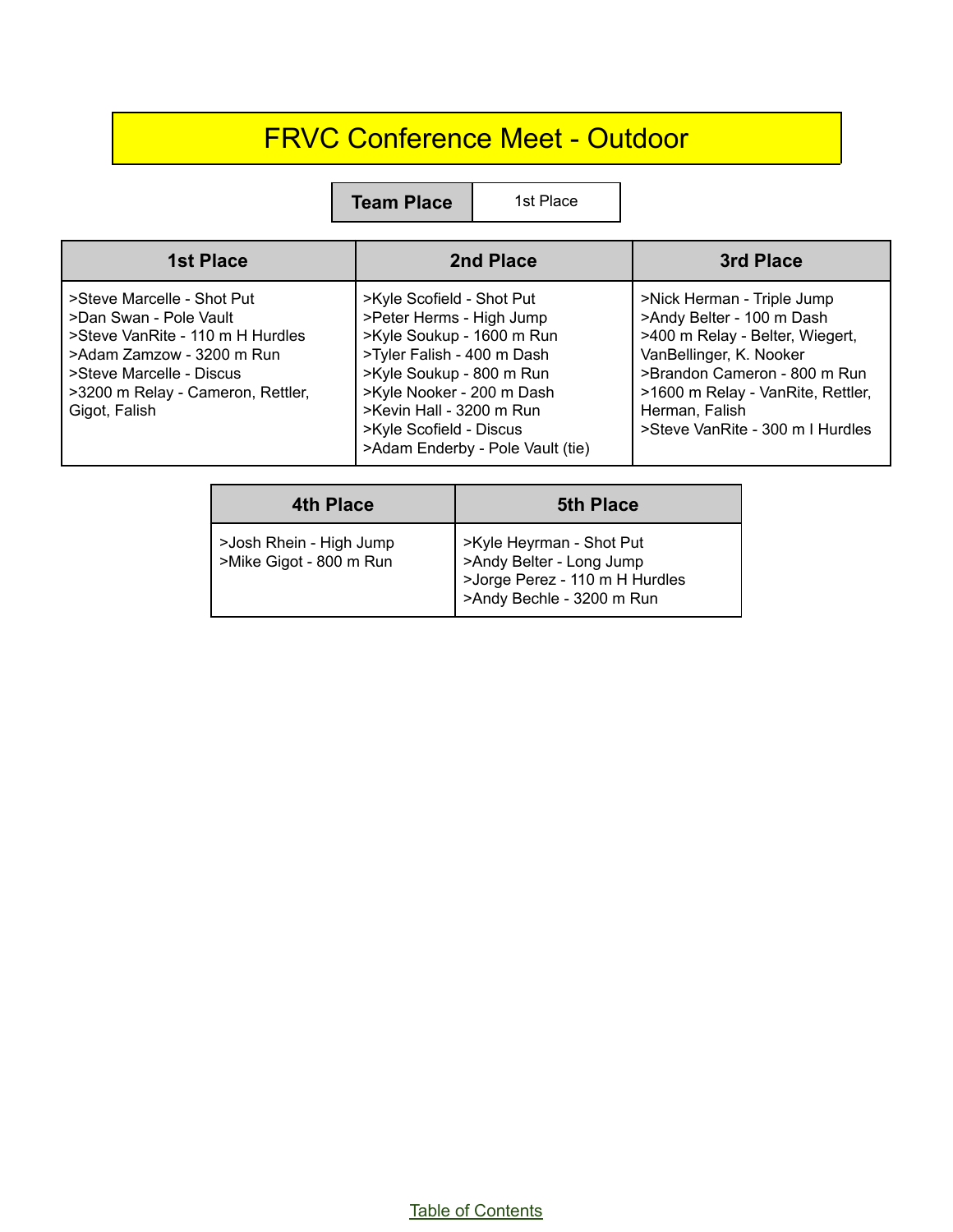## Brown County Meet - Outdoor

**Team Place** | 1st Place

| <b>1st Place</b>                                                                                                                                                                                                                         | 2nd Place                                                                                                                                                                                                                                                             | 3rd Place                                                                                                              |
|------------------------------------------------------------------------------------------------------------------------------------------------------------------------------------------------------------------------------------------|-----------------------------------------------------------------------------------------------------------------------------------------------------------------------------------------------------------------------------------------------------------------------|------------------------------------------------------------------------------------------------------------------------|
| >3200 m Relay - Rettler, Cameron, Gigot,<br>Falish<br>>Steve VanRite - 110 m H Hurdles<br>>Kyle Soukup - 1600 m Run<br>>Steve Marcelle - Shot Put<br>>Steve Varcelle - Discus<br>>800 m Relay - Belter, VanBellinger,<br>Wiegert, Nooker | >Andy Belter - 100 m Dash<br>>Tyler Falish - 400 m Dash<br>>400 m Relay - Belter, VanBellinger,<br>Wiegert, A. Nooker<br>>Brandon Cameron - 800 m Run<br>>Kyle Nooker - 200 m Dash<br>>Kevin Hall - 3200 m Run<br>>Kyle Scofield - Shot Put<br>>Dan Swan - Pole Vault | >Steve VanRite - 300 m I Hurdles<br>>Adam Bechle - 3200 m Run<br>>Nick Herman - Triple Jump<br>>Kyle Scofield - Discus |

| 4th Place                                                                                                   | <b>5th Place</b>          |
|-------------------------------------------------------------------------------------------------------------|---------------------------|
| >Mike Gigot - 1600 m Run<br>>1600 m Relay - VanRite,<br>Rettler, Herman, Falish<br>>Peter Herms - High Jump | >Adam Zamzow - 1600 m Run |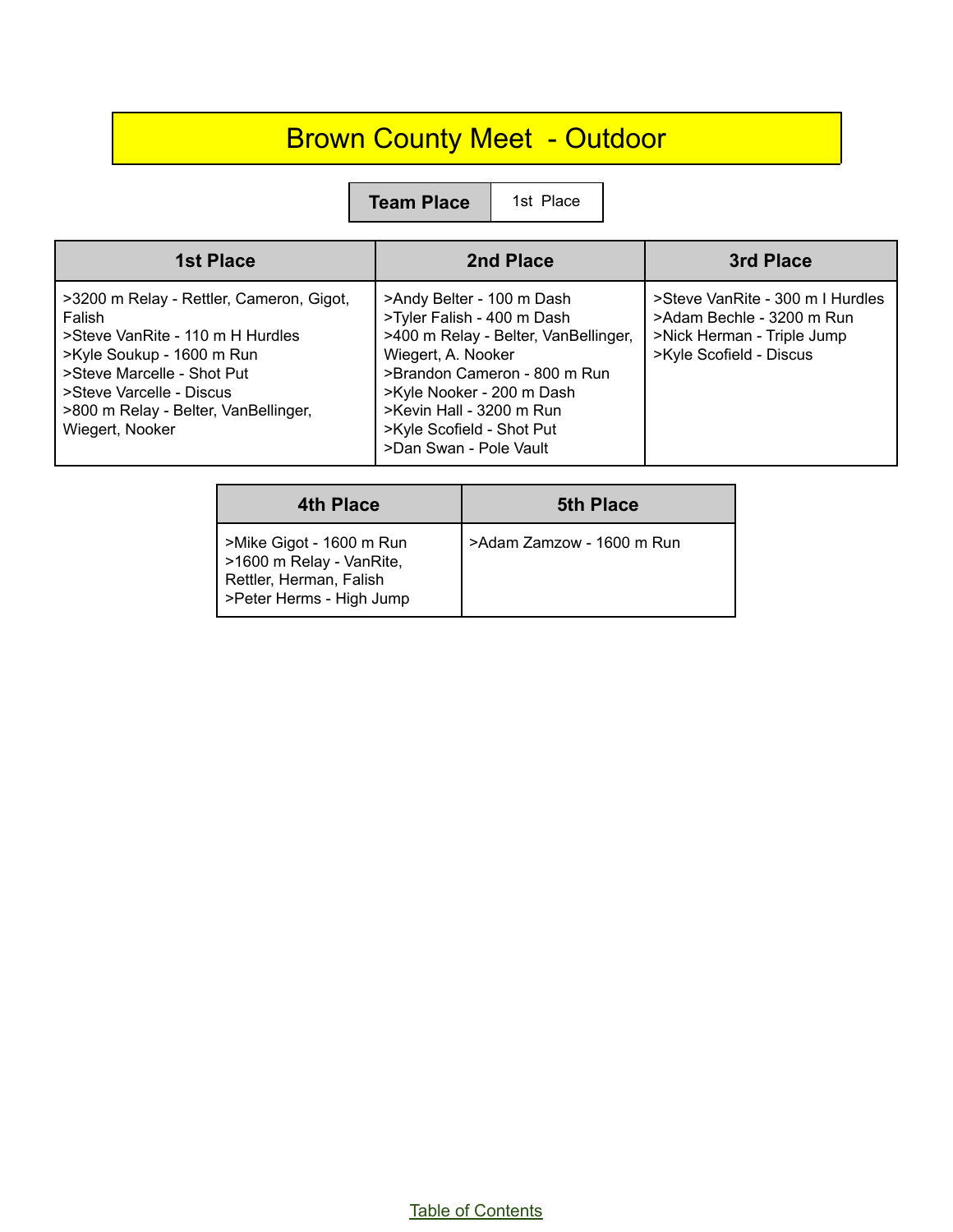## FRCC Conference Relays - Outdoor

| <b>1st Place</b>                                                                                                                                                                                                                                                                                                                                                                            | 2nd Place                                                                                      | 3rd Place                                                                                                                                                                                                                       |
|---------------------------------------------------------------------------------------------------------------------------------------------------------------------------------------------------------------------------------------------------------------------------------------------------------------------------------------------------------------------------------------------|------------------------------------------------------------------------------------------------|---------------------------------------------------------------------------------------------------------------------------------------------------------------------------------------------------------------------------------|
| >Shot Put Relay - Heyrman, Scofield,<br>Marcelle<br>>900 m I Hurdle Relay - VanRite,<br>Enderby, Reidinger<br>>800 m Relay o- Belter, VanBellinger,<br>Wiegert, K. Nooker<br>>1600 m Medley Relay - Falish, Nooker,<br>Hohna, Soukup<br>>330 m High Hurdle Relay - VanRite,<br>Perez. Zill<br>>Triple Jump Relay - Herman, Perez,<br>Zill<br>>Discus Relay - Marcelle, Scofield,<br>Heyrman | >High Jump Relay - Rhein, Herms,<br>Harr<br>>Long Jump Relay - Herman, Belter,<br><b>Herms</b> | >1600 m Relay - Herman, Bessert,<br>Cameron, Rettler<br>>6400 m Relay - Kevin Hall, Bins,<br>Pathakjee, Kyle Hall<br>>Distance Medley Relay -<br>Cameron, Rettler, Gigot, Zamzow<br>>Long Jump Relay - Herman,<br>Belter, Herms |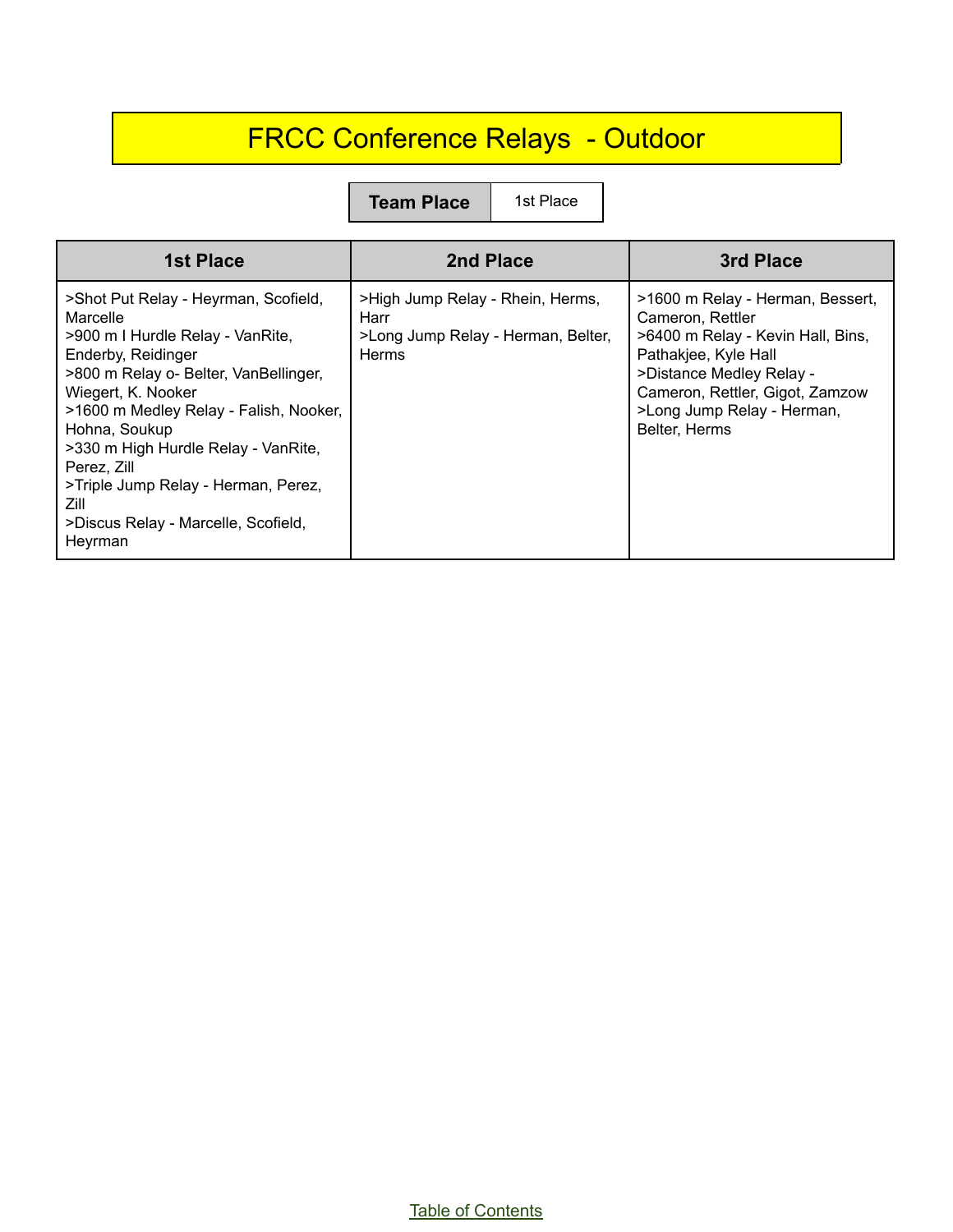#### WIAA Regional

Top 4 qualify for the Sectional Meet

**Team Place** 1st Place

| <b>1st Place</b>                                                                                                                                                                                                                              | 2nd Place                                                                                                                                                | 3rd Place                                                                                                                                                                                                                                                                  |
|-----------------------------------------------------------------------------------------------------------------------------------------------------------------------------------------------------------------------------------------------|----------------------------------------------------------------------------------------------------------------------------------------------------------|----------------------------------------------------------------------------------------------------------------------------------------------------------------------------------------------------------------------------------------------------------------------------|
| <b>Sectional Qualifier</b>                                                                                                                                                                                                                    | <b>Sectional Qualifier</b>                                                                                                                               | <b>Sectional Qualifier</b>                                                                                                                                                                                                                                                 |
| >Kyle Nooker - 200 m Dash<br>>Tyler Falish - 400 m Dash<br>>Steve VanRite - 300 m I Hurdles<br>>800 m Relay - Belter, VanBellinger,<br>Wiegert, K. Nooker<br>>3200 m Relay - Rettler, Cameron, Gigot,<br>Falish<br>>Steve Marcelle - Shot Put | >Andy Belter - 100 m Dash<br>>Brandon Cameron - 800 m Run<br>>Steve VanRite - 110 m H Hurdles<br>>Adam Enderby - Pole Vault<br>>Kyle Scofield - Shot Put | >Mike Gigot - 800 m Run<br>>Adam Zamzow - 1600 m Run<br>>Adam Zamzow - 3200 m Run<br>>400 m Relay - Belter,<br>VanBellinger, Wiegert, K. Nooker<br>>1600 m Relay - VanRite, Rettler,<br>Vanbellinger, Falish<br>>Peter Herms - High Jump (tie)<br>>Steve Marcelle - Discus |

| 4th Place<br><b>Sectional Qualifier</b>                                                                            | <b>5th Place</b>                                                                                                                                |
|--------------------------------------------------------------------------------------------------------------------|-------------------------------------------------------------------------------------------------------------------------------------------------|
| >Brandon Wiegert - 200 m Dash<br>>Kevin Hall - 3200 m Run<br>>Nick Herman - Triple Jump<br>>Kyle Scofield - Discus | >Greg Rettler - 400 m Dash<br>>Adam Bechle - 3200 m Run<br>>Kyle Hall - 1600 m Run<br>>Josh Rhein - High Jump (tie)<br>>Nick Herman - Long Jump |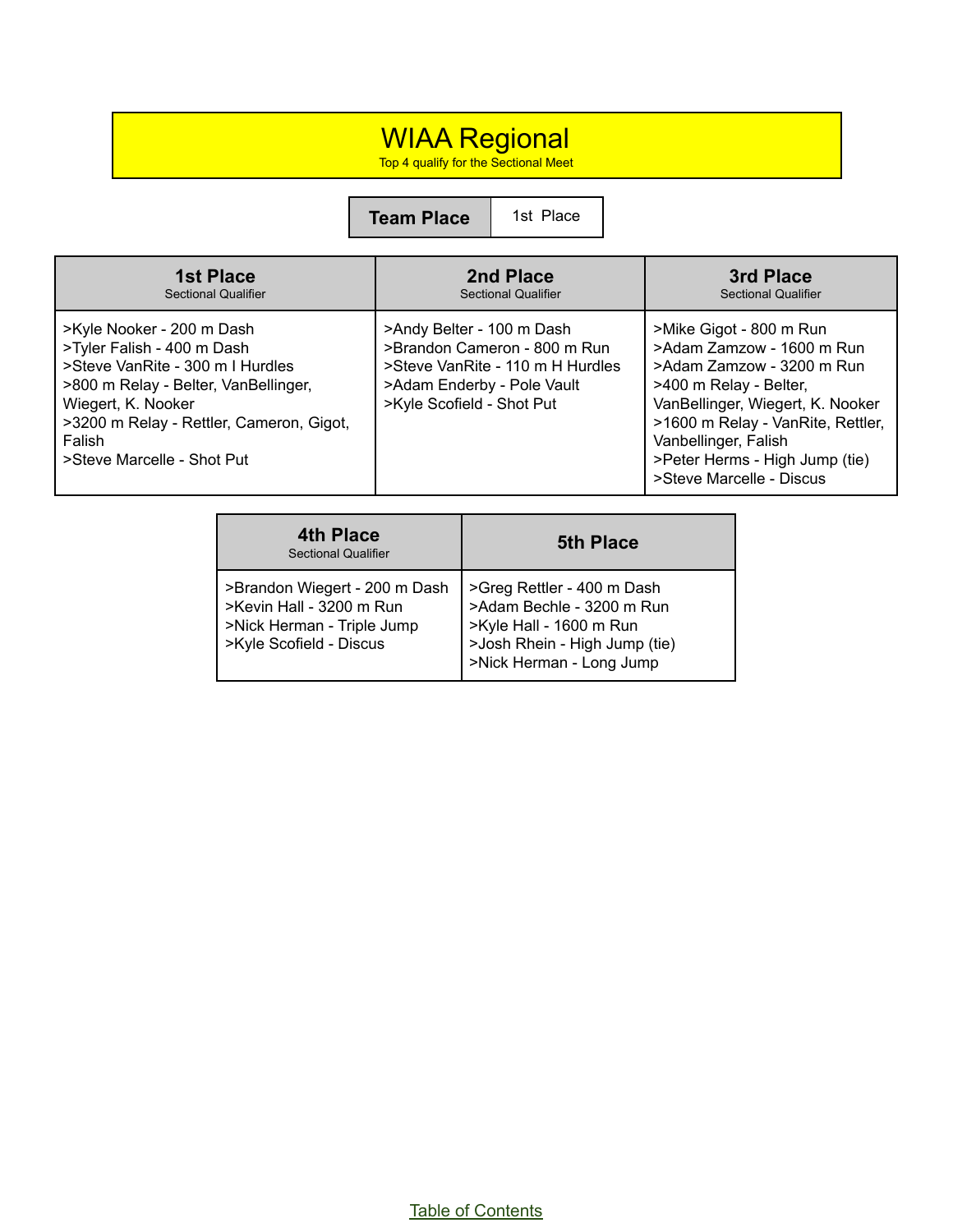#### WIAA Sectional

Top 3 advance to the State Meet

**Team Place** | 1st Place

| <b>1st Place</b>                                      | 2nd Place                                                                                                                                                                                                  | 2nd Place                                                                                         |
|-------------------------------------------------------|------------------------------------------------------------------------------------------------------------------------------------------------------------------------------------------------------------|---------------------------------------------------------------------------------------------------|
| <b>State Meet Qualifier</b>                           | <b>State Meet Qualifier</b>                                                                                                                                                                                | <b>State Meet Qualifier</b>                                                                       |
| >Steve Marcelle - Shot Put<br>>Kyle Scofield - Discus | >Steve Marcelle - Discus<br>>400 m Relay - Belter, VanBellinger,<br>Wiegert, K. Nooker<br>>800 m Relay - Belter, VanBellinger,<br>Wiegert, K. Nooker<br>>3200 m Relay - Rettler, Cameron,<br>Gigot, Falish | >Andy Belter - 100 m Dash<br>>Steve VanRite - 110 m H Hurdles<br>>Steve VanRite - 300 m I Hurdles |

| <b>4th Place</b>                                                                                                        | <b>5th Place</b>                                          |
|-------------------------------------------------------------------------------------------------------------------------|-----------------------------------------------------------|
| >Brandon Cameron - 800 m Run<br>>1600 m Relay - VanRite,<br>Rettler, VanBellinger, Falish<br>>Adam Enderby - Pole Vault | >Brandon Wiegert - 200 m Dash<br>>Kyle Soukup - 800 m Run |